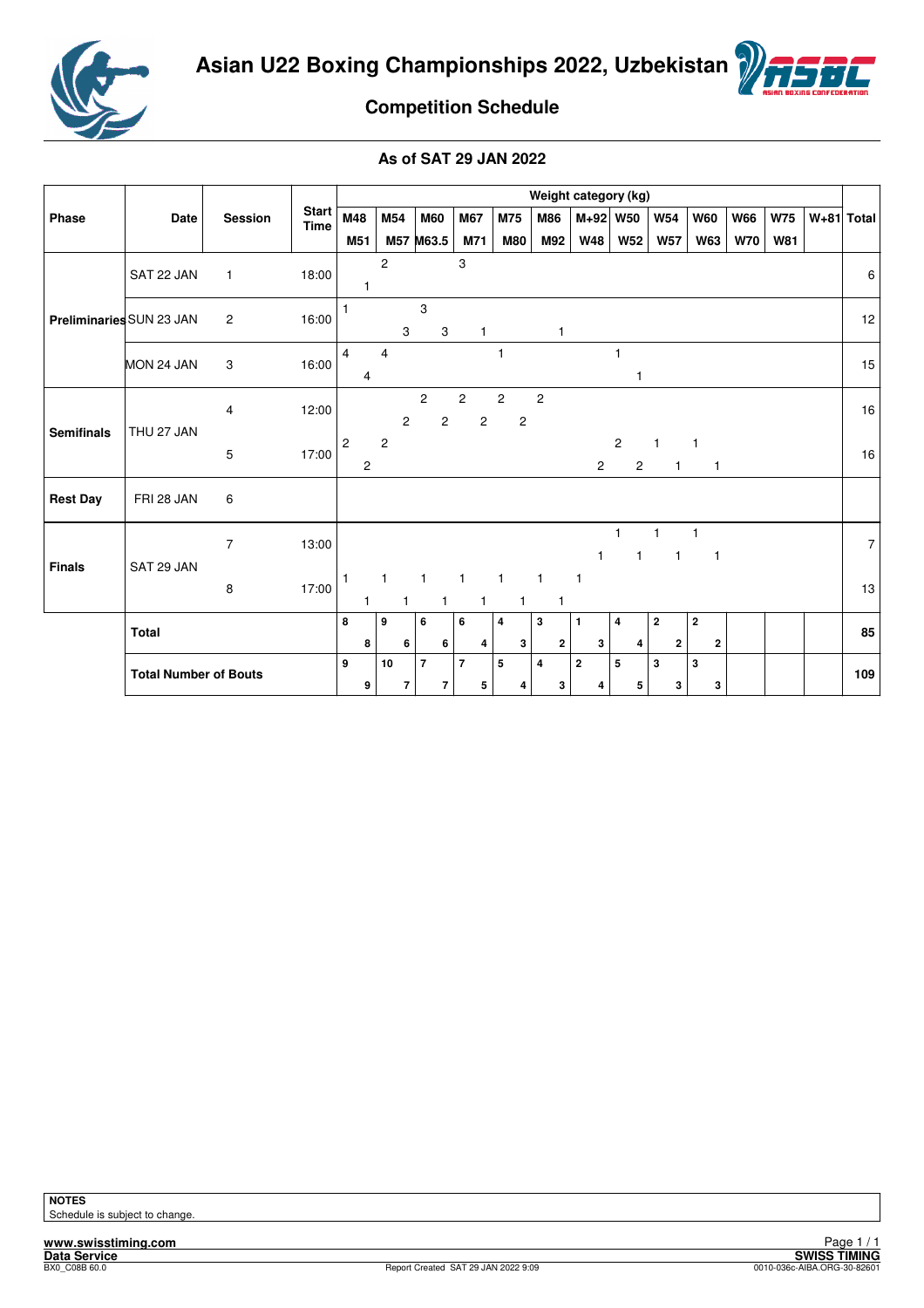



# **Number of Entries by Team**

|                  |     |     |     |     |            |       | Weight category (kg) |     |                          |              |                |     |              |                        |
|------------------|-----|-----|-----|-----|------------|-------|----------------------|-----|--------------------------|--------------|----------------|-----|--------------|------------------------|
| <b>Team Code</b> |     |     |     |     |            |       | Men                  |     |                          |              |                |     |              | Total<br><b>Boxers</b> |
|                  | M48 | M51 | M54 | M57 | <b>M60</b> | M63.5 | <b>M67</b>           | M71 | M75                      | <b>M80</b>   | <b>M86</b>     | M92 | $M+92$       |                        |
|                  |     |     |     |     |            |       |                      |     |                          |              |                |     |              |                        |
| <b>TOTAL</b>     |     |     |     |     |            |       |                      |     |                          |              |                |     |              |                        |
| <b>IRQ</b>       |     |     |     |     |            |       |                      |     | 1                        |              |                |     |              | 7                      |
| <b>JOR</b>       |     |     |     |     |            |       |                      | 1   |                          |              |                |     |              | $\boldsymbol{2}$       |
| <b>JPN</b>       | н   |     |     |     |            | ۹     |                      |     |                          |              |                |     |              | 5                      |
| KGZ              | ۰   |     |     |     |            |       |                      | 1   | 1                        | 1            | $\mathbf{1}$   |     |              | 12                     |
| <b>KSA</b>       |     |     |     |     |            |       |                      | ۴   |                          | 1            |                |     |              | 6                      |
| KUW              |     |     |     |     |            |       |                      |     |                          |              | $\mathbf{1}$   |     |              | 3                      |
| <b>MAS</b>       |     |     |     |     |            |       |                      |     |                          |              |                |     |              | 5                      |
| <b>MGL</b>       |     |     |     |     |            |       |                      |     | 1                        |              |                |     |              | 8                      |
| PAK              |     |     |     |     |            |       |                      |     |                          |              |                |     |              | $\mathbf{1}$           |
| SRI              |     |     |     |     |            |       |                      |     |                          |              |                |     |              | 4                      |
| <b>TJK</b>       |     |     |     |     |            |       |                      | 1   | 1                        | 1            | 1              |     |              | 13                     |
| <b>UZB</b>       |     |     |     |     |            |       |                      | ٠   | $\overline{\phantom{a}}$ | $\mathbf{1}$ | $\overline{1}$ |     |              | 13                     |
| Total: 12        | 9   | 9   | 10  | 7   | 7          | 7     | 7                    | 5   | 5                        | 4            | 4              | 3   | $\mathbf{2}$ | 79                     |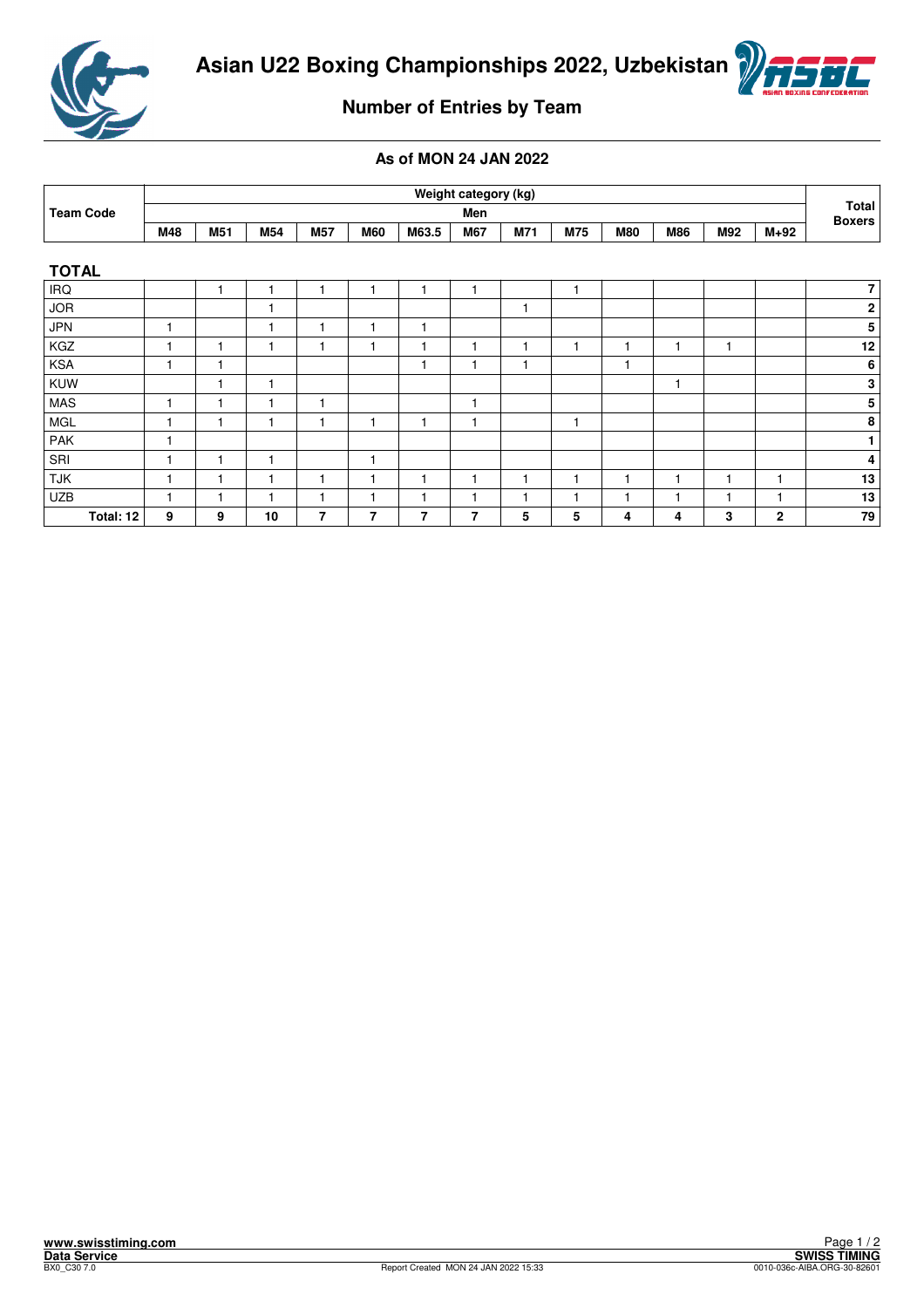



# **Number of Entries by Team**

|                  |            |            |            |            |            | Weight category (kg) |            |            |            |            |            |        |                        |
|------------------|------------|------------|------------|------------|------------|----------------------|------------|------------|------------|------------|------------|--------|------------------------|
| <b>Team Code</b> |            |            |            |            |            |                      | Women      |            |            |            |            |        | Total<br><b>Boxers</b> |
|                  | <b>W48</b> | <b>W50</b> | <b>W52</b> | <b>W54</b> | <b>W57</b> | <b>W60</b>           | <b>W63</b> | <b>W66</b> | <b>W70</b> | <b>W75</b> | <b>W81</b> | $W+81$ |                        |
|                  |            |            |            |            |            |                      |            |            |            |            |            |        |                        |
| <b>TOTAL</b>     |            |            |            |            |            |                      |            |            |            |            |            |        |                        |
| <b>IRQ</b>       |            |            |            |            |            |                      |            |            |            |            |            |        |                        |
| <b>JOR</b>       |            |            |            |            |            |                      |            |            |            |            |            |        |                        |
| <b>JPN</b>       |            |            | 1          | 1          | 1          | 1                    |            |            |            |            |            |        | $\boldsymbol{6}$       |
| KGZ              |            |            |            |            |            |                      |            |            |            |            |            |        |                        |
| KSA              |            |            |            |            |            |                      |            |            |            |            |            |        |                        |
| KUW              |            |            |            |            |            |                      |            |            |            |            |            |        |                        |
| <b>MAS</b>       |            |            |            |            |            |                      |            |            |            |            |            |        |                        |
| <b>MGL</b>       |            |            | 1          | 1          | 1          |                      | 1          |            |            |            |            |        | $\overline{7}$         |
| PAK              |            |            |            |            |            |                      |            |            |            |            |            |        |                        |
| SRI              |            |            | ٠          |            |            |                      |            |            |            |            |            |        | $\bf 2$                |
| <b>TJK</b>       |            |            |            |            |            |                      | 1          |            |            |            |            |        | 4                      |
| <b>UZB</b>       |            |            |            | 1          |            |                      | 1          | 1          |            |            | 1          |        | 11                     |
| Total: 12        | 4          | 5          | 5          | 3          | 3          | 3                    | 3          | 1          |            |            |            |        | 30                     |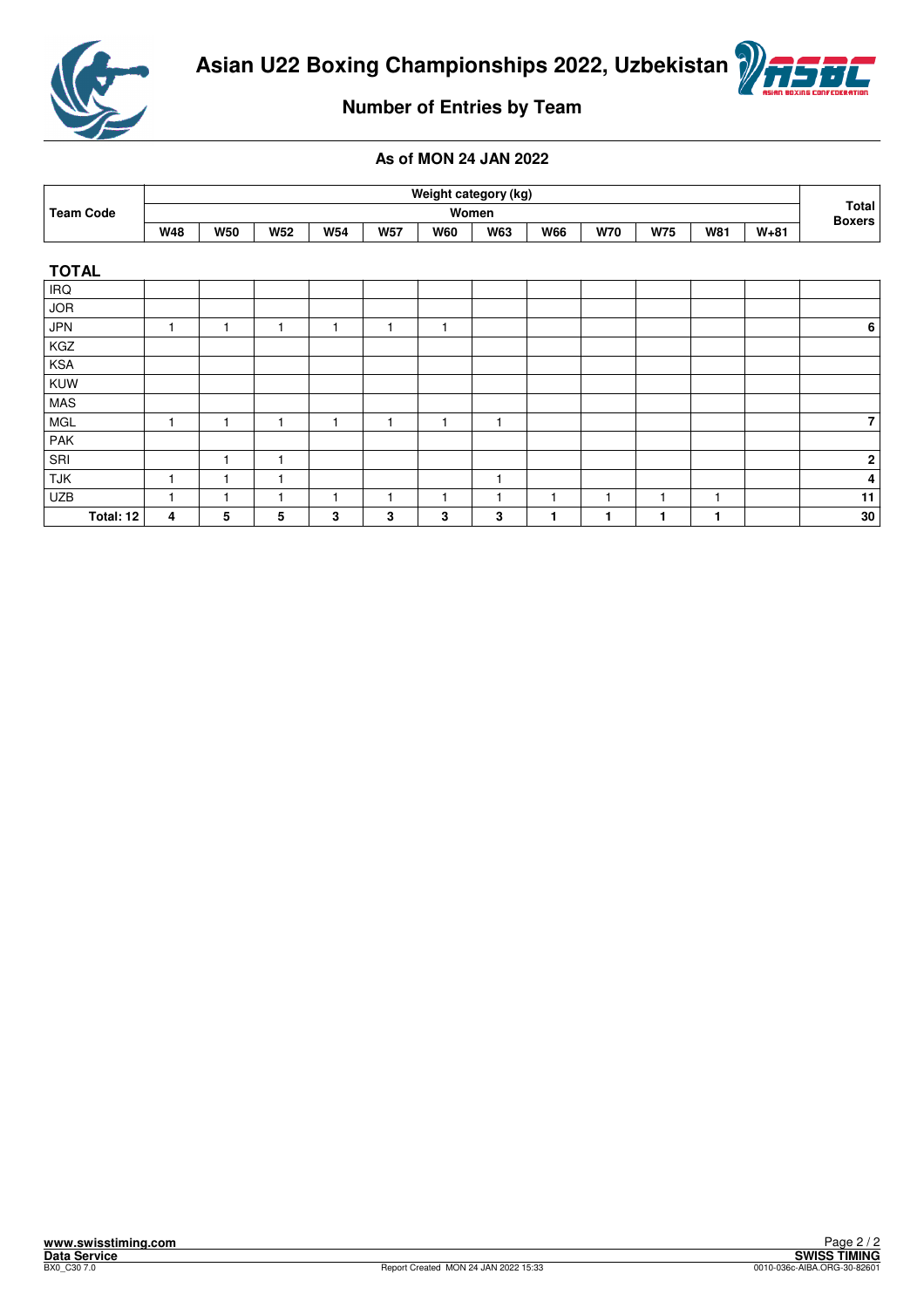



# **Entry List by Team**

| Team       |                          | Name                               | Seed | Gender | Weight<br>Category | Date of Birth | <b>Bouts</b> | won | lost |
|------------|--------------------------|------------------------------------|------|--------|--------------------|---------------|--------------|-----|------|
| <b>IRQ</b> |                          | Iraq                               |      |        |                    |               |              |     |      |
|            |                          | HASHIM MOUSA JAFFAR                |      | М      | M51kg              |               |              |     |      |
|            |                          | ALNASHMI MOHAMMED ABDUL            |      | M      | M54kg              |               |              |     |      |
|            |                          | MAKASSEES Mohammed                 |      | M      | M57kg              |               |              |     |      |
|            |                          | AL SARRAY Aliqasimhamdan           |      | M      | M60kg              |               |              |     |      |
|            |                          | ESKANDER Yahya Husham Sami         |      | M      | M63.5kg            |               |              |     |      |
|            |                          | MOHAMMED KARRAR NEAMAT             |      | M      | M67kg              |               |              |     |      |
|            |                          | <b>JABBAR Ridha Talib Jabbar</b>   |      | M      | M75kg              |               |              |     |      |
|            |                          |                                    |      |        |                    |               |              |     |      |
| <b>JOR</b> | $\blacksquare$           | Jordan                             |      |        |                    |               |              |     |      |
|            |                          | <b>ALBITAR Zaid</b>                |      | М      | M54kg              |               |              |     |      |
|            |                          | <b>ALSADI Anas</b>                 |      | M      | M71kg              |               |              |     |      |
|            |                          |                                    |      |        |                    |               |              |     |      |
| <b>JPN</b> |                          | Japan                              |      |        |                    |               |              |     |      |
|            |                          | <b>ARATAKE Kazuma</b>              |      | М      | M48kg              |               |              |     |      |
|            |                          | MAKINO Soushi                      |      | M      | M54kg              |               |              |     |      |
|            |                          | <b>HARADA Shudai</b>               |      | М      | M57kg              |               |              |     |      |
|            |                          | NISHIYAMA Shion                    |      | М      | M60kg              |               |              |     |      |
|            |                          | <b>KITAMOTO Shunsuke</b>           |      | М      | M63.5kg            |               |              |     |      |
|            |                          | <b>KATO Hikaru</b>                 |      | W      | W48kg              |               |              |     |      |
|            |                          | SHINOHARA Hikaru                   |      | W      | W50kg              |               |              |     |      |
|            |                          | KINOSHITA Rinka                    |      | W      | W52kg              |               |              |     |      |
|            |                          | <b>NARITA Hana</b>                 |      | W      | W54kg              |               |              |     |      |
|            |                          | <b>IRIE Sena</b>                   |      | W      | W57kg              |               |              |     |      |
|            |                          | <b>TANAKA Rinka</b>                |      | W      | W60kg              |               |              |     |      |
|            |                          |                                    |      |        |                    |               |              |     |      |
| <b>KGZ</b> | $\overline{\phantom{a}}$ | Kyrgyzstan                         |      |        |                    |               |              |     |      |
|            |                          | KHODZHIEV Anvarzhan                |      | М      | M48kg              |               |              |     |      |
|            |                          | SADIRBEK UULU Baktybek             |      | M      | M51kg              |               |              |     |      |
|            |                          | SEIDEKMATOV Sanzhai                |      | M      | M54kg              |               |              |     |      |
|            |                          | TILEK UULU Zhakshyluk              |      | М      | M57kg              |               |              |     |      |
|            |                          | <b>BEKTENOV Ryspek</b>             |      | M      | M60kg              |               |              |     |      |
|            |                          | <b>IMAMNAZAROV Mirzohid</b>        |      | M      |                    |               |              |     |      |
|            |                          |                                    |      | M      | M63.5kg            |               |              |     |      |
|            |                          | ASANKUL UULU SULTAN                |      |        | M67kg              |               |              |     |      |
|            |                          | RUSTAMBEK UULU NURADIN             |      | М      | M71kg              |               |              |     |      |
|            |                          | OMURBEK UULU DANIIAR               |      | M      | M75kg              |               |              |     |      |
|            |                          | <b>BEKZHIGIT UULU Omurbek</b>      |      | M      | M80kg              |               |              |     |      |
|            |                          | <b>TOKTOSUN UULU Bakyt</b>         |      | M      | M86kg              |               |              |     |      |
|            |                          | YRYSBEK UULU Rustam                |      | М      | M92kg              |               |              |     |      |
|            |                          |                                    |      |        |                    |               |              |     |      |
| <b>KSA</b> | $\overline{\phantom{a}}$ | Saudi Arabia<br>ALARYANI ALI HAMED |      | М      | M48kg              |               |              |     |      |
|            |                          | ALATBI ABDULAZIZ                   |      | M      | M51kg              |               |              |     |      |
|            |                          |                                    |      |        |                    |               |              |     |      |
|            |                          | ALNAHHAS BAKR FUAD                 |      | М      | M63.5kg            |               |              |     |      |
|            |                          | ALMARRI SAUD RASHED                |      | М      | M67kg              |               |              |     |      |
|            |                          | MANSOUR HAWSAWI MOHAND             |      | М      | M71kg              |               |              |     |      |
|            |                          | ALTHAGAFI RAKAN ABDURAZAG          |      | M      | M80kg              |               |              |     |      |
| KUW -      |                          | Kuwait                             |      |        |                    |               |              |     |      |
|            |                          | OBAID ABDULLA H F A                |      | м      | M51kg              |               |              |     |      |
|            |                          |                                    |      |        |                    |               |              |     |      |
|            |                          | ABUQUZAILAH TURKI                  |      | M      | M54kg              |               |              |     |      |
|            |                          | <b>HUSSAIN Yousef</b>              |      | М      | M86kg              |               |              |     |      |
| MAS        | $\overline{\phantom{a}}$ | <b>Malaysia</b>                    |      |        |                    |               |              |     |      |
|            |                          | <b>ARIFFIN QAIYUM</b>              |      | м      | M48kg              |               |              |     |      |
|            |                          | <b>MUHAMAD Rasdenal Haikal</b>     |      | M      | M51kg              |               |              |     |      |
|            |                          | MUHAMMAD Imdad                     |      | М      | M54kg              |               |              |     |      |
|            |                          | <b>IBRAHIM Rahmaullah</b>          |      | M      | M57kg              |               |              |     |      |
|            |                          |                                    |      | M      |                    |               |              |     |      |
|            |                          | SULAIMAN HALIM IZANI               |      |        | M67kg              |               |              |     |      |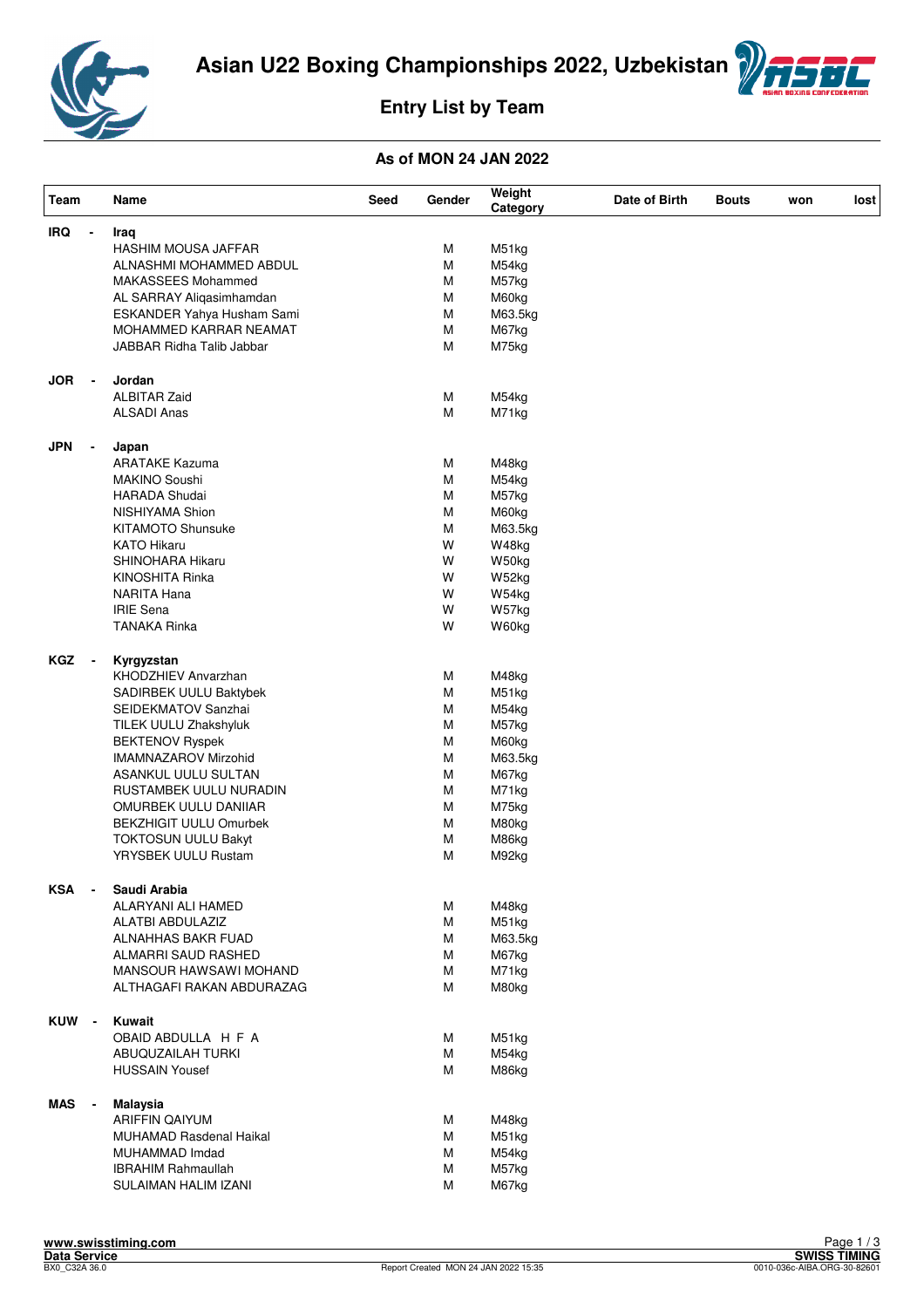



# **Entry List by Team**

| Team                         | Name                                | Seed | Gender | Weight<br>Category | Date of Birth | <b>Bouts</b> | won | lost |
|------------------------------|-------------------------------------|------|--------|--------------------|---------------|--------------|-----|------|
| <b>MGL</b><br>$\blacksquare$ | Mongolia                            |      |        |                    |               |              |     |      |
|                              | ORKHONTUNGALAG Unubold              |      | М      | M48kg              |               |              |     |      |
|                              | KHISHIGTSETSEG AZBAYAR              |      | M      | M51kg              |               |              |     |      |
|                              | DORJNYAMBUR Ganbold                 |      | M      | M54kg              |               |              |     |      |
|                              | <b>GANTAMUR Lundaa</b>              |      | M      | M57kg              |               |              |     |      |
|                              | BAYARKHUU Buyandalai                |      | М      | M60kg              |               |              |     |      |
|                              | BYAMBATSOGT Tuguldur                |      | м      | M63.5kg            |               |              |     |      |
|                              | <b>ASKHAR Jandos</b>                |      | М      | M67kg              |               |              |     |      |
|                              | <b>BATBAYAR Gantulga</b>            |      | М      | M75kg              |               |              |     |      |
|                              | BYEISYENBYEI Janarguli              |      | W      | W48kg              |               |              |     |      |
|                              | <b>ALTANBYEK Khulan</b>             |      | W      | W50kg              |               |              |     |      |
|                              |                                     |      | W      | W52kg              |               |              |     |      |
|                              | <b>BALSAN Mungunsaran</b>           |      |        |                    |               |              |     |      |
|                              | MUNGUNTSETSEG Enkhjargal            |      | W      | W54kg              |               |              |     |      |
|                              | <b>MONKHOR Namuun</b>               |      | W      | W57kg              |               |              |     |      |
|                              | <b>GANZONG Badmaarag</b>            |      | W      | W60kg              |               |              |     |      |
|                              | <b>TSETSEGDARI Mygmarsvren</b>      |      | W      | W63kg              |               |              |     |      |
| PAK<br>$\blacksquare$        | Pakistan                            |      |        |                    |               |              |     |      |
|                              | RASHEED zohaib                      |      | М      | M48kg              |               |              |     |      |
| <b>SRI</b><br>$\blacksquare$ | Sri Lanka                           |      |        |                    |               |              |     |      |
|                              | SAMUTUN MUDIYANSELAGE Kavinda Sanja |      | М      | M48kg              |               |              |     |      |
|                              | KUDA VITHANGE LASINDU ERANDA        |      | М      | M51kg              |               |              |     |      |
|                              | LAKSHAN Hewa Gamage Chathura        |      | М      | M54kg              |               |              |     |      |
|                              | LEKAM GEDARA Gadul Passara          |      | M      | M60kg              |               |              |     |      |
|                              | <b>BOTHALAGE Uthpala Sewwandi</b>   |      | W      | W50kg              |               |              |     |      |
|                              | LOKUGE Ishara Nishadi Malshani      |      | W      | W52kg              |               |              |     |      |
| <b>TJK</b><br>$\blacksquare$ | Tajikistan                          |      |        |                    |               |              |     |      |
|                              | MIRZOEV Usmonjon                    |      | М      | M48kg              |               |              |     |      |
|                              | ABDUDAKHMONZODA AKBARALI            |      | М      | M51kg              |               |              |     |      |
|                              |                                     |      |        |                    |               |              |     |      |
|                              | RUSTAMOV ISKANDARBEK                |      | M      | M54kg              |               |              |     |      |
|                              | RAKHIMOV Khusravkhon                |      | М      | M57kg              |               |              |     |      |
|                              | YOKUBOV Abulrahmon                  |      | M      | M60kg              |               |              |     |      |
|                              | <b>GULOMOV FAIZALI</b>              |      | M      | M63.5kg            |               |              |     |      |
|                              | <b>AKHADOV RASUL</b>                |      | M      | M67kg              |               |              |     |      |
|                              | USVALIEV KHURSHED                   |      | M      | M71kg              |               |              |     |      |
|                              | <b>BOLTAEV ABDUMALIK</b>            |      | М      | M75kg              |               |              |     |      |
|                              | <b>SALIMOV Nekruz</b>               |      | М      | M80kg              |               |              |     |      |
|                              | <b>HAITOV SHAHBOZ</b>               |      | м      | M86kg              |               |              |     |      |
|                              | <b>BOLTAEV Davlat</b>               |      | M      | M92kg              |               |              |     |      |
|                              | ABRORIDINOV MUHAMMAD                |      | M      | M+92kg             |               |              |     |      |
|                              | KOSIMOVA Sumaiya                    |      | W      | W48kg              |               |              |     |      |
|                              | HAQNAZAROVA Ruhafzo                 |      | W      | W50kg              |               |              |     |      |
|                              | KHOLOVA HUSNIYA                     |      | W      | W52kg              |               |              |     |      |
|                              | NOZIMOVA MALIKA                     |      | W      | W63kg              |               |              |     |      |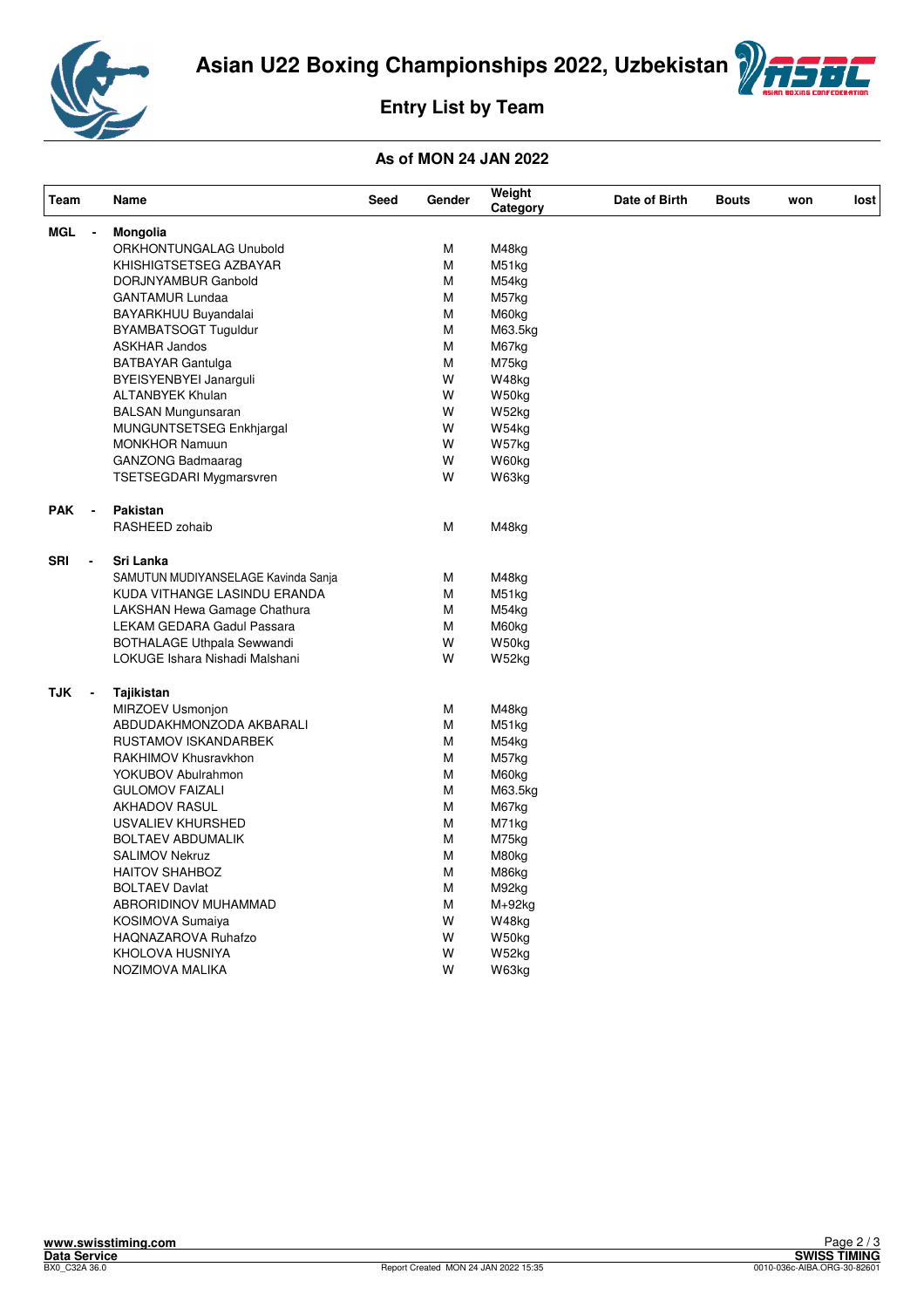



# **Entry List by Team**

#### **As of MON 24 JAN 2022**

| Team                         | Name                         | Seed | <b>Gender</b> | Weight<br>Category | Date of Birth | <b>Bouts</b> | won | lost |
|------------------------------|------------------------------|------|---------------|--------------------|---------------|--------------|-----|------|
| <b>UZB</b><br>$\blacksquare$ | <b>Uzbekistan</b>            |      |               |                    |               |              |     |      |
|                              | <b>DJALILOV Asilbek</b>      |      | М             | M48kg              |               |              |     |      |
|                              | MAMIRJONOV Mukhammadkodir    |      | М             | M51kg              |               |              |     |      |
|                              | MUZAFAROV Shakhzod           |      | М             | M54kg              |               |              |     |      |
|                              | <b>ABDUMURODOV Dilshod</b>   |      | M             | M57kg              |               |              |     |      |
|                              | RASULJONOV Khurshidbek       |      | М             | M60kg              |               |              |     |      |
|                              | <b>ABDULLAEV Ruslan</b>      |      | M             | M63.5kg            |               |              |     |      |
|                              | <b>YULDASHEV Javlonbek</b>   |      | M             | M67kg              |               |              |     |      |
|                              | <b>TOJIEV Aziz</b>           |      | M             | M71kg              |               |              |     |      |
|                              | <b>ABDUPATTAEV Abdulaziz</b> |      | M             | M75kg              |               |              |     |      |
|                              | YULDOSHEV Jasurbek           |      | М             | M80kg              |               |              |     |      |
|                              | <b>MERJANOV Timur</b>        |      | M             | M86kg              |               |              |     |      |
|                              | <b>TOGAYMURODOV Javokhir</b> |      | M             | M92kg              |               |              |     |      |
|                              | ZOKIROV Jakhongir            |      | M             | $M+92kg$           |               |              |     |      |
|                              | FOZILOVA Farzona             |      | W             | W48kg              |               |              |     |      |
|                              | <b>BOBOKULOVA Sabina</b>     |      | W             | W50kg              |               |              |     |      |
|                              | <b>KAZAKOVA Feruza</b>       |      | W             | W52kg              |               |              |     |      |
|                              | <b>UKTAMOVA Nigina</b>       |      | W             | W54kg              |               |              |     |      |
|                              | <b>TURDIBEKOVA Sitora</b>    |      | W             | W57kg              |               |              |     |      |
|                              | <b>BEKOVA Dilfuza</b>        |      | W             | W60kg              |               |              |     |      |
|                              | ABDULLAEVA Mokhinabonu       |      | W             | W63kg              |               |              |     |      |
|                              | ABDULLAEVA Khadichabonu      |      | W             | kg                 |               |              |     |      |
|                              | <b>KHAMIDOVA Navbakhor</b>   |      | W             | kg                 |               |              |     |      |
|                              | MOVLONOVA Mavluda            |      | W             | kg                 |               |              |     |      |
|                              | <b>RUZMETOVA Sokhiba</b>     |      | W             | kg                 |               |              |     |      |

**M** Men **W** Women

**www.swisstiming.com**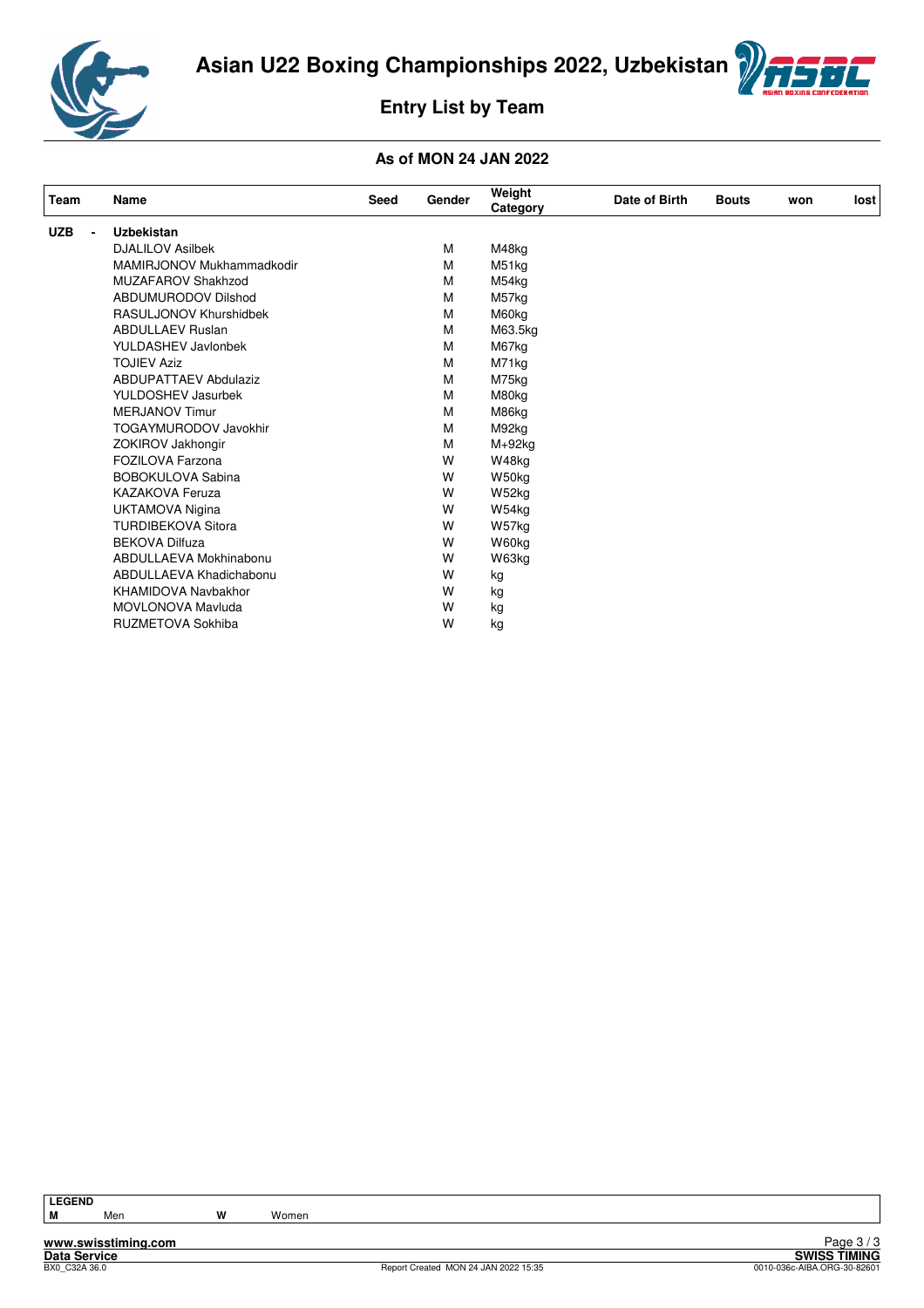



**Session 1** 

#### **SAT 22 JAN 2022 18:00**

|                |   | Order Bout Weight Category | Corner                    | Name                                                 | Seed                                                                         | Team<br>Code             | Winner                                                                                                                  | Result     | <b>Decision</b>                           |
|----------------|---|----------------------------|---------------------------|------------------------------------------------------|------------------------------------------------------------------------------|--------------------------|-------------------------------------------------------------------------------------------------------------------------|------------|-------------------------------------------|
| $\mathbf{1}$   | 1 | Flyweight (M51kg)          | <b>RED</b><br><b>BLUE</b> | SADIRBEK UULU Baktybek<br>KHISHIGTSETSEG AZBAYAR     |                                                                              | <b>KGZ</b><br><b>MGL</b> | <b>BLUE</b>                                                                                                             | <b>WP</b>  | 4:1                                       |
|                |   | Referee: AZE               |                           | <b>BABANLI ANAR Oglu</b>                             | Judge 1: EST<br>Judge 2: UZB<br>Judge 3: RUS<br>Judge 4: ROU<br>Judge 5:     | CZE                      | <b>MELISS Dimitri</b><br>YUSUPOV Bekjon<br>SHESTOPALOVA Evgeniia<br>ION Mihai<br>NECHVATAL Stanislav                    |            | 29:28<br>28:29<br>27:29<br>26:30<br>28:29 |
|                |   |                            |                           |                                                      |                                                                              |                          |                                                                                                                         |            |                                           |
| $\overline{c}$ |   | 2 Bantamweight (M54kg)     | <b>RED</b><br><b>BLUE</b> | LAKSHAN Hewa Gamage Chathura<br>RUSTAMOV ISKANDARBEK |                                                                              | <b>SRI</b><br><b>TJK</b> | <b>BLUE</b>                                                                                                             | <b>RSC</b> | R <sub>2</sub> 2:56                       |
|                |   | Referee:                   | <b>IRQ</b>                | AL- SAEDI MOHAMMED NEAM                              | Judge 1: ROU<br>Judge 2: UAE<br>Judge 3: UKR<br>Judge 4: KSA<br>Judge 5: TUN |                          | ION Mihai<br>MOHAMMED Alkhoori<br>VASYLYCHUK Pavlo<br>SAEED NAZLAWI<br><b>BOUHLEL Sarra</b>                             |            | 9:10<br>10:9<br>10:9<br>10:9<br>10:9      |
| 3              |   | 3 Bantamweight (M54kg)     | RED<br><b>BLUE</b>        | <b>MAKINO Soushi</b><br>SEIDEKMATOV Sanzhai          |                                                                              | <b>JPN</b><br><b>KGZ</b> | <b>RED</b>                                                                                                              | <b>WP</b>  | 4:1                                       |
|                |   | Referee:                   | <b>BUL</b>                | KAVAKLIEVA Maria                                     | Judge 1: UZB<br>Judge 2: EST<br>Judge 3: AZE<br>Judge 4: CZE                 |                          | <b>KHAMIDOV Aleksandr</b><br><b>MELISS Dimitri</b><br><b>BABANLI ANAR Oglu</b><br>NECHVATAL Stanislav                   |            | 30:27<br>30:27<br>29:28<br>28:29<br>29:28 |
|                |   |                            |                           |                                                      | Judge 5: RUS                                                                 |                          | SHESTOPALOVA Evgeniia                                                                                                   |            |                                           |
| $\overline{4}$ | 4 | Welterweight (M67kg)       | <b>RED</b><br><b>BLUE</b> | MOHAMMED KARRAR NEAMAT<br><b>ASKHAR Jandos</b>       |                                                                              | <b>IRQ</b><br><b>MGL</b> | <b>BLUE</b>                                                                                                             | <b>WP</b>  | 3:2                                       |
|                |   | Referee: TJK               |                           | ABDULAEV AKMALDZHON                                  | Judge 1: UAE<br>Judge 2: UKR<br>Judge 3: UZB<br>Judge 4: ROU<br>Judge 5: KGZ |                          | MOHAMMED Alkhoori<br>VASYLYCHUK Pavlo<br><b>YUSUPOV Bekjon</b><br>ION Mihai<br>ABDURASHIDOV BEKZAD                      |            | 29:28<br>28:29<br>28:29<br>28:29<br>29:28 |
|                |   |                            |                           |                                                      |                                                                              |                          |                                                                                                                         |            |                                           |
| 5              |   | 5 Welterweight (M67kg)     | <b>RED</b><br><b>BLUE</b> | ALMARRI SAUD RASHED<br>YULDASHEV Javlonbek           |                                                                              | <b>KSA</b><br><b>UZB</b> | <b>BLUE</b>                                                                                                             | <b>RSC</b> | R <sub>2</sub> 1:14                       |
|                |   |                            | Referee: TUN              | <b>BOUHLEL Sarra</b>                                 | Judge 1: BUL<br>Judge 2: EST<br>Judge 3: CZE<br>Judge 4:<br>Judge 5: AZE     | <b>IRQ</b>               | KAVAKLIEVA Maria<br><b>MELISS Dimitri</b><br>NECHVATAL Stanislav<br>AL- SAEDI MOHAMMED NEAM<br><b>BABANLI ANAR Oglu</b> |            | 9:10<br>8:10<br>8:10<br>8:10<br>8:10      |
|                |   |                            |                           |                                                      |                                                                              |                          |                                                                                                                         | <b>WP</b>  |                                           |
| 6              | 6 | Welterweight (M67kg)       | RED<br><b>BLUE</b>        | <b>AKHADOV RASUL</b><br>SULAIMAN HALIM IZANI         |                                                                              | <b>TJK</b><br><b>MAS</b> | <b>RED</b>                                                                                                              |            | 5:0                                       |
|                |   |                            | Referee: KGZ              | ABDURASHIDOV BEKZAD                                  | Judge 1: UKR<br>Judge 2: UAE<br>Judge 3: ROU<br>Judge 4:<br>Judge 5: CZE     | KSA                      | VASYLYCHUK Pavlo<br>MOHAMMED Alkhoori<br><b>ION Mihai</b><br>SAEED NAZLAWI<br>NECHVATAL Stanislav                       |            | 30:26<br>30:25<br>30:26<br>30:25<br>30:26 |

**www.swisstiming.com**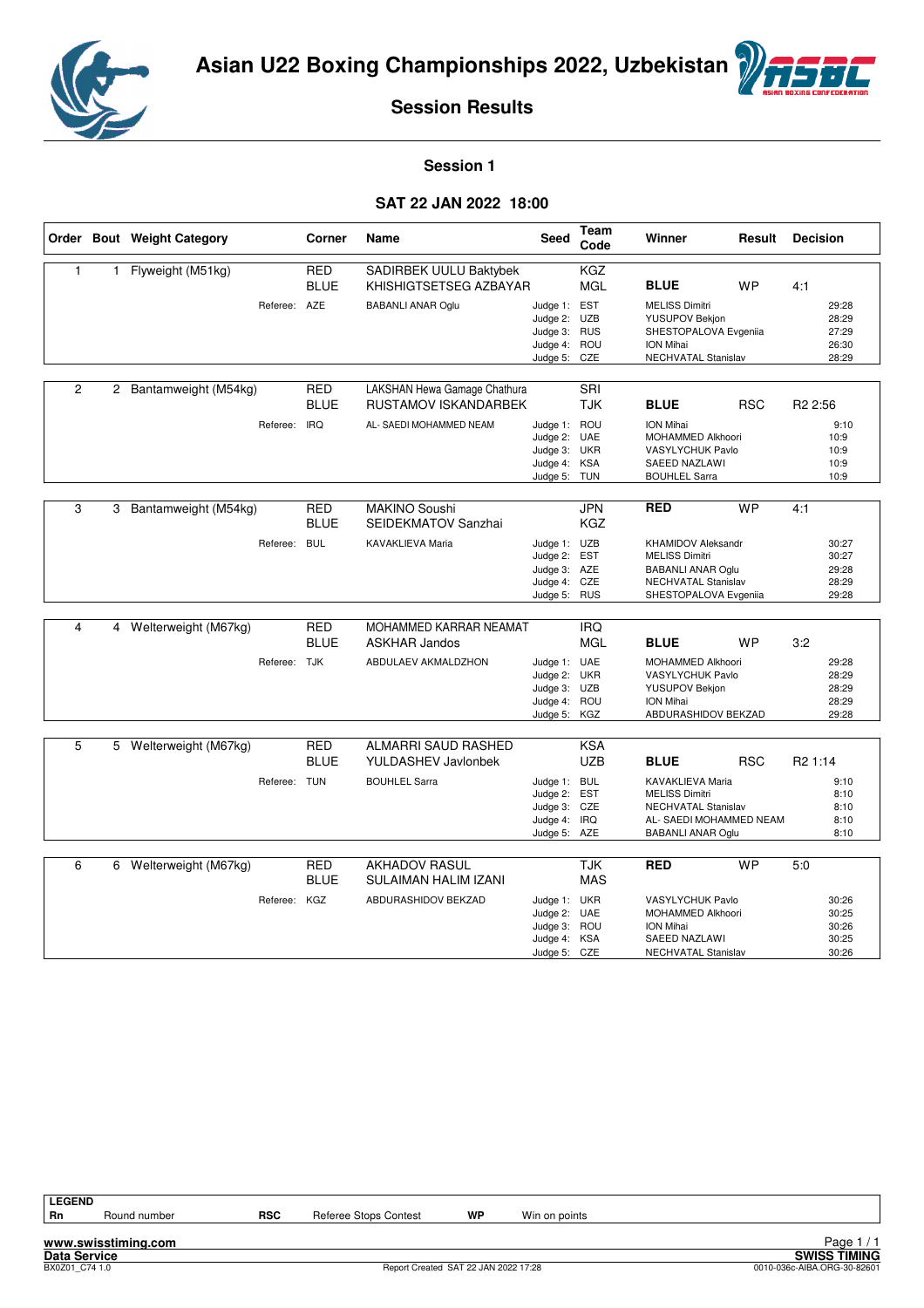



**Session 2** 

#### **SUN 23 JAN 2022 16:00**

|                |    | Order Bout Weight Category      | Corner                    | Name                                                    | Seed                                                                         | Team<br>Code                    | Winner                                                                                                                     | Result     | <b>Decision</b>                           |
|----------------|----|---------------------------------|---------------------------|---------------------------------------------------------|------------------------------------------------------------------------------|---------------------------------|----------------------------------------------------------------------------------------------------------------------------|------------|-------------------------------------------|
| $\mathbf{1}$   | 7  | Minimumweight (M48kg)           | <b>RED</b><br><b>BLUE</b> | ORKHONTUNGALAG Unubold<br>ALARYANI ALI HAMED            |                                                                              | <b>MGL</b><br><b>KSA</b>        | <b>RED</b>                                                                                                                 | <b>WO</b>  |                                           |
|                |    | Referee:                        |                           |                                                         | Judge 1:<br>Judge 2:                                                         |                                 |                                                                                                                            |            |                                           |
| $\overline{2}$ | 8  | Featherweight (M57kg)           | <b>RED</b><br><b>BLUE</b> | <b>GANTAMUR Lundaa</b><br><b>HARADA Shudai</b>          |                                                                              | MGL<br><b>JPN</b>               | <b>BLUE</b>                                                                                                                | <b>WO</b>  |                                           |
|                |    | Referee:                        | <b>IRQ</b>                | AL- SAEDI MOHAMMED NEAM                                 | Judge 1: TJK<br>Judge 2:<br>Judge 3: UZB<br>Judge 4:<br>Judge 5:             | <b>BUL</b><br><b>RUS</b><br>KSA | ABDULAEV AKMALDZHON<br>KAVAKLIEVA Maria<br>YUSUPOV Bekjon<br>SHESTOPALOVA Evgeniia<br>SAEED NAZLAWI                        |            |                                           |
| 3              | 9  | Featherweight (M57kg)           | <b>RED</b><br><b>BLUE</b> | TILEK UULU Zhakshyluk<br>RAKHIMOV Khusravkhon           |                                                                              | <b>KGZ</b><br><b>TJK</b>        | <b>BLUE</b>                                                                                                                | <b>DSQ</b> | R <sub>2</sub> 0:03                       |
|                |    | Referee:                        | ROU                       | <b>ION Mihai</b>                                        | Judge 1: UKR<br>Judge 2: UAE<br>Judge 3: UZB<br>Judge 4: TUN<br>Judge 5:     | <b>EST</b>                      | VASYLYCHUK Pavlo<br>MOHAMMED Alkhoori<br><b>KHAMIDOV Aleksandr</b><br><b>BOUHLEL Sarra</b><br><b>MELISS Dimitri</b>        |            | 8:10<br>8:10<br>8:10<br>8:10<br>8:10      |
| 4              |    | 10 Featherweight (M57kg)        | <b>RED</b><br><b>BLUE</b> | <b>ABDUMURODOV Dilshod</b><br><b>MAKASSEES Mohammed</b> |                                                                              | <b>UZB</b><br><b>IRQ</b>        | <b>RED</b>                                                                                                                 | <b>WP</b>  | 5:0                                       |
|                |    | Referee: EST                    |                           | <b>MELISS Dimitri</b>                                   | Judge 1: KGZ<br>Judge 2: RUS<br>Judge 3: TJK<br>Judge 4: CZE<br>Judge 5: BUL |                                 | ABDURASHIDOV BEKZAD<br>SHESTOPALOVA Evgeniia<br>ABDULAEV AKMALDZHON<br>NECHVATAL Stanislav<br>KAVAKLIEVA Maria             |            | 30:24<br>30:25<br>30:24<br>30:25<br>30:25 |
|                |    |                                 |                           |                                                         |                                                                              |                                 |                                                                                                                            |            |                                           |
| 5              | 11 | Lightweight (M60kg)             | RED<br><b>BLUE</b>        | YOKUBOV Abulrahmon<br>BAYARKHUU Buyandalai              |                                                                              | TJK<br><b>MGL</b>               | <b>BLUE</b>                                                                                                                | <b>WP</b>  | 4:1                                       |
|                |    | Referee: UZB                    |                           | <b>KHAMIDOV Aleksandr</b>                               | Judge 1: UAE<br>Judge 2: ROU<br>Judge 3: AZE<br>Judge 4: IRQ<br>Judge 5: EST |                                 | MOHAMMED Alkhoori<br>ION Mihai<br><b>BABANLI ANAR Oglu</b><br>AL- SAEDI MOHAMMED NEAM<br><b>MELISS Dimitri</b>             |            | 29:28<br>28:29<br>28:29<br>28:29<br>28:29 |
| 6              |    | 12 Lightweight (M60kg)          | <b>RED</b>                | LEKAM GEDARA Gadul Passara                              |                                                                              | SRI                             |                                                                                                                            |            |                                           |
|                |    |                                 | <b>BLUE</b>               | <b>BEKTENOV Ryspek</b>                                  |                                                                              | <b>KGZ</b>                      | <b>BLUE</b>                                                                                                                | <b>RSC</b> | R <sub>2</sub> 0:59                       |
|                |    | Referee: RUS                    |                           | SHESTOPALOVA Evgeniia                                   | Judge 1: KSA<br>Judge 2: TJK<br>Judge 3: UZB<br>Judge 4: UKR<br>Judge 5: TUN |                                 | SAEED NAZLAWI<br>ABDULAEV AKMALDZHON<br><b>YUSUPOV Bekjon</b><br>VASYLYCHUK Pavlo<br><b>BOUHLEL Sarra</b>                  |            | 8:10<br>8:10<br>8:10<br>9:10<br>8:10      |
| $\overline{7}$ | 13 | Lightweight (M60kg)             | <b>RED</b><br><b>BLUE</b> | NISHIYAMA Shion<br>AL SARRAY Aliqasimhamdan             |                                                                              | <b>JPN</b><br><b>IRQ</b>        | <b>BLUE</b>                                                                                                                | <b>WP</b>  | 3:2                                       |
|                |    | Referee: CZE                    |                           | NECHVATAL Stanislav                                     | Judge 1: AZE<br>Judge 2: UZB<br>Judge 3: UAE<br>Judge 4: KGZ<br>Judge 5: EST |                                 | <b>BABANLI ANAR Oglu</b><br><b>KHAMIDOV Aleksandr</b><br>MOHAMMED Alkhoori<br>ABDURASHIDOV BEKZAD<br><b>MELISS Dimitri</b> |            | 28:29<br>28:29<br>28:29<br>29:28<br>29:28 |
| 8              |    | 14 Light Welterweight (M63.5kg) | <b>RED</b><br><b>BLUE</b> | <b>GULOMOV FAIZALI</b><br>BYAMBATSOGT Tuguldur          |                                                                              | <b>TJK</b><br><b>MGL</b>        | <b>BLUE</b>                                                                                                                | WP         | 5:0                                       |
|                |    | Referee: UZB                    |                           | YUSUPOV Bekjon                                          | Judge 1: TUN<br>Judge 2: KSA<br>Judge 3: BUL<br>Judge 4: IRQ<br>Judge 5: RUS |                                 | <b>BOUHLEL Sarra</b><br>SAEED NAZLAWI<br>KAVAKLIEVA Maria<br>AL- SAEDI MOHAMMED NEAM<br>SHESTOPALOVA Evgeniia              |            | 26:29<br>25:30<br>24:30<br>25:30<br>26:30 |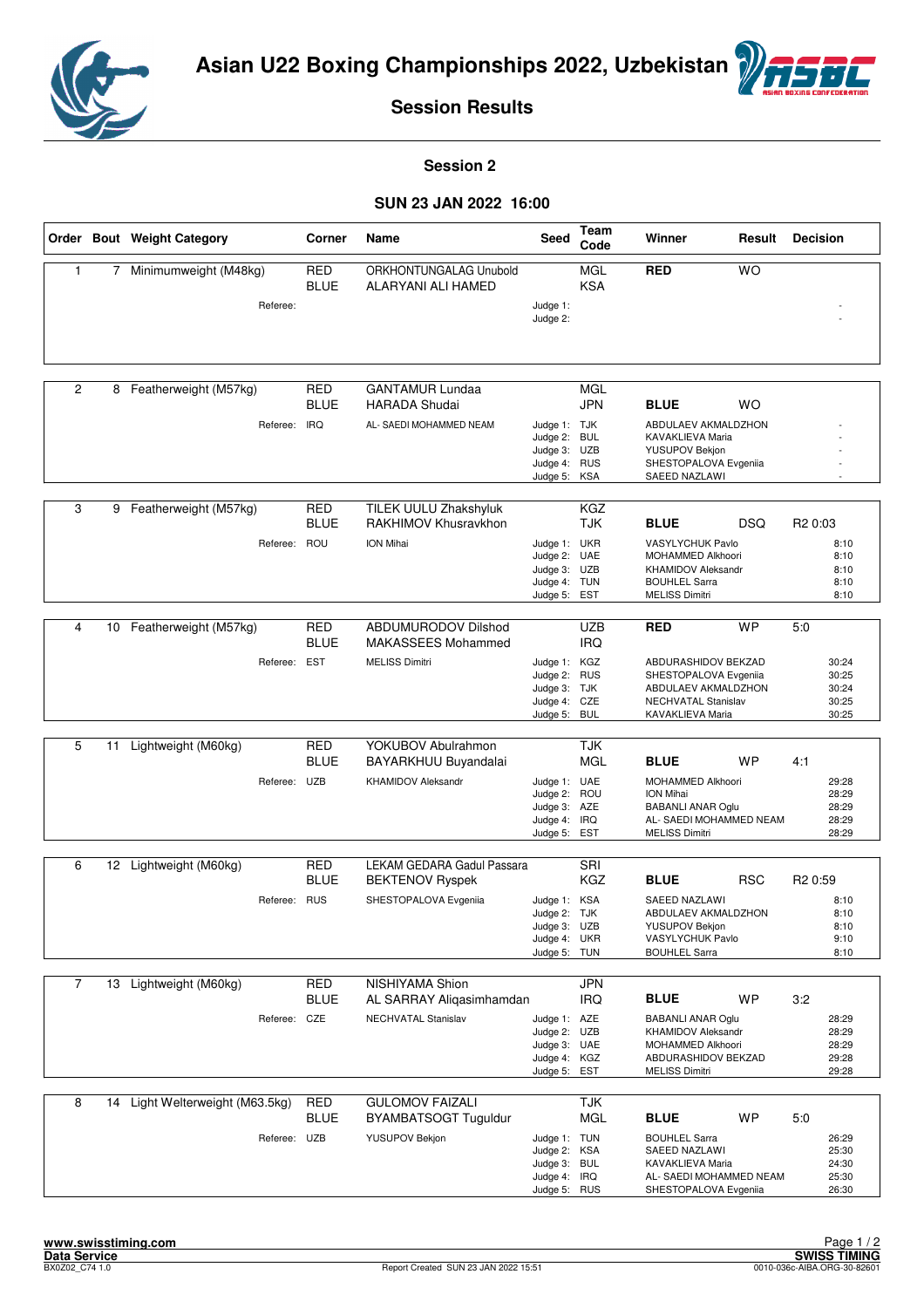



#### **Session 2**

#### **SUN 23 JAN 2022 16:00**

|    |    | Order Bout Weight Category   | Corner                    | Name                                                    | Seed                                                                     | Team<br>Code                           | Winner                                                                                                                   | Result    | <b>Decision</b> |                                           |
|----|----|------------------------------|---------------------------|---------------------------------------------------------|--------------------------------------------------------------------------|----------------------------------------|--------------------------------------------------------------------------------------------------------------------------|-----------|-----------------|-------------------------------------------|
| 9  | 15 | Light Welterweight (M63.5kg) | <b>RED</b><br><b>BLUE</b> | <b>ALNAHHAS BAKR FUAD</b><br>ESKANDER Yahya Husham Sami |                                                                          | <b>KSA</b><br><b>IRQ</b>               | <b>BLUE</b>                                                                                                              | <b>WP</b> | 5.0             |                                           |
|    |    | Referee:                     | <b>UAE</b>                | MOHAMMED Alkhoori                                       | Judge 1:<br>Judge 2: CZE<br>Judge 3: KGZ<br>Judge 4:<br>Judge 5: ROU     | AZE<br><b>UZB</b>                      | <b>BABANLI ANAR Oglu</b><br><b>NECHVATAL Stanislav</b><br>ABDURASHIDOV BEKZAD<br><b>KHAMIDOV Aleksandr</b><br>ION Mihai  |           |                 | 26:30<br>25:30<br>24:30<br>25:30<br>26:30 |
| 10 | 16 | Light Welterweight (M63.5kg) | <b>RED</b><br><b>BLUE</b> | <b>KITAMOTO Shunsuke</b><br><b>IMAMNAZAROV Mirzohid</b> |                                                                          | <b>JPN</b><br><b>KGZ</b>               | <b>BLUE</b>                                                                                                              | <b>WP</b> | 3:2             |                                           |
|    |    | Referee:                     | <b>TJK</b>                | ABDULAEV AKMALDZHON                                     | Judge 1:<br>Judge 2: BUL<br>Judge 3: IRQ<br>Judge 4: UZB<br>Judge 5: UKR | <b>RUS</b>                             | SHESTOPALOVA Evgeniia<br><b>KAVAKLIEVA Maria</b><br>AL- SAEDI MOHAMMED NEAM<br><b>YUSUPOV Bekjon</b><br>VASYLYCHUK Pavlo |           |                 | 29:28<br>28:29<br>28:29<br>28:29<br>30:27 |
| 11 | 17 | Light Middleweight (M71kg)   | <b>RED</b><br><b>BLUE</b> | USVALIEV KHURSHED<br>RUSTAMBEK UULU NURADIN             |                                                                          | <b>TJK</b><br><b>KGZ</b>               | <b>BLUE</b>                                                                                                              | <b>WP</b> | 5:0             |                                           |
|    |    | Referee:                     | <b>IRQ</b>                | AL- SAEDI MOHAMMED NEAM                                 | Judge 1:<br>Judge 2: AZE<br>Judge 3: ROU<br>Judge 4:<br>Judge 5:         | UZB<br><b>KSA</b><br><b>EST</b>        | <b>KHAMIDOV Aleksandr</b><br><b>BABANLI ANAR Oglu</b><br>ION Mihai<br><b>SAEED NAZLAWI</b><br><b>MELISS Dimitri</b>      |           |                 | 28:29<br>27:29<br>27:29<br>27:28<br>28:29 |
| 12 | 18 | Heavyweight (M92kg)          | <b>RED</b>                | <b>TOGAYMURODOV Javokhir</b>                            |                                                                          | <b>UZB</b>                             |                                                                                                                          |           |                 |                                           |
|    |    |                              | <b>BLUE</b>               | <b>BOLTAEV Davlat</b>                                   |                                                                          | <b>TJK</b>                             | <b>BLUE</b>                                                                                                              | <b>WP</b> | 5:0             |                                           |
|    |    | Referee:                     | <b>UKR</b>                | <b>VASYLYCHUK Pavlo</b>                                 | Judge 1:<br>Judge 2:<br>Judge 3: CZE<br>Judge 4:<br>Judge 5:             | IRQ<br>KGZ<br><b>UAE</b><br><b>BUL</b> | AL- SAEDI MOHAMMED NEAM<br>ABDURASHIDOV BEKZAD<br><b>NECHVATAL Stanislav</b><br>MOHAMMED Alkhoori<br>KAVAKLIEVA Maria    |           |                 | 27:30<br>28:29<br>27:30<br>28:29<br>27:30 |

| <b>LEGEND</b><br>DSQ<br>∣ WP | Disqualification<br>Win on points | Rn | Round number | <b>RSC</b> | Referee Stops Contest | <b>WO</b> | Walkover |
|------------------------------|-----------------------------------|----|--------------|------------|-----------------------|-----------|----------|
|                              |                                   |    |              |            |                       |           |          |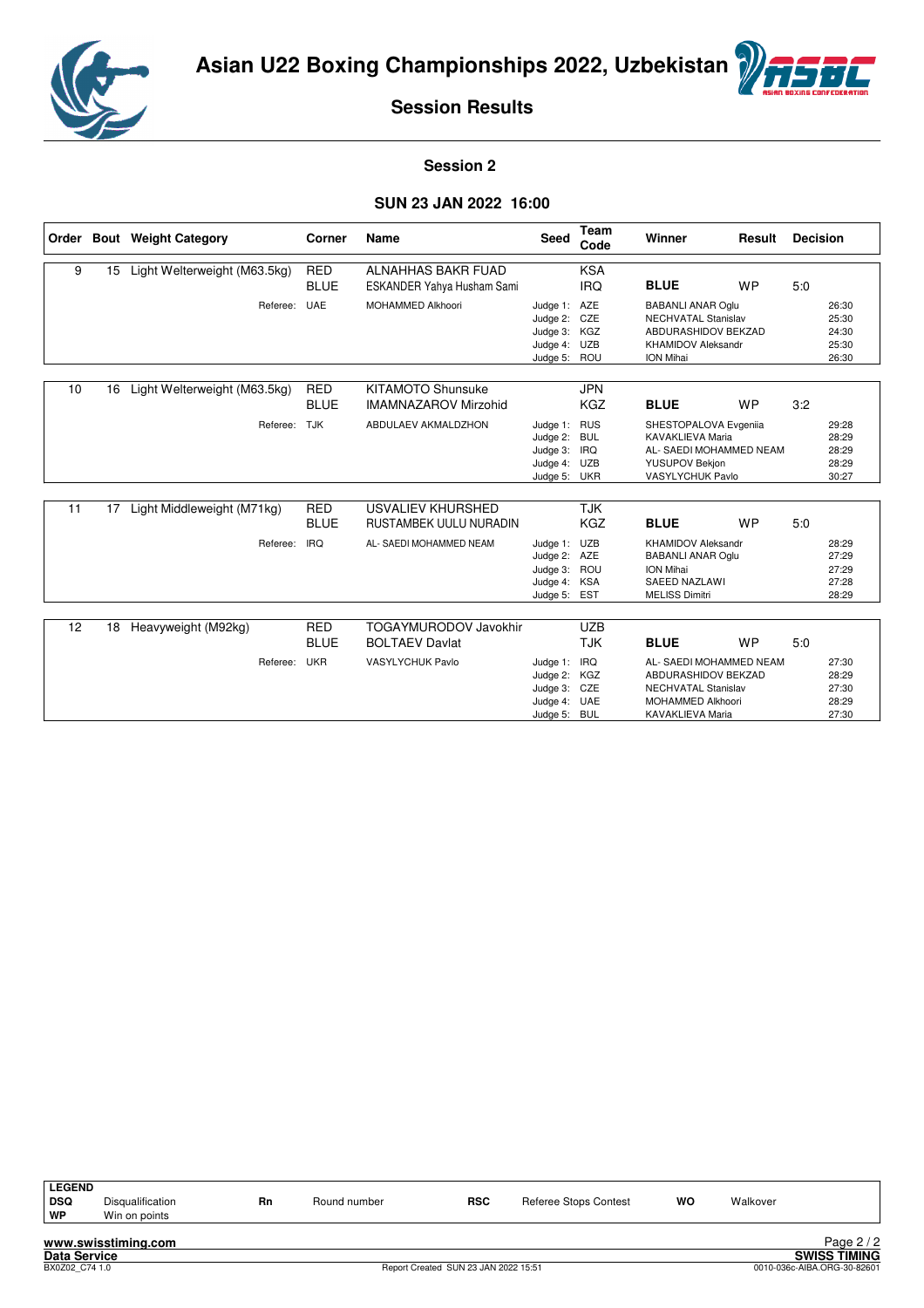



#### **Session 3**

#### **MON 24 JAN 2022 16:00**

|                |    | Order Bout Weight Category | Corner                    | Name                                                        | Seed                                                                         | <b>Team</b><br>Code      | Winner                                                                                                               | Result     | <b>Decision</b>                           |
|----------------|----|----------------------------|---------------------------|-------------------------------------------------------------|------------------------------------------------------------------------------|--------------------------|----------------------------------------------------------------------------------------------------------------------|------------|-------------------------------------------|
| $\mathbf{1}$   | 19 | Minimumweight (M48kg)      | <b>RED</b><br><b>BLUE</b> | <b>ARIFFIN QAIYUM</b><br><b>DJALILOV Asilbek</b>            |                                                                              | <b>MAS</b><br><b>UZB</b> | <b>BLUE</b>                                                                                                          | <b>WP</b>  | 5:0                                       |
|                |    | Referee: RUS               |                           | SHESTOPALOVA Evgeniia                                       | Judge 1: EST<br>Judge 2: TUN<br>Judge 3: KSA<br>Judge 4: IRQ<br>Judge 5:     | <b>BUL</b>               | <b>MELISS Dimitri</b><br><b>BOUHLEL Sarra</b><br><b>SAEED NAZLAWI</b><br>AL- SAEDI MOHAMMED NEAM<br>KAVAKLIEVA Maria |            | 25:30<br>24:30<br>26:30<br>27:30<br>27:30 |
| $\overline{2}$ | 20 | Minimumweight (M48kg)      | RED<br><b>BLUE</b>        | SAMUTUN MUDIYANSELAGE Kavinda Sanja<br>RASHEED zohaib       |                                                                              | SRI<br><b>PAK</b>        | <b>BLUE</b>                                                                                                          | <b>WP</b>  | 5:0                                       |
|                |    | Referee: KGZ               |                           | ABDURASHIDOV BEKZAD                                         | Judge 1: AZE<br>Judge 2: ROU<br>Judge 3: UZB<br>Judge 4: CZE<br>Judge 5: UKR |                          | <b>BABANLI ANAR Oglu</b><br>ION Mihai<br><b>KHAMIDOV Aleksandr</b><br>NECHVATAL Stanislav<br>VASYLYCHUK Pavlo        |            | 28:29<br>28:29<br>28:29<br>28:29<br>26:30 |
| 3              | 21 | Minimumweight (M48kg)      | <b>RED</b><br><b>BLUE</b> | <b>ARATAKE Kazuma</b><br>MIRZOEV Usmonjon                   |                                                                              | <b>JPN</b><br><b>TJK</b> | <b>RED</b>                                                                                                           | <b>WP</b>  | 5:0                                       |
|                |    | Referee:                   | <b>TUN</b>                | <b>BOUHLEL Sarra</b>                                        | Judge 1: IRQ<br>Judge 2: UAE<br>Judge 3: EST<br>Judge 4: RUS<br>Judge 5:     | <b>KSA</b>               | AL- SAEDI MOHAMMED NEAM<br>MOHAMMED Alkhoori<br><b>MELISS Dimitri</b><br>SHESTOPALOVA Evgeniia<br>SAEED NAZLAWI      |            | 29:28<br>30:27<br>30:26<br>29:28<br>29:28 |
|                |    |                            |                           |                                                             |                                                                              |                          |                                                                                                                      |            |                                           |
| 4              | 22 | Minimumweight (M48kg)      | <b>RED</b><br><b>BLUE</b> | KHODZHIEV Anvarzhan<br>ORKHONTUNGALAG Unubold               |                                                                              | <b>KGZ</b><br><b>MGL</b> | <b>RED</b>                                                                                                           | <b>WP</b>  | 3:2                                       |
|                |    | Referee: AZE               |                           | <b>BABANLI ANAR Oglu</b>                                    | Judge 1: CZE<br>Judge 2: EST<br>Judge 3: ROU<br>Judge 4: UZB<br>Judge 5: TJK |                          | <b>NECHVATAL Stanislav</b><br><b>MELISS Dimitri</b><br>ION Mihai<br><b>KHAMIDOV Aleksandr</b><br>ABDULAEV AKMALDZHON |            | 29:28<br>28:29<br>28:29<br>29:28<br>30:27 |
|                |    |                            |                           |                                                             |                                                                              |                          |                                                                                                                      |            |                                           |
| 5              | 23 | Flyweight (M51kg)          | <b>RED</b><br><b>BLUE</b> | HASHIM MOUSA JAFFAR<br>KUDA VITHANGE LASINDU ERANDA         |                                                                              | <b>IRQ</b><br><b>SRI</b> | <b>RED</b>                                                                                                           | <b>WP</b>  | 5:0                                       |
|                |    | Referee: UAE               |                           | MOHAMMED Alkhoori                                           | Judge 1: TUN<br>Judge 2: KSA<br>Judge 3: KGZ<br>Judge 4: BUL<br>Judge 5: UZB |                          | <b>BOUHLEL Sarra</b><br>SAEED NAZLAWI<br>ABDURASHIDOV BEKZAD<br>KAVAKLIEVA Maria<br>YUSUPOV Bekjon                   |            | 30:27<br>30:27<br>30:27<br>30:27<br>30:27 |
| 6              | 24 | Flyweight (M51kg)          | <b>RED</b>                | ABDUDAKHMONZODA AKBARALI                                    |                                                                              | <b>TJK</b>               | <b>RED</b>                                                                                                           | <b>RSC</b> | R <sub>3</sub> 1:56                       |
|                |    |                            | <b>BLUE</b>               | ALATBI ABDULAZIZ                                            |                                                                              | <b>KSA</b>               |                                                                                                                      |            |                                           |
|                |    | Referee: UKR               |                           | VASYLYCHUK Pavlo                                            | Judge 1: IRQ<br>Judge 2: CZE<br>Judge 3: RUS<br>Judge 4: UZB<br>Judge 5: ROU |                          | AL- SAEDI MOHAMMED NEAM<br>NECHVATAL Stanislav<br>SHESTOPALOVA Evgeniia<br><b>KHAMIDOV Aleksandr</b><br>ION Mihai    |            | 19:19<br>20:17<br>20:17<br>20:17<br>20:17 |
| $\overline{7}$ |    | 25 Flyweight (M51kg)       | RED<br><b>BLUE</b>        | MAMIRJONOV Mukhammadkodir<br><b>MUHAMAD Rasdenal Haikal</b> |                                                                              | <b>UZB</b><br><b>MAS</b> | <b>RED</b>                                                                                                           | <b>WP</b>  | 5:0                                       |
|                |    | Referee:                   | ROU                       | <b>ION Mihai</b>                                            | Judge 1: BUL<br>Judge 2: KGZ<br>Judge 3: AZE<br>Judge 4: EST<br>Judge 5: TUN |                          | KAVAKLIEVA Maria<br>ABDURASHIDOV BEKZAD<br><b>BABANLI ANAR Oglu</b><br><b>MELISS Dimitri</b><br><b>BOUHLEL Sarra</b> |            | 29:27<br>30:26<br>30:26<br>30:26<br>30:24 |
| 8              |    | 26 Flyweight (M51kg)       | <b>RED</b>                | OBAID ABDULLA H F A                                         |                                                                              | <b>KUW</b>               |                                                                                                                      |            |                                           |
|                |    |                            | <b>BLUE</b>               | KHISHIGTSETSEG AZBAYAR                                      |                                                                              | MGL                      | <b>BLUE</b>                                                                                                          | <b>RSC</b> | R <sub>2</sub> 2:47                       |
|                |    | Referee: RUS               |                           | SHESTOPALOVA Evgeniia                                       | Judge 1: UAE<br>Judge 2: UZB<br>Judge 3: TJK<br>Judge 4: UKR<br>Judge 5: CZE |                          | MOHAMMED Alkhoori<br>YUSUPOV Bekjon<br>ABDULAEV AKMALDZHON<br>VASYLYCHUK Pavlo<br>NECHVATAL Stanislav                |            | 9:10<br>8:10<br>8:10<br>9:10<br>9:10      |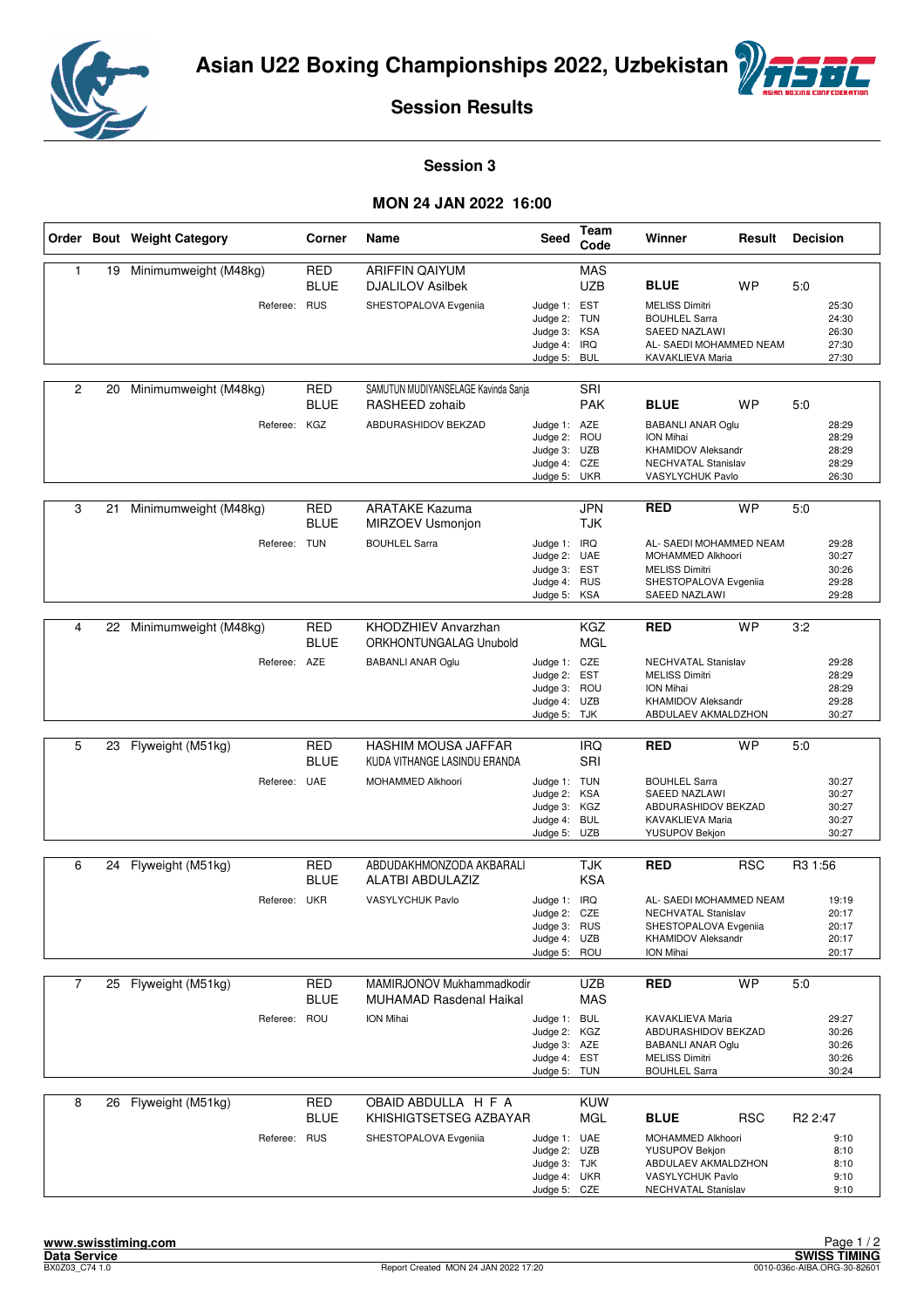



#### **Session 3**

#### **MON 24 JAN 2022 16:00**

|    |    | Order Bout Weight Category                 | Corner                    | Name                                                                        | <b>Seed</b>                                                                  | Team<br>Code                    | Winner                                                                                                                                 | Result    | <b>Decision</b> |                                           |
|----|----|--------------------------------------------|---------------------------|-----------------------------------------------------------------------------|------------------------------------------------------------------------------|---------------------------------|----------------------------------------------------------------------------------------------------------------------------------------|-----------|-----------------|-------------------------------------------|
| 9  | 27 | Bantamweight (M54kg)<br>Referee: BUL       | <b>RED</b><br>BLUE        | MUHAMMAD Imdad<br><b>MUZAFAROV Shakhzod</b><br>KAVAKLIEVA Maria             | Judge 1: KGZ<br>Judge 2: EST<br>Judge 3: ROU<br>Judge 4: AZE<br>Judge 5: TUN | <b>MAS</b><br><b>UZB</b>        | <b>BLUE</b><br>ABDURASHIDOV BEKZAD<br><b>MELISS Dimitri</b><br><b>ION Mihai</b><br><b>BABANLI ANAR Oglu</b><br><b>BOUHLEL Sarra</b>    | <b>WP</b> | 5:0             | 26:30<br>25:30<br>27:30<br>27:30<br>25:30 |
| 10 | 28 | Bantamweight (M54kg)<br>Referee: UZB       | RED<br><b>BLUE</b>        | ALNASHMI MOHAMMED ABDUL<br><b>ALBITAR Zaid</b><br><b>KHAMIDOV Aleksandr</b> | Judge 1: RUS<br>Judge 2: TJK<br>Judge 3: CZE<br>Judge 4: KSA<br>Judge 5: UKR | <b>IRQ</b><br><b>JOR</b>        | <b>RED</b><br>SHESTOPALOVA Evgeniia<br>ABDULAEV AKMALDZHON<br>NECHVATAL Stanislav<br>SAEED NAZLAWI<br>VASYLYCHUK Pavlo                 | <b>WP</b> | 4:1             | 30:27<br>30:27<br>28:29<br>30:27<br>30:27 |
| 11 | 29 | Bantamweight (M54kg)<br>Referee: UZB       | <b>RED</b><br>BLUE        | ABUQUZAILAH TURKI<br>DORJNYAMBUR Ganbold<br>YUSUPOV Bekjon                  | Judge 1: KGZ<br>Judge 2: UAE<br>Judge 3: TJK<br>Judge 4: BUL<br>Judge 5: TUN | <b>KUW</b><br><b>MGL</b>        | <b>BLUE</b><br>ABDURASHIDOV BEKZAD<br>MOHAMMED Alkhoori<br>ABDULAEV AKMALDZHON<br>KAVAKLIEVA Maria<br><b>BOUHLEL Sarra</b>             | WP        | 5:0             | 26:30<br>26:30<br>25:30<br>26:30<br>25:30 |
| 12 | 30 | Bantamweight (M54kg)<br>Referee: ROU       | <b>RED</b><br><b>BLUE</b> | RUSTAMOV ISKANDARBEK<br><b>MAKINO Soushi</b><br>ION Mihai                   | Judge 1: CZE<br>Judge 2: EST<br>Judge 3: IRQ<br>Judge 4: AZE<br>Judge 5: UKR | <b>TJK</b><br><b>JPN</b>        | <b>BLUE</b><br>NECHVATAL Stanislav<br><b>MELISS Dimitri</b><br>AL- SAEDI MOHAMMED NEAM<br><b>BABANLI ANAR Oglu</b><br>VASYLYCHUK Pavlo | <b>WP</b> | 4:1             | 28:29<br>27:30<br>30:27<br>27:30<br>27:30 |
| 13 | 31 | Middleweight (M75kg)<br>Referee: UKR       | <b>RED</b><br>BLUE        | <b>ABDUPATTAEV Abdulaziz</b><br>OMURBEK UULU DANIIAR<br>VASYLYCHUK Pavlo    | Judge 1: BUL<br>Judge 2: UAE<br>Judge 3: EST<br>Judge 4: TUN<br>Judge 5: ROU | <b>UZB</b><br><b>KGZ</b>        | <b>RED</b><br>KAVAKLIEVA Maria<br>MOHAMMED Alkhoori<br><b>MELISS Dimitri</b><br><b>BOUHLEL Sarra</b><br>ION Mihai                      | <b>WP</b> | 5:0             | 30:26<br>30:26<br>30:27<br>30:27<br>30:27 |
| 14 |    | 32 Light Flyweight (W50kg)<br>Referee: CZE | <b>RED</b><br><b>BLUE</b> | HAONAZAROVA Ruhafzo<br><b>BOBOKULOVA Sabina</b><br>NECHVATAL Stanislav      | Judge 1: KSA<br>Judge 2: UKR<br>Judge 3: KGZ<br>Judge 4: RUS<br>Judge 5:     | <b>TJK</b><br><b>UZB</b><br>IRQ | <b>BLUE</b><br><b>SAEED NAZLAWI</b><br>VASYLYCHUK Pavlo<br>ABDURASHIDOV BEKZAD<br>SHESTOPALOVA Evgeniia<br>AL- SAEDI MOHAMMED NEAM     | <b>WP</b> | 5:0             | 26:30<br>25:30<br>25:30<br>27:30<br>27:30 |
| 15 | 33 | Flyweight (W52kg)<br>Referee: BUL          | RED<br>BLUE               | <b>BALSAN Mungunsaran</b><br><b>KAZAKOVA Feruza</b><br>KAVAKLIEVA Maria     | Judge 1: TUN<br>Judge 2: AZE<br>Judge 3: ROU<br>Judge 4: TJK<br>Judge 5: UAE | MGL<br><b>UZB</b>               | <b>BLUE</b><br><b>BOUHLEL Sarra</b><br><b>BABANLI ANAR Oglu</b><br>ION Mihai<br>ABDULAEV AKMALDZHON<br>MOHAMMED Alkhoori               | <b>WP</b> | 4:1             | 28:29<br>29:28<br>28:29<br>27:30<br>28:29 |

**LEGEND**

**www.swisstiming.com**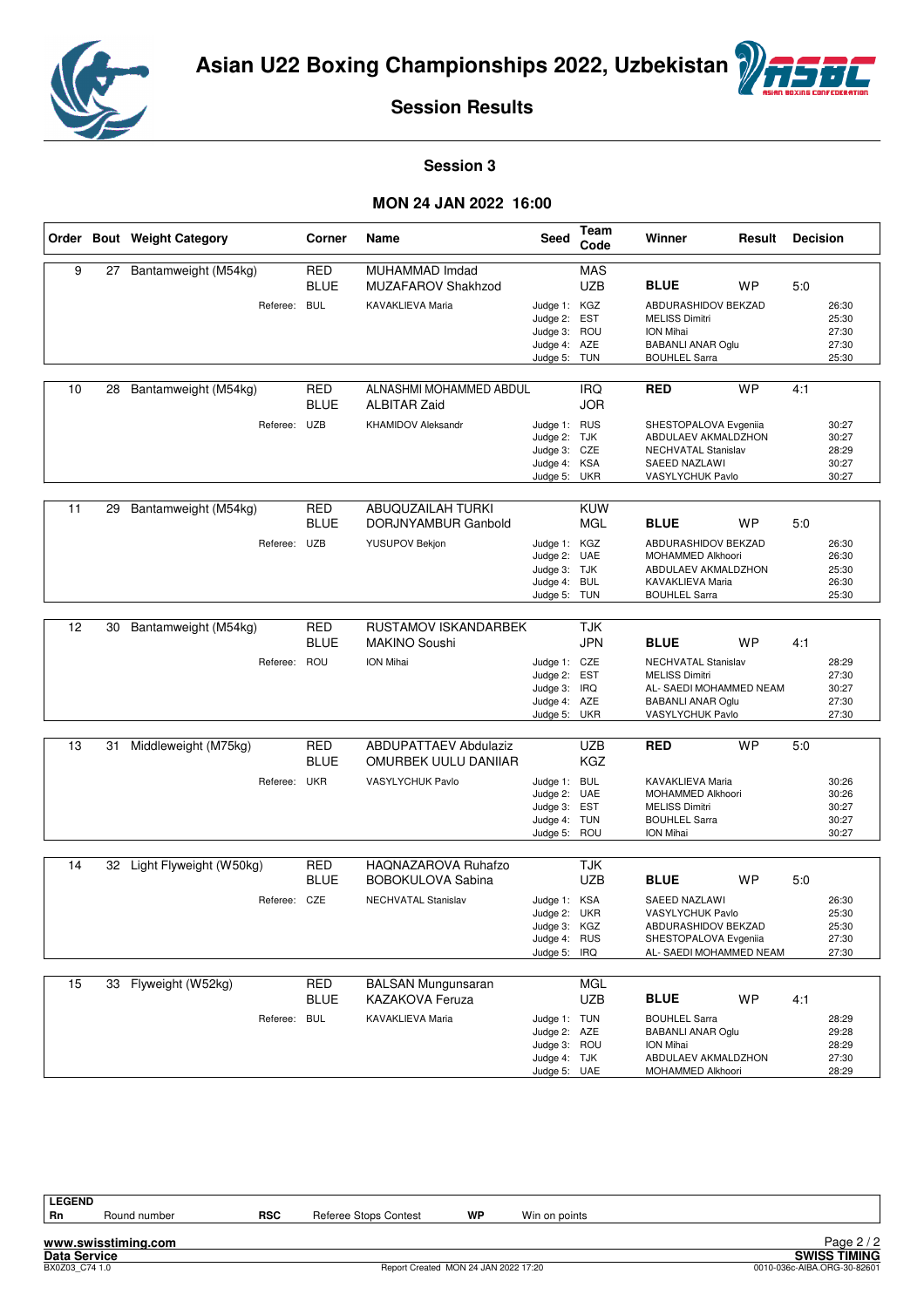



#### **Session 4**

#### **THU 27 JAN 2022 12:00**

|                |    | Order Bout Weight Category   | Corner                    | Name                                               | Seed                                                                         | Team<br>Code             | Winner                                                                                                           | Result    | <b>Decision</b> |                                           |
|----------------|----|------------------------------|---------------------------|----------------------------------------------------|------------------------------------------------------------------------------|--------------------------|------------------------------------------------------------------------------------------------------------------|-----------|-----------------|-------------------------------------------|
| 1              | 34 | Featherweight (M57kg)        | <b>RED</b><br><b>BLUE</b> | <b>IBRAHIM Rahmaullah</b><br><b>HARADA Shudai</b>  |                                                                              | <b>MAS</b><br><b>JPN</b> | <b>BLUE</b>                                                                                                      | WP        | 5:0             |                                           |
|                |    | Referee: UZB                 |                           | <b>YUSUPOV Bekjon</b>                              | Judge 1: TJK<br>Judge 2: EST<br>Judge 3: RUS<br>Judge 4: KGZ<br>Judge 5:     | KSA                      | ABDULAEV AKMALDZHON<br><b>MELISS Dimitri</b><br>SHESTOPALOVA Evgeniia<br>ABDURASHIDOV BEKZAD<br>SAEED NAZLAWI    |           |                 | 25:30<br>25:30<br>26:30<br>25:30<br>26:30 |
| $\overline{2}$ |    | 35 Featherweight (M57kg)     | <b>RED</b><br><b>BLUE</b> | RAKHIMOV Khusravkhon<br><b>ABDUMURODOV Dilshod</b> |                                                                              | TJK<br><b>UZB</b>        | <b>BLUE</b>                                                                                                      | <b>WP</b> | 5:0             |                                           |
|                |    | Referee: EST                 |                           | <b>MELISS Dimitri</b>                              | Judge 1: KGZ<br>Judge 2: UAE<br>Judge 3: BUL<br>Judge 4: AZE<br>Judge 5: TUN |                          | ABDURASHIDOV BEKZAD<br>MOHAMMED Alkhoori<br>KAVAKLIEVA Maria<br><b>BABANLI ANAR Oglu</b><br><b>BOUHLEL Sarra</b> |           |                 | 24:30<br>26:29<br>25:30<br>25:30<br>26:29 |
| 3              | 36 | Lightweight (M60kg)          | RED<br><b>BLUE</b>        | RASULJONOV Khurshidbek<br>BAYARKHUU Buyandalai     |                                                                              | <b>UZB</b><br><b>MGL</b> | <b>RED</b>                                                                                                       | <b>WP</b> | 5:0             |                                           |
|                |    | Referee:                     | KGZ                       | ABDURASHIDOV BEKZAD                                | Judge 1: TJK<br>Judge 2: AZE<br>Judge 3: UKR<br>Judge 4:<br>Judge 5: TUN     | <b>BUL</b>               | ABDULAEV AKMALDZHON<br><b>BABANLI ANAR Oglu</b><br>VASYLYCHUK Pavlo<br>KAVAKLIEVA Maria<br><b>BOUHLEL Sarra</b>  |           |                 | 29:28<br>29:28<br>29:28<br>29:28<br>29:28 |
| 4              | 37 | Lightweight (M60kg)          | <b>RED</b><br><b>BLUE</b> | <b>BEKTENOV Ryspek</b><br>AL SARRAY Aligasimhamdan |                                                                              | <b>KGZ</b><br><b>IRQ</b> | <b>BLUE</b>                                                                                                      | WP        | 5:0             |                                           |
|                |    | Referee: UZB                 |                           | <b>KHAMIDOV Aleksandr</b>                          | Judge 1: KSA<br>Judge 2:<br>Judge 3: AZE<br>Judge 4: TJK<br>Judge 5: UKR     | <b>EST</b>               | SAEED NAZLAWI<br><b>MELISS Dimitri</b><br><b>BABANLI ANAR Oglu</b><br>ABDULAEV AKMALDZHON<br>VASYLYCHUK Pavlo    |           |                 | 28:29<br>28:29<br>28:29<br>27:30<br>28:29 |
| 5              |    | Light Welterweight (M63.5kg) | RED                       | <b>ABDULLAEV Ruslan</b>                            |                                                                              | <b>UZB</b>               | <b>RED</b>                                                                                                       | <b>WP</b> | 5:0             |                                           |
|                | 38 |                              | <b>BLUE</b>               | BYAMBATSOGT Tuguldur                               |                                                                              | <b>MGL</b>               |                                                                                                                  |           |                 |                                           |
|                |    | Referee: EST                 |                           | <b>MELISS Dimitri</b>                              | Judge 1: BUL<br>Judge 2: TJK<br>Judge 3: AZE<br>Judge 4: UAE<br>Judge 5:     | <b>UKR</b>               | KAVAKLIEVA Maria<br>ABDULAEV AKMALDZHON<br><b>BABANLI ANAR Oglu</b><br>MOHAMMED Alkhoori<br>VASYLYCHUK Pavlo     |           |                 | 30:27<br>30:27<br>30:27<br>30:27<br>29:28 |
| 6              | 39 | Light Welterweight (M63.5kg) | RED                       | ESKANDER Yahya Husham Sami                         |                                                                              | <b>IRQ</b>               |                                                                                                                  |           |                 |                                           |
|                |    |                              | <b>BLUE</b>               | IMAMNAZAROV Mirzohid                               |                                                                              | <b>KGZ</b>               | <b>BLUE</b>                                                                                                      | <b>WP</b> | 4:1             |                                           |
|                |    | Referee: UAE                 |                           | MOHAMMED Alkhoori                                  | Judge 1: TUN<br>Judge 2:<br>Judge 3: RUS<br>Judge 4: BUL<br>Judge 5: UZB     | UKR                      | <b>BOUHLEL Sarra</b><br>VASYLYCHUK Pavlo<br>SHESTOPALOVA Evgeniia<br>KAVAKLIEVA Maria<br>YUSUPOV Bekjon          |           |                 | 29:28<br>26:30<br>27:30<br>27:30<br>27:30 |
| $\overline{7}$ | 40 | Welterweight (M67kg)         | RED                       | ASANKUL UULU SULTAN                                |                                                                              | <b>KGZ</b>               | <b>RED</b>                                                                                                       | <b>WP</b> | 3:2             |                                           |
|                |    |                              | <b>BLUE</b>               | <b>ASKHAR Jandos</b>                               |                                                                              | <b>MGL</b>               |                                                                                                                  |           |                 |                                           |
|                |    | Referee: AZE                 |                           | <b>BABANLI ANAR Oglu</b>                           | Judge 1: KSA<br>Judge 2: UZB<br>Judge 3: TUN<br>Judge 4: EST<br>Judge 5:     | <b>BUL</b>               | SAEED NAZLAWI<br><b>KHAMIDOV Aleksandr</b><br><b>BOUHLEL Sarra</b><br><b>MELISS Dimitri</b><br>KAVAKLIEVA Maria  |           |                 | 29:28<br>30:27<br>29:28<br>28:29<br>28:29 |
| 8              | 41 | Welterweight (M67kg)         | <b>RED</b><br><b>BLUE</b> | <b>YULDASHEV Javlonbek</b><br><b>AKHADOV RASUL</b> |                                                                              | <b>UZB</b><br>TJK        | <b>RED</b>                                                                                                       | <b>WP</b> | 5:0             |                                           |
|                |    | Referee: EST                 |                           | <b>MELISS Dimitri</b>                              | Judge 1: KGZ<br>Judge 2: UAE<br>Judge 3: UKR<br>Judge 4: BUL<br>Judge 5: KSA |                          | ABDURASHIDOV BEKZAD<br>MOHAMMED Alkhoori<br>VASYLYCHUK Pavlo<br>KAVAKLIEVA Maria<br>SAEED NAZLAWI                |           |                 | 30:25<br>29:28<br>30:26<br>30:27<br>30:26 |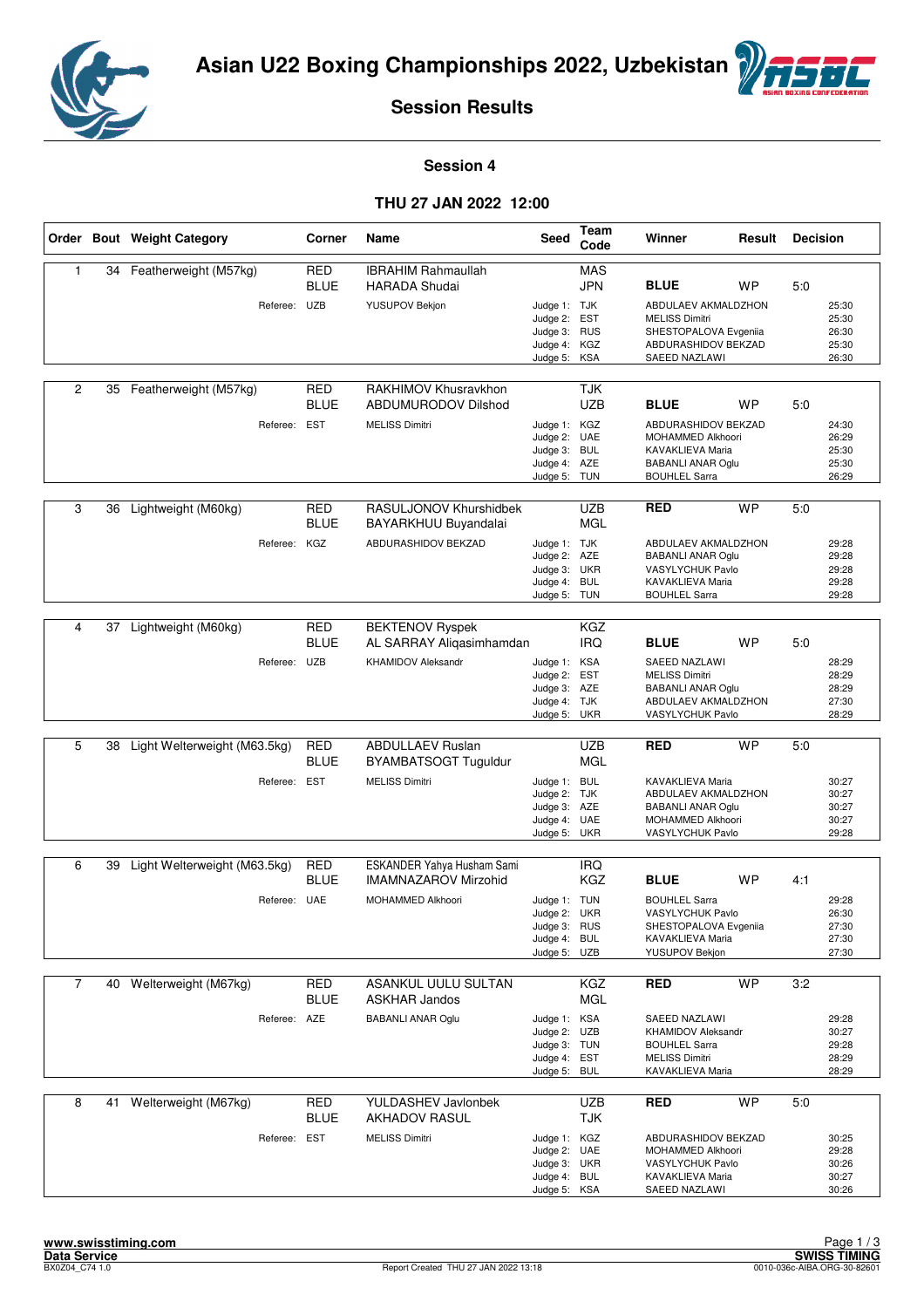



#### **Session 4**

#### **THU 27 JAN 2022 12:00**

|    |    | Order Bout Weight Category | Corner                    | Name                                                     | <b>Seed</b>                                                                  | Team<br>Code             | Winner                                                                                                                    | Result     | <b>Decision</b> |                                           |
|----|----|----------------------------|---------------------------|----------------------------------------------------------|------------------------------------------------------------------------------|--------------------------|---------------------------------------------------------------------------------------------------------------------------|------------|-----------------|-------------------------------------------|
| 9  | 42 | Light Middleweight (M71kg) | <b>RED</b><br><b>BLUE</b> | <b>TOJIEV Aziz</b><br><b>ALSADI Anas</b>                 |                                                                              | <b>UZB</b><br><b>JOR</b> | <b>RED</b>                                                                                                                | <b>WP</b>  | 5:0             |                                           |
|    |    | Referee: BUL               |                           | KAVAKLIEVA Maria                                         | Judge 1: RUS<br>Judge 2: UAE<br>Judge 3: TJK<br>Judge 4: TUN<br>Judge 5: UKR |                          | SHESTOPALOVA Evgeniia<br>MOHAMMED Alkhoori<br>ABDULAEV AKMALDZHON<br><b>BOUHLEL Sarra</b><br>VASYLYCHUK Pavlo             |            |                 | 30:23<br>30:23<br>30:23<br>30:23<br>30:23 |
| 10 | 43 | Light Middleweight (M71kg) | <b>RED</b><br><b>BLUE</b> | MANSOUR HAWSAWI MOHAND<br>RUSTAMBEK UULU NURADIN         |                                                                              | <b>KSA</b><br><b>KGZ</b> | <b>BLUE</b>                                                                                                               | <b>RSC</b> | R <sub>1</sub>  |                                           |
|    |    | Referee: UKR               |                           | VASYLYCHUK Pavlo                                         | Judge 1: TJK<br>Judge 2: BUL<br>Judge 3: UZB<br>Judge 4: AZE<br>Judge 5: RUS |                          | ABDULAEV AKMALDZHON<br>KAVAKLIEVA Maria<br><b>KHAMIDOV Aleksandr</b><br><b>BABANLI ANAR Oglu</b><br>SHESTOPALOVA Evgeniia |            |                 |                                           |
| 11 | 44 | Middleweight (M75kg)       | <b>RED</b><br>BLUE        | <b>BOLTAEV ABDUMALIK</b><br>JABBAR Ridha Talib Jabbar    |                                                                              | <b>TJK</b><br><b>IRQ</b> | <b>RED</b>                                                                                                                | <b>WP</b>  | 5:0             |                                           |
|    |    | Referee: TUN               |                           | <b>BOUHLEL Sarra</b>                                     | Judge 1: UZB<br>Judge 2: BUL<br>Judge 3: UKR<br>Judge 4: RUS<br>Judge 5: KGZ |                          | <b>YUSUPOV Bekjon</b><br>KAVAKLIEVA Maria<br>VASYLYCHUK Pavlo<br>SHESTOPALOVA Evgeniia<br>ABDURASHIDOV BEKZAD             |            |                 | 30:25<br>30:26<br>30:24<br>30:26<br>30:25 |
|    |    |                            |                           |                                                          |                                                                              |                          |                                                                                                                           |            |                 |                                           |
| 12 | 45 | Middleweight (M75kg)       | <b>RED</b><br><b>BLUE</b> | <b>BATBAYAR Gantulga</b><br><b>ABDUPATTAEV Abdulaziz</b> |                                                                              | <b>MGL</b><br><b>UZB</b> | <b>BLUE</b>                                                                                                               | <b>RSC</b> | R <sub>2</sub>  |                                           |
|    |    | Referee: AZE               |                           | <b>BABANLI ANAR Oglu</b>                                 | Judge 1: RUS<br>Judge 2: BUL<br>Judge 3: UKR<br>Judge 4: EST<br>Judge 5: TJK |                          | SHESTOPALOVA Evgeniia<br>KAVAKLIEVA Maria<br>VASYLYCHUK Pavlo<br><b>MELISS Dimitri</b><br>ABDULAEV AKMALDZHON             |            |                 | 9:10<br>9:10<br>9:10<br>9:10<br>9:10      |
|    |    |                            |                           |                                                          |                                                                              |                          |                                                                                                                           |            |                 |                                           |
| 13 | 46 | Light Heavyweight (M80kg)  | <b>RED</b><br>BLUE        | ALTHAGAFI RAKAN ABDURAZAG<br><b>SALIMOV Nekruz</b>       |                                                                              | <b>KSA</b><br><b>TJK</b> | <b>BLUE</b>                                                                                                               | <b>RSC</b> | R <sub>2</sub>  |                                           |
|    |    | Referee: UZB               |                           | YUSUPOV Bekjon                                           | Judge 1: TUN<br>Judge 2: UKR<br>Judge 3: BUL<br>Judge 4: KGZ<br>Judge 5: AZE |                          | <b>BOUHLEL Sarra</b><br>VASYLYCHUK Pavlo<br>KAVAKLIEVA Maria<br>ABDURASHIDOV BEKZAD<br><b>BABANLI ANAR Oglu</b>           |            |                 | 9:10<br>9:10<br>10:9<br>8:10<br>8:10      |
| 14 | 47 | Light Heavyweight (M80kg)  | <b>RED</b>                | <b>BEKZHIGIT UULU Omurbek</b>                            |                                                                              | KGZ                      |                                                                                                                           |            |                 |                                           |
|    |    |                            | <b>BLUE</b>               | <b>YULDOSHEV Jasurbek</b>                                |                                                                              | <b>UZB</b>               | <b>BLUE</b>                                                                                                               | <b>WP</b>  | 3:1             |                                           |
|    |    | Referee: BUL               |                           | <b>KAVAKLIEVA Maria</b>                                  | Judge 1: RUS<br>Judge 2: EST<br>Judge 3: UKR<br>Judge 4: KSA<br>Judge 5: TJK |                          | SHESTOPALOVA Evgeniia<br><b>MELISS Dimitri</b><br>VASYLYCHUK Pavlo<br>SAEED NAZLAWI<br>ABDULAEV AKMALDZHON                |            |                 | 28:29<br>28:29<br>28:28<br>30:27<br>28:29 |
| 15 | 48 | Cruiserweight (M86kg)      | <b>RED</b><br>BLUE        | <b>MERJANOV Timur</b><br><b>HUSSAIN Yousef</b>           |                                                                              | <b>UZB</b><br>KUW        | <b>RED</b>                                                                                                                | <b>RSC</b> | R1              |                                           |
|    |    | Referee: TJK               |                           | ABDULAEV AKMALDZHON                                      | Judge 1: AZE<br>Judge 2: BUL<br>Judge 3: EST<br>Judge 4: KGZ<br>Judge 5: TUN |                          | <b>BABANLI ANAR Oglu</b><br>KAVAKLIEVA Maria<br><b>MELISS Dimitri</b><br>ABDURASHIDOV BEKZAD<br><b>BOUHLEL Sarra</b>      |            |                 |                                           |
| 16 | 49 | Cruiserweight (M86kg)      | <b>RED</b><br><b>BLUE</b> | HAITOV SHAHBOZ<br><b>TOKTOSUN UULU Bakyt</b>             |                                                                              | <b>TJK</b><br>KGZ        | <b>RED</b>                                                                                                                | <b>WP</b>  | 4:1             |                                           |
|    |    | Referee: UZB               |                           | YUSUPOV Bekjon                                           | Judge 1: BUL<br>Judge 2: RUS<br>Judge 3: EST<br>Judge 4: KSA<br>Judge 5: UKR |                          | KAVAKLIEVA Maria<br>SHESTOPALOVA Evgeniia<br><b>MELISS Dimitri</b><br>SAEED NAZLAWI<br>VASYLYCHUK Pavlo                   |            |                 | 30:27<br>30:27<br>30:27<br>28:29<br>30:27 |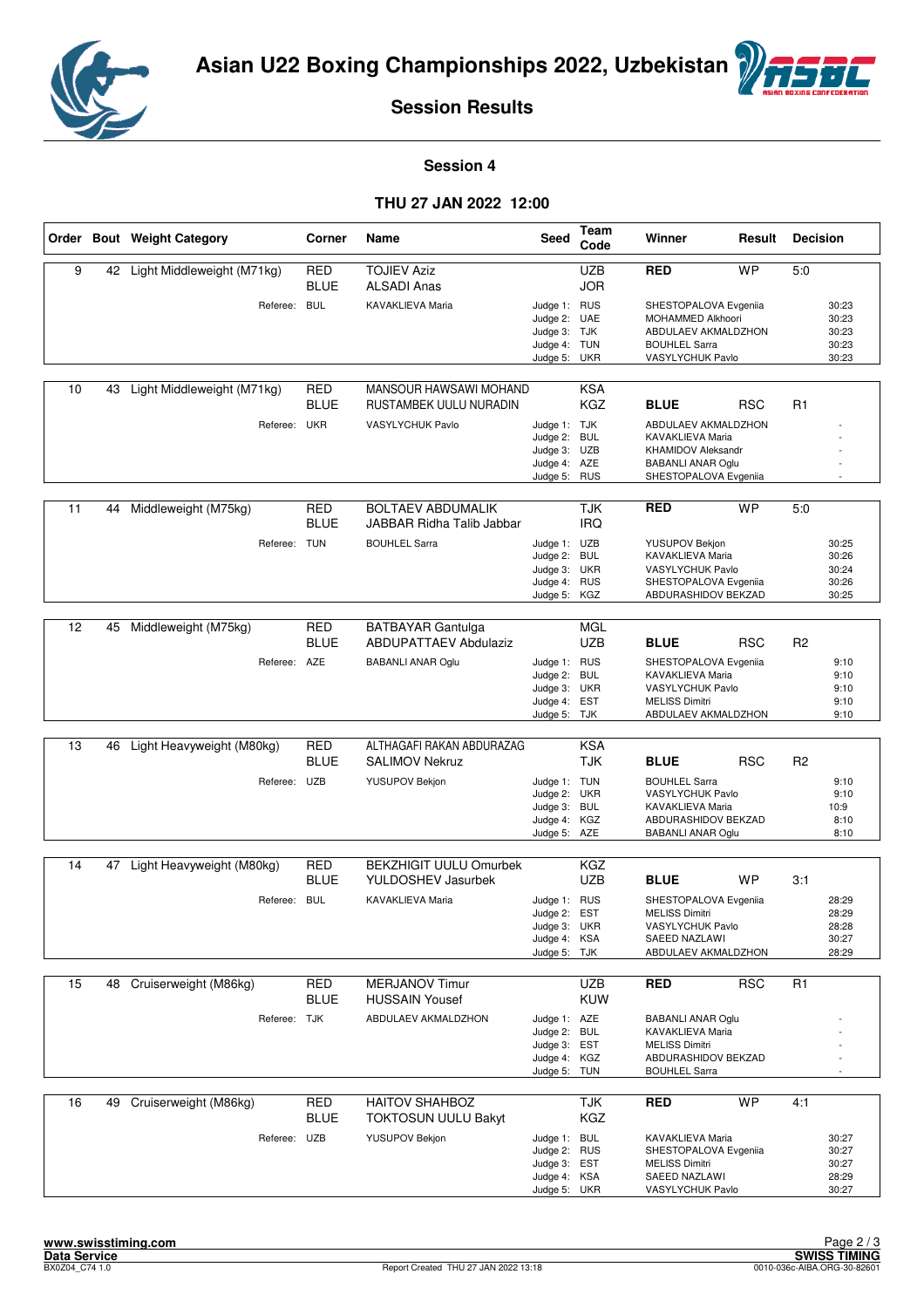



**www.swisstiming.com**

Round number **RSC** Referee Stops Contest **WP** Win on points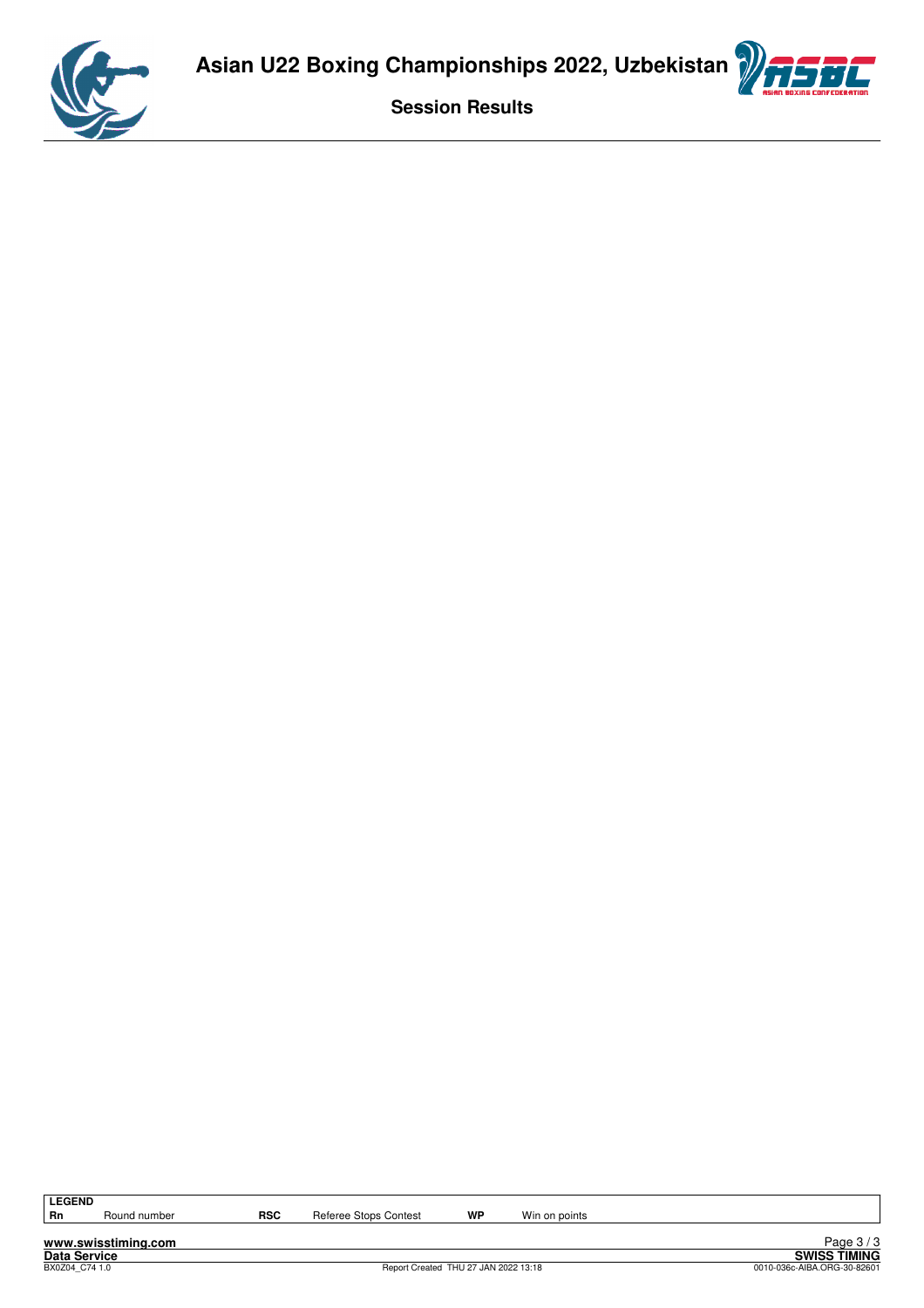



#### **Session 5**

#### **THU 27 JAN 2022 17:00**

|                |    | Order Bout Weight Category | Corner                    | Name                                                    | Seed                                                                         | Team<br>Code             | Winner                                                                                                                              | Result     | <b>Decision</b> |                                           |
|----------------|----|----------------------------|---------------------------|---------------------------------------------------------|------------------------------------------------------------------------------|--------------------------|-------------------------------------------------------------------------------------------------------------------------------------|------------|-----------------|-------------------------------------------|
| 1              | 56 | Minimumweight (W48kg)      | <b>RED</b><br><b>BLUE</b> | FOZILOVA Farzona<br>BYEISYENBYEI Janarguli              |                                                                              | <b>UZB</b><br><b>MGL</b> | <b>RED</b>                                                                                                                          | <b>WP</b>  | 4:1             |                                           |
|                |    | Referee: TUN               |                           | <b>BOUHLEL Sarra</b>                                    | Judge 1: KSA<br>Judge 2: KGZ<br>Judge 3: TJK<br>Judge 4: BUL<br>Judge 5: RUS |                          | <b>SAEED NAZLAWI</b><br>ABDURASHIDOV BEKZAD<br>ABDULAEV AKMALDZHON<br>KAVAKLIEVA Maria<br>SHESTOPALOVA Evgeniia                     |            |                 | 30:27<br>28:29<br>30:27<br>30:27<br>30:27 |
| $\overline{2}$ | 57 | Minimumweight (W48kg)      | <b>RED</b><br><b>BLUE</b> | KOSIMOVA Sumaiya<br><b>KATO Hikaru</b>                  |                                                                              | TJK<br><b>JPN</b>        | <b>RED</b>                                                                                                                          | <b>WO</b>  |                 |                                           |
|                |    | Referee: KSA               |                           | SAEED NAZLAWI                                           | Judge 1: UKR<br>Judge 2:<br>Judge 3: UZB<br>Judge 4: RUS<br>Judge 5: AZE     | <b>BUL</b>               | VASYLYCHUK Pavlo<br>KAVAKLIEVA Maria<br><b>KHAMIDOV Aleksandr</b><br>SHESTOPALOVA Evgeniia<br><b>BABANLI ANAR Oglu</b>              |            |                 |                                           |
| 3              | 58 | Light Flyweight (W50kg)    | RED<br><b>BLUE</b>        | SHINOHARA Hikaru<br><b>BOTHALAGE Uthpala Sewwandi</b>   |                                                                              | <b>JPN</b><br>SRI        | <b>BLUE</b>                                                                                                                         | <b>WO</b>  |                 |                                           |
|                |    | Referee:                   | <b>EST</b>                | <b>MELISS Dimitri</b>                                   | Judge 1: TJK<br>Judge 2:<br>Judge 3: UZB<br>Judge 4: RUS<br>Judge 5: UAE     | IRQ                      | ABDULAEV AKMALDZHON<br>AL- SAEDI MOHAMMED NEAM<br>YUSUPOV Bekjon<br>SHESTOPALOVA Evgeniia<br>MOHAMMED Alkhoori                      |            |                 |                                           |
| 4              | 59 | Light Flyweight (W50kg)    | <b>RED</b>                | <b>ALTANBYEK Khulan</b>                                 |                                                                              | <b>MGL</b>               |                                                                                                                                     |            |                 |                                           |
|                |    | Referee: UKR               | BLUE                      | <b>BOBOKULOVA Sabina</b><br><b>VASYLYCHUK Pavlo</b>     | Judge 1: KSA<br>Judge 2:<br>Judge 3: KGZ<br>Judge 4: BUL<br>Judge 5: RUS     | <b>UZB</b><br>AZE        | <b>BLUE</b><br>SAEED NAZLAWI<br><b>BABANLI ANAR Oglu</b><br>ABDURASHIDOV BEKZAD<br>KAVAKLIEVA Maria<br>SHESTOPALOVA Evgeniia        | WP         | 5:0             | 27:30<br>27:30<br>27:30<br>27:30<br>27:30 |
| 5              | 60 | Flyweight (W52kg)          | <b>RED</b>                | KINOSHITA Rinka                                         |                                                                              | <b>JPN</b>               | <b>RED</b>                                                                                                                          | <b>RSC</b> | R <sub>2</sub>  |                                           |
|                |    | Referee:                   | <b>BLUE</b><br><b>RUS</b> | LOKUGE Ishara Nishadi Malshani<br>SHESTOPALOVA Evgeniia | Judge 1: UKR<br>Judge 2: KSA<br>Judge 3: TJK<br>Judge 4: UZB<br>Judge 5:     | SRI<br><b>BUL</b>        | VASYLYCHUK Pavlo<br>SAEED NAZLAWI<br>ABDULAEV AKMALDZHON<br><b>KHAMIDOV Aleksandr</b><br>KAVAKLIEVA Maria                           |            |                 | 10:8<br>10:8<br>10:8<br>10:8<br>10:8      |
| 6              | 61 | Flyweight (W52kg)          | RED                       | KHOLOVA HUSNIYA                                         |                                                                              | TJK                      |                                                                                                                                     |            |                 |                                           |
|                |    | Referee: KGZ               | <b>BLUE</b>               | <b>KAZAKOVA Feruza</b><br>ABDURASHIDOV BEKZAD           | Judge 1: AZE<br>Judge 2:<br>Judge 3: UKR<br>Judge 4: IRQ<br>Judge 5: BUL     | <b>UZB</b><br>EST        | <b>BLUE</b><br><b>BABANLI ANAR Oglu</b><br><b>MELISS Dimitri</b><br>VASYLYCHUK Pavlo<br>AL- SAEDI MOHAMMED NEAM<br>KAVAKLIEVA Maria | <b>RSC</b> | R <sub>1</sub>  |                                           |
|                |    |                            |                           |                                                         |                                                                              |                          |                                                                                                                                     |            |                 |                                           |
| $\overline{7}$ |    | 62 Bantamweight (W54kg)    | RED<br><b>BLUE</b>        | <b>UKTAMOVA Nigina</b><br>NARITA Hana                   |                                                                              | UZB<br><b>JPN</b>        | <b>RED</b>                                                                                                                          | <b>RSC</b> | R <sub>1</sub>  |                                           |
|                |    | Referee: RUS               |                           | SHESTOPALOVA Evgeniia                                   | Judge 1: BUL<br>Judge 2: AZE<br>Judge 3: EST<br>Judge 4: TJK<br>Judge 5: KSA |                          | KAVAKLIEVA Maria<br><b>BABANLI ANAR Oglu</b><br><b>MELISS Dimitri</b><br>ABDULAEV AKMALDZHON<br>SAEED NAZLAWI                       |            |                 |                                           |
| 8              | 63 | Featherweight (W57kg)      | RED<br><b>BLUE</b>        | <b>IRIE</b> Sena<br>TURDIBEKOVA Sitora                  |                                                                              | JPN<br><b>UZB</b>        | <b>RED</b>                                                                                                                          | <b>WP</b>  | 4:1             |                                           |
|                |    | Referee: AZE               |                           | <b>BABANLI ANAR Oglu</b>                                | Judge 1: EST<br>Judge 2: RUS<br>Judge 3: UKR<br>Judge 4: TUN<br>Judge 5: KGZ |                          | <b>MELISS Dimitri</b><br>SHESTOPALOVA Evgeniia<br>VASYLYCHUK Pavlo<br><b>BOUHLEL Sarra</b><br>ABDURASHIDOV BEKZAD                   |            |                 | 28:29<br>30:27<br>29:28<br>29:28<br>29:28 |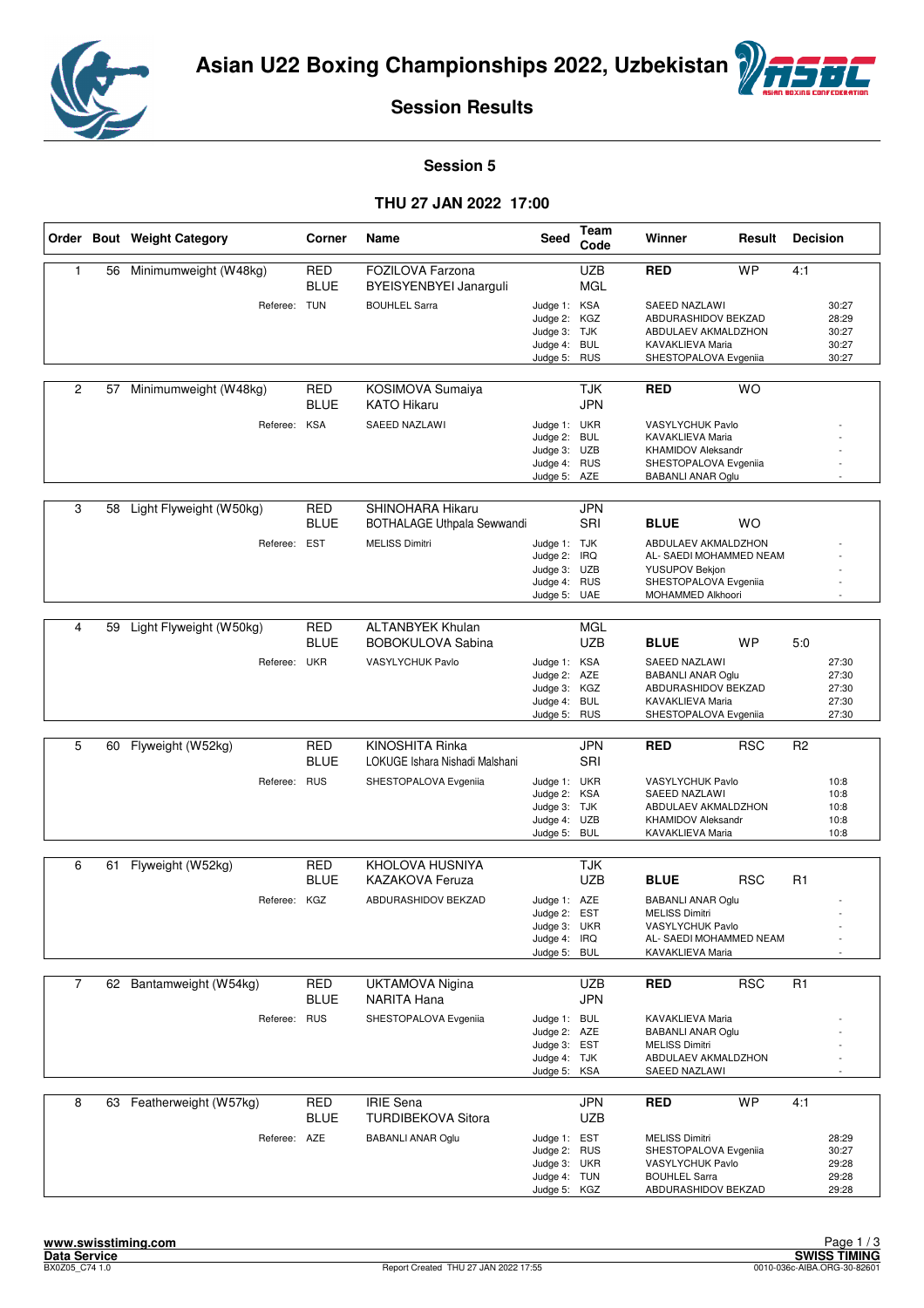



#### **Session 5**

#### **THU 27 JAN 2022 17:00**

|    |    | Order Bout Weight Category | Corner      | Name                           | Seed                         | Team<br>Code | Winner                                            | Result     | <b>Decision</b> |                |
|----|----|----------------------------|-------------|--------------------------------|------------------------------|--------------|---------------------------------------------------|------------|-----------------|----------------|
| 9  | 64 | Lightweight (W60kg)        | <b>RED</b>  | <b>BEKOVA Dilfuza</b>          |                              | <b>UZB</b>   |                                                   |            |                 |                |
|    |    |                            | <b>BLUE</b> | <b>GANZONG Badmaarag</b>       |                              | <b>MGL</b>   | <b>BLUE</b>                                       | <b>WP</b>  | 4:1             |                |
|    |    | Referee: TJK               |             | ABDULAEV AKMALDZHON            | Judge 1: EST                 |              | <b>MELISS Dimitri</b>                             |            |                 | 27:30          |
|    |    |                            |             |                                | Judge 2: UKR                 |              | VASYLYCHUK Pavlo                                  |            |                 | 27:30          |
|    |    |                            |             |                                | Judge 3: KSA<br>Judge 4: BUL |              | SAEED NAZLAWI<br>KAVAKLIEVA Maria                 |            |                 | 29:28<br>28:29 |
|    |    |                            |             |                                | Judge 5:                     | RUS          | SHESTOPALOVA Evgeniia                             |            |                 | 28:29          |
|    |    |                            |             |                                |                              |              |                                                   |            |                 |                |
| 10 | 65 | Light Welterweight (W63kg) | <b>RED</b>  | NOZIMOVA MALIKA                |                              | <b>TJK</b>   |                                                   |            |                 |                |
|    |    |                            | <b>BLUE</b> | <b>TSETSEGDARI Mygmarsvren</b> |                              | <b>MGL</b>   | <b>BLUE</b>                                       | <b>RSC</b> | R <sub>1</sub>  |                |
|    |    | Referee: UZB               |             | <b>KHAMIDOV Aleksandr</b>      | Judge 1: KGZ                 |              | ABDURASHIDOV BEKZAD                               |            |                 |                |
|    |    |                            |             |                                | Judge 2:                     | <b>EST</b>   | <b>MELISS Dimitri</b>                             |            |                 |                |
|    |    |                            |             |                                | Judge 3: RUS                 |              | SHESTOPALOVA Evgeniia                             |            |                 |                |
|    |    |                            |             |                                | Judge 4: AZE<br>Judge 5: UKR |              | <b>BABANLI ANAR Oglu</b><br>VASYLYCHUK Pavlo      |            |                 |                |
|    |    |                            |             |                                |                              |              |                                                   |            |                 |                |
| 11 | 50 | Minimumweight (M48kg)      | RED         | <b>DJALILOV Asilbek</b>        |                              | UZB          | <b>RED</b>                                        | <b>WP</b>  | 5:0             |                |
|    |    |                            | <b>BLUE</b> | RASHEED zohaib                 |                              | <b>PAK</b>   |                                                   |            |                 |                |
|    |    | Referee:                   | <b>BUL</b>  | KAVAKLIEVA Maria               | Judge 1: TUN                 |              | <b>BOUHLEL Sarra</b>                              |            |                 | 30:25          |
|    |    |                            |             |                                | Judge 2: RUS                 |              | SHESTOPALOVA Evgeniia                             |            |                 | 30:27          |
|    |    |                            |             |                                | Judge 3: KSA<br>Judge 4: UKR |              | <b>SAEED NAZLAWI</b><br>VASYLYCHUK Pavlo          |            |                 | 30:25<br>30:27 |
|    |    |                            |             |                                | Judge 5: TJK                 |              | ABDULAEV AKMALDZHON                               |            |                 | 30:27          |
|    |    |                            |             |                                |                              |              |                                                   |            |                 |                |
| 12 | 51 | Minimumweight (M48kg)      | <b>RED</b>  | <b>ARATAKE Kazuma</b>          |                              | <b>JPN</b>   | <b>RED</b>                                        | <b>WP</b>  | 5:0             |                |
|    |    |                            | <b>BLUE</b> | KHODZHIEV Anvarzhan            |                              | <b>KGZ</b>   |                                                   |            |                 |                |
|    |    | Referee: RUS               |             | SHESTOPALOVA Evgeniia          | Judge 1: BUL                 |              | KAVAKLIEVA Maria                                  |            |                 | 30:27          |
|    |    |                            |             |                                | Judge 2: AZE                 |              | <b>BABANLI ANAR Oglu</b>                          |            |                 | 30:27          |
|    |    |                            |             |                                | Judge 3: EST                 |              | <b>MELISS Dimitri</b>                             |            |                 | 30:27          |
|    |    |                            |             |                                | Judge 4: UZB<br>Judge 5: UKR |              | YUSUPOV Bekjon<br>VASYLYCHUK Pavlo                |            |                 | 30:27<br>30:27 |
|    |    |                            |             |                                |                              |              |                                                   |            |                 |                |
| 13 | 52 | Flyweight (M51kg)          | RED         | HASHIM MOUSA JAFFAR            |                              | <b>IRQ</b>   |                                                   |            |                 |                |
|    |    |                            | <b>BLUE</b> | ABDUDAKHMONZODA AKBARALI       |                              | TJK          | <b>BLUE</b>                                       | <b>WO</b>  |                 |                |
|    |    | Referee: UAE               |             | MOHAMMED Alkhoori              | Judge 1: RUS                 |              | SHESTOPALOVA Evgeniia                             |            |                 |                |
|    |    |                            |             |                                | Judge 2: KSA                 |              | SAEED NAZLAWI                                     |            |                 |                |
|    |    |                            |             |                                | Judge 3: TUN<br>Judge 4: KGZ |              | <b>BOUHLEL Sarra</b><br>ABDURASHIDOV BEKZAD       |            |                 |                |
|    |    |                            |             |                                | Judge 5:                     | <b>UZB</b>   | <b>KHAMIDOV Aleksandr</b>                         |            |                 |                |
|    |    |                            |             |                                |                              |              |                                                   |            |                 |                |
| 14 |    | 53 Flyweight (M51kg)       | RED         | MAMIRJONOV Mukhammadkodir      |                              | UZB          | <b>RED</b>                                        | <b>WP</b>  | 5.0             |                |
|    |    |                            | <b>BLUE</b> | KHISHIGTSETSEG AZBAYAR         |                              | <b>MGL</b>   |                                                   |            |                 |                |
|    |    | Referee: UKR               |             | VASYLYCHUK Pavlo               | Judge 1: EST                 |              | <b>MELISS Dimitri</b>                             |            |                 | 30:26          |
|    |    |                            |             |                                | Judge 2:                     | <b>BUL</b>   | KAVAKLIEVA Maria                                  |            |                 | 29:27          |
|    |    |                            |             |                                | Judge 3: RUS<br>Judge 4: AZE |              | SHESTOPALOVA Evgeniia<br><b>BABANLI ANAR Oglu</b> |            |                 | 29:27<br>30:26 |
|    |    |                            |             |                                | Judge 5: TJK                 |              | ABDULAEV AKMALDZHON                               |            |                 | 30:24          |
|    |    |                            |             |                                |                              |              |                                                   |            |                 |                |
| 15 | 54 | Bantamweight (M54kg)       | RED         | MUZAFAROV Shakhzod             |                              | <b>UZB</b>   | <b>RED</b>                                        | <b>WP</b>  | 5:0             |                |
|    |    |                            | <b>BLUE</b> | ALNASHMI MOHAMMED ABDUL        |                              | <b>IRQ</b>   |                                                   |            |                 |                |
|    |    | Referee:                   | <b>BUL</b>  | KAVAKLIEVA Maria               | Judge 1: UKR                 |              | VASYLYCHUK Pavlo                                  |            |                 | 30:25          |
|    |    |                            |             |                                | Judge 2: KSA                 |              | SAEED NAZLAWI                                     |            |                 | 30:25          |
|    |    |                            |             |                                | Judge 3: RUS<br>Judge 4: TUN |              | SHESTOPALOVA Evgeniia<br><b>BOUHLEL Sarra</b>     |            |                 | 30:27<br>30:24 |
|    |    |                            |             |                                | Judge 5: TJK                 |              | ABDULAEV AKMALDZHON                               |            |                 | 30:26          |
|    |    |                            |             |                                |                              |              |                                                   |            |                 |                |
| 16 | 55 | Bantamweight (M54kg)       | RED         | DORJNYAMBUR Ganbold            |                              | MGL          |                                                   |            |                 |                |
|    |    |                            | <b>BLUE</b> | <b>MAKINO Soushi</b>           |                              | <b>JPN</b>   | <b>BLUE</b>                                       | WP         | 4:1             |                |
|    |    | Referee: UZB               |             | <b>KHAMIDOV Aleksandr</b>      | Judge 1: EST                 |              | <b>MELISS Dimitri</b>                             |            |                 | 28:29          |
|    |    |                            |             |                                | Judge 2: AZE                 |              | <b>BABANLI ANAR Oglu</b>                          |            |                 | 28:29          |
|    |    |                            |             |                                | Judge 3: UKR<br>Judge 4: TJK |              | VASYLYCHUK Pavlo<br>ABDULAEV AKMALDZHON           |            |                 | 28:29<br>29:28 |
|    |    |                            |             |                                | Judge 5: BUL                 |              | KAVAKLIEVA Maria                                  |            |                 | 28:29          |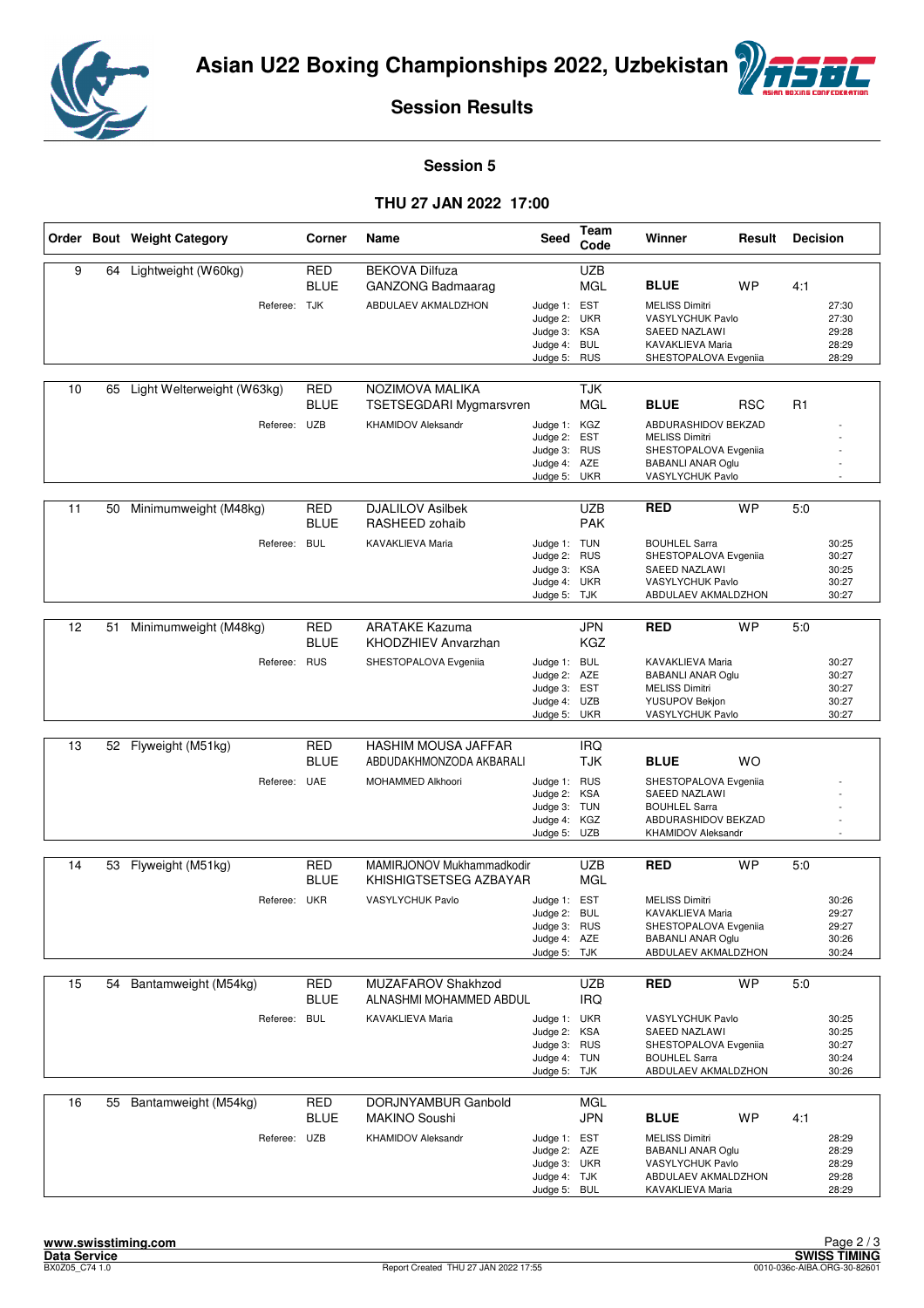



| <b>LEGEND</b>       |                     |     |                                      |    |          |    |               |                             |
|---------------------|---------------------|-----|--------------------------------------|----|----------|----|---------------|-----------------------------|
| <b>Rn</b>           | Round number        | RSC | Referee Stops Contest                | wo | Walkover | WP | Win on points |                             |
|                     |                     |     |                                      |    |          |    |               |                             |
|                     | www.swisstiming.com |     |                                      |    |          |    |               | Page $3/3$                  |
| <b>Data Service</b> |                     |     |                                      |    |          |    |               | <b>SWISS TIMING</b>         |
| BX0Z05 C74 1.0      |                     |     | Report Created THU 27 JAN 2022 17:55 |    |          |    |               | 0010-036c-AIBA.ORG-30-82601 |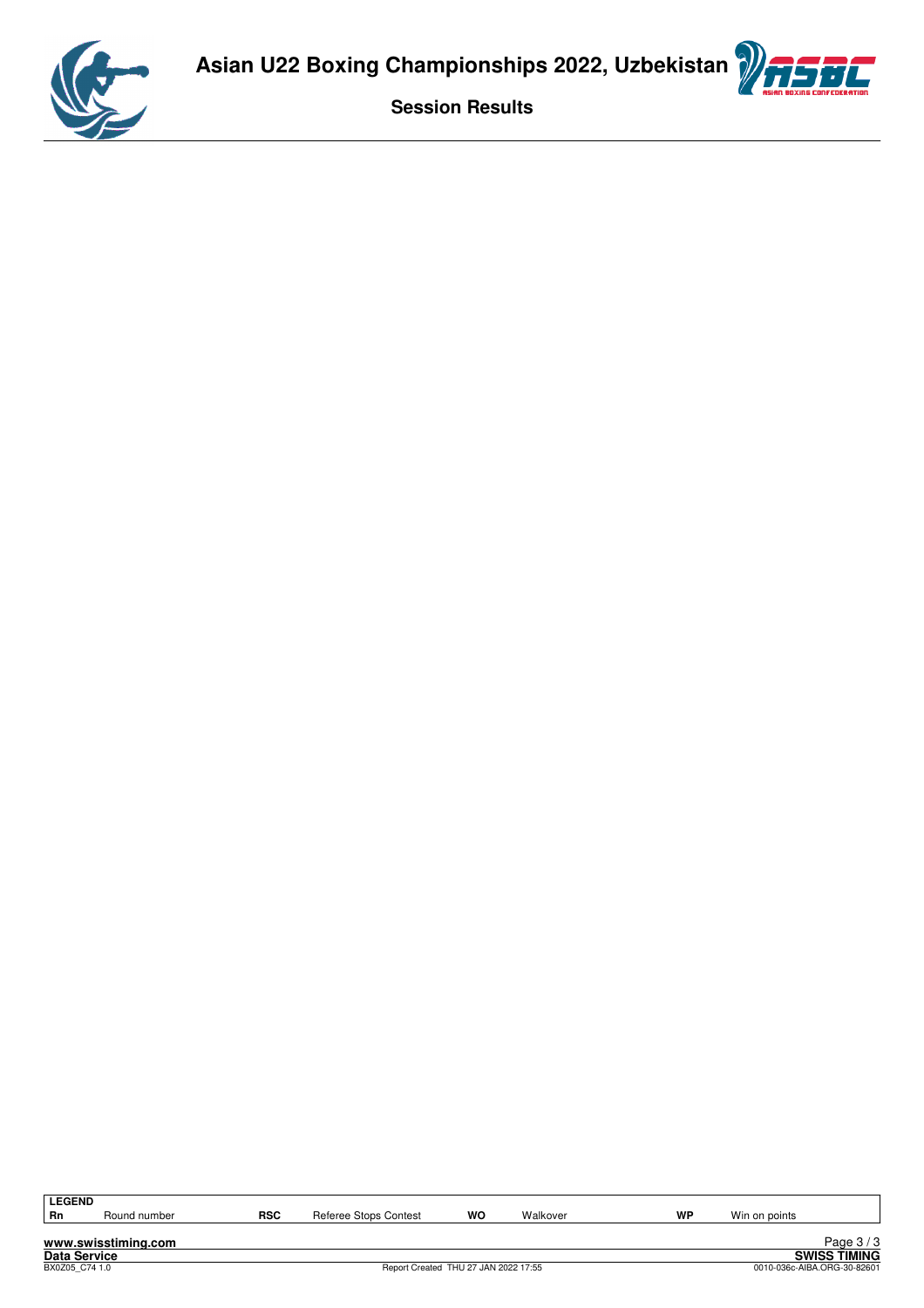



#### **Session 7**

#### **SAT 29 JAN 2022 13:00**

|                |    | Order Bout Weight Category    | Corner                    | Name                                                          | <b>Seed</b>                                                                  | Team<br>Code             | Winner                                                                                                                  | Result     | <b>Decision</b> |                                           |
|----------------|----|-------------------------------|---------------------------|---------------------------------------------------------------|------------------------------------------------------------------------------|--------------------------|-------------------------------------------------------------------------------------------------------------------------|------------|-----------------|-------------------------------------------|
| 1              | 66 | Minimumweight (W48kg)         | RED<br><b>BLUE</b>        | FOZILOVA Farzona<br>KOSIMOVA Sumaiya                          |                                                                              | <b>UZB</b><br><b>TJK</b> | <b>RED</b>                                                                                                              | <b>WP</b>  | 4:1             |                                           |
|                |    | Referee: ROU                  |                           | <b>ION Mihai</b>                                              | Judge 1: UAE<br>Judge 2: BUL<br>Judge 3: TUN<br>Judge 4: KSA<br>Judge 5: AZE |                          | MOHAMMED Alkhoori<br>KAVAKLIEVA Maria<br><b>BOUHLEL Sarra</b><br>SAEED NAZLAWI<br><b>BABANLI ANAR Oglu</b>              |            |                 | 28:29<br>29:28<br>30:27<br>30:26<br>30:27 |
| 2              |    | 67 Light Flyweight (W50kg)    | <b>RED</b><br><b>BLUE</b> | <b>BOTHALAGE Uthpala Sewwandi</b><br><b>BOBOKULOVA Sabina</b> |                                                                              | SRI<br><b>UZB</b>        | <b>BLUE</b>                                                                                                             | <b>RSC</b> | R <sub>2</sub>  |                                           |
|                |    | Referee: TUN                  |                           | <b>BOUHLEL Sarra</b>                                          | Judge 1: TJK<br>Judge 2: AZE<br>Judge 3: IRQ<br>Judge 4:<br>Judge 5: ROU     | <b>EST</b>               | ABDULAEV AKMALDZHON<br><b>BABANLI ANAR Oglu</b><br>AL- SAEDI MOHAMMED NEAM<br><b>MELISS Dimitri</b><br>ION Mihai        |            |                 | 8:10<br>9:10<br>8:10<br>8:10<br>9:10      |
| 3              | 68 | Flyweight (W52kg)             | <b>RED</b><br>BLUE        | KINOSHITA Rinka<br><b>KAZAKOVA Feruza</b>                     |                                                                              | <b>JPN</b><br><b>UZB</b> | <b>BLUE</b>                                                                                                             | <b>WP</b>  | 5:0             |                                           |
|                |    | Referee: BUL                  |                           | <b>KAVAKLIEVA Maria</b>                                       | Judge 1: UKR<br>Judge 2: TUN<br>Judge 3: ROU<br>Judge 4: RUS<br>Judge 5: KSA |                          | VASYLYCHUK Pavlo<br><b>BOUHLEL Sarra</b><br>ION Mihai<br>SHESTOPALOVA Evgeniia<br>SAEED NAZLAWI                         |            |                 | 27:30<br>28:29<br>27:30<br>27:30<br>27:30 |
| 4              | 69 | Bantamweight (W54kg)          | <b>RED</b><br><b>BLUE</b> | MUNGUNTSETSEG Enkhjargal<br><b>UKTAMOVA Nigina</b>            |                                                                              | <b>MGL</b><br><b>UZB</b> | <b>RED</b>                                                                                                              | <b>WP</b>  | 3:2             |                                           |
|                |    | Referee: UKR                  |                           | VASYLYCHUK Pavlo                                              | Judge 1: KGZ<br>Judge 2: AZE<br>Judge 3: EST<br>Judge 4: BUL<br>Judge 5: RUS |                          | ABDURASHIDOV BEKZAD<br><b>BABANLI ANAR Oglu</b><br><b>MELISS Dimitri</b><br>KAVAKLIEVA Maria<br>SHESTOPALOVA Evgeniia   |            |                 | 29:28<br>29:28<br>29:28<br>28:29<br>28:29 |
| 5              |    | 70 Featherweight (W57kg)      | <b>RED</b><br>BLUE        | <b>MONKHOR Namuun</b><br><b>IRIE Sena</b>                     |                                                                              | <b>MGL</b><br><b>JPN</b> | <b>BLUE</b>                                                                                                             | <b>WP</b>  | 5:0             |                                           |
|                |    | Referee: UZB                  |                           | <b>KHAMIDOV Aleksandr</b>                                     | Judge 1: RUS<br>Judge 2: AZE<br>Judge 3: IRQ<br>Judge 4: BUL<br>Judge 5: TJK |                          | SHESTOPALOVA Evgeniia<br><b>BABANLI ANAR Oglu</b><br>AL- SAEDI MOHAMMED NEAM<br>KAVAKLIEVA Maria<br>ABDULAEV AKMALDZHON |            |                 | 27:30<br>27:30<br>27:30<br>27:30<br>27:30 |
| 6              | 71 | Lightweight (W60kg)           | <b>RED</b>                | <b>TANAKA Rinka</b>                                           |                                                                              | <b>JPN</b>               |                                                                                                                         |            |                 |                                           |
|                |    |                               | <b>BLUE</b>               | <b>GANZONG Badmaarag</b>                                      |                                                                              | <b>MGL</b>               | <b>BLUE</b>                                                                                                             | <b>WP</b>  | 4:1             |                                           |
|                |    | Referee: UZB                  |                           | YUSUPOV Bekjon                                                | Judge 1: BUL<br>Judge 2: KGZ<br>Judge 3: TUN<br>Judge 4: AZE<br>Judge 5: ROU |                          | <b>KAVAKLIEVA Maria</b><br>ABDURASHIDOV BEKZAD<br><b>BOUHLEL Sarra</b><br><b>BABANLI ANAR Oglu</b><br>ION Mihai         |            |                 | 29:28<br>25:30<br>26:30<br>27:30<br>25:30 |
| $\overline{7}$ |    | 72 Light Welterweight (W63kg) | RED<br><b>BLUE</b>        | ABDULLAEVA Mokhinabonu<br>TSETSEGDARI Mygmarsvren             |                                                                              | <b>UZB</b><br><b>MGL</b> | <b>RED</b>                                                                                                              | <b>WP</b>  | 4:1             |                                           |
|                |    | Referee: EST                  |                           | <b>MELISS Dimitri</b>                                         | Judge 1: BUL<br>Judge 2: UKR<br>Judge 3: ROU<br>Judge 4: RUS<br>Judge 5: TJK |                          | KAVAKLIEVA Maria<br>VASYLYCHUK Pavlo<br>ION Mihai<br>SHESTOPALOVA Evgeniia<br>ABDULAEV AKMALDZHON                       |            |                 | 29:28<br>29:28<br>28:29<br>29:28<br>29:28 |

**LEGEND**

**www.swisstiming.com**

Round number **RSC** Referee Stops Contest **WP** Win on points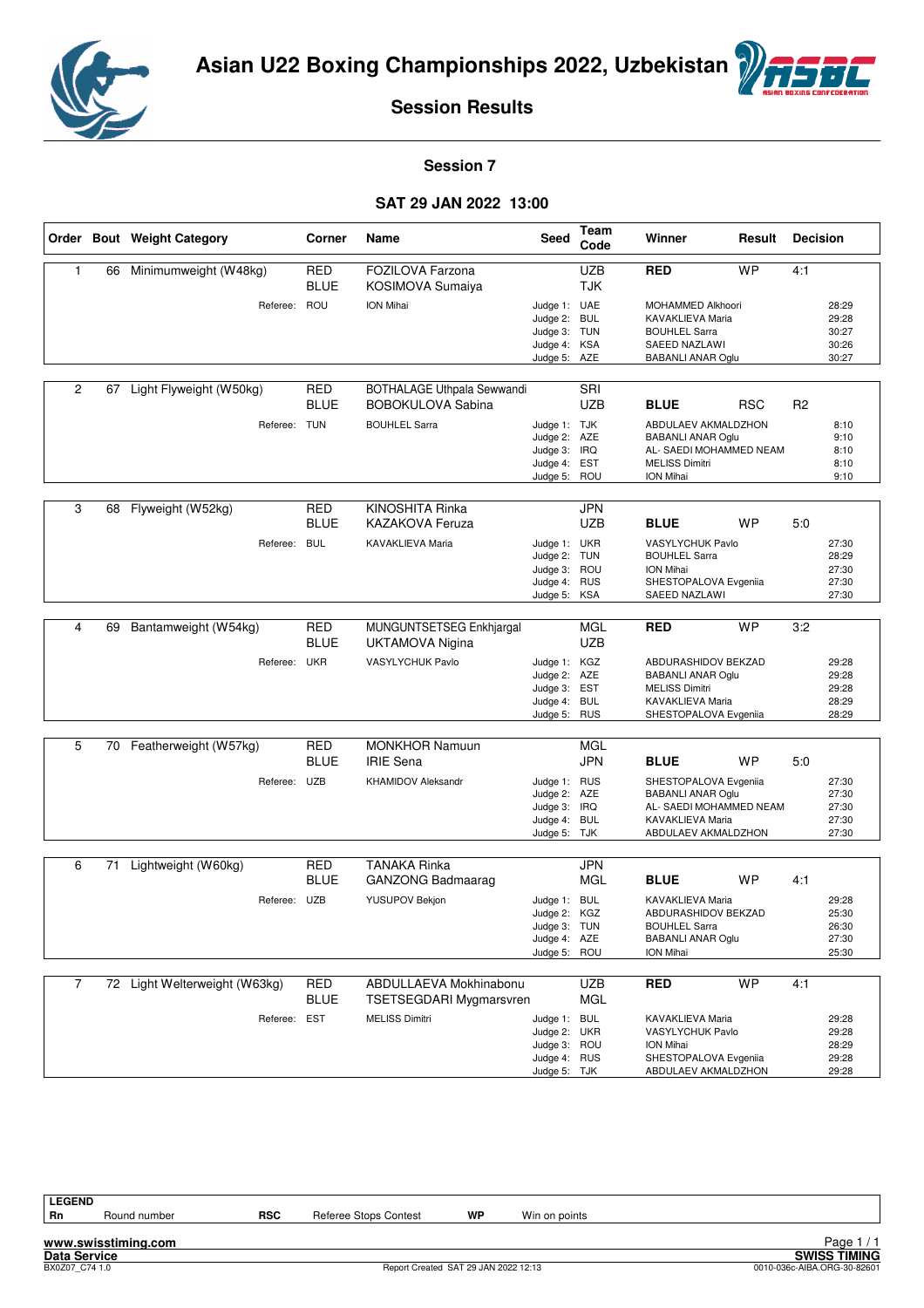



#### **Session 8**

#### **SAT 29 JAN 2022 17:00**

|                |    | Order Bout Weight Category   | Corner                    | Name                                                  | Seed                                                                         | Team<br>Code             | Winner                                                                                                                           | Result     | <b>Decision</b>                                                  |
|----------------|----|------------------------------|---------------------------|-------------------------------------------------------|------------------------------------------------------------------------------|--------------------------|----------------------------------------------------------------------------------------------------------------------------------|------------|------------------------------------------------------------------|
| 1              |    | 73 Minimumweight (M48kg)     | <b>RED</b><br><b>BLUE</b> | <b>DJALILOV Asilbek</b><br><b>ARATAKE Kazuma</b>      |                                                                              | <b>UZB</b><br><b>JPN</b> | <b>RED</b>                                                                                                                       | KO         | R1 2:21                                                          |
|                |    | Referee: TJK                 |                           | ABDULAEV AKMALDZHON                                   | Judge 1: IRQ<br>Judge 2: KGZ<br>Judge 3: UKR<br>Judge 4: RUS<br>Judge 5:     | <b>BUL</b>               | AL- SAEDI MOHAMMED NEAM<br>ABDURASHIDOV BEKZAD<br>VASYLYCHUK Pavlo<br>SHESTOPALOVA Evgeniia<br>KAVAKLIEVA Maria                  |            |                                                                  |
| $\overline{2}$ | 74 | Flyweight (M51kg)            | <b>RED</b><br><b>BLUE</b> | ABDUDAKHMONZODA AKBARALI<br>MAMIRJONOV Mukhammadkodir |                                                                              | TJK<br><b>UZB</b>        | <b>BLUE</b>                                                                                                                      | RSC-I      | R <sub>2</sub> 1:13                                              |
|                |    | Referee: AZE                 |                           | <b>BABANLI ANAR Oglu</b>                              | Judge 1: BUL<br>Judge 2: EST<br>Judge 3: KSA<br>Judge 4: UKR<br>Judge 5: TUN |                          | <b>KAVAKLIEVA Maria</b><br><b>MELISS Dimitri</b><br>SAEED NAZLAWI<br>VASYLYCHUK Pavlo<br><b>BOUHLEL Sarra</b>                    |            | 9:10<br>9:10<br>9:10<br>10:9<br>9:10                             |
| 3              | 75 | Bantamweight (M54kg)         | <b>RED</b><br><b>BLUE</b> | MUZAFAROV Shakhzod<br><b>MAKINO Soushi</b>            |                                                                              | <b>UZB</b><br><b>JPN</b> | <b>RED</b>                                                                                                                       | <b>WP</b>  | 5:0                                                              |
|                |    | Referee:                     | KGZ                       | ABDURASHIDOV BEKZAD                                   | Judge 1: ROU<br>Judge 2: AZE<br>Judge 3: BUL<br>Judge 4: TJK<br>Judge 5: RUS |                          | <b>ION Mihai</b><br><b>BABANLI ANAR Oglu</b><br>KAVAKLIEVA Maria<br>ABDULAEV AKMALDZHON<br>SHESTOPALOVA Evgeniia                 |            | 30:27<br>30:27<br>30:27<br>30:27<br>30:27                        |
| 4              | 76 | Featherweight (M57kg)        | <b>RED</b>                | <b>HARADA Shudai</b>                                  |                                                                              | <b>JPN</b>               |                                                                                                                                  |            |                                                                  |
|                |    | Referee: EST                 | <b>BLUE</b>               | <b>ABDUMURODOV Dilshod</b><br><b>MELISS Dimitri</b>   | Judge 1: AZE<br>Judge 2: UKR<br>Judge 3: ROU<br>Judge 4: RUS<br>Judge 5: TUN | <b>UZB</b>               | <b>BLUE</b><br><b>BABANLI ANAR Oglu</b><br>VASYLYCHUK Pavlo<br><b>ION Mihai</b><br>SHESTOPALOVA Evgeniia<br><b>BOUHLEL Sarra</b> | <b>RSC</b> | R <sub>3</sub> 1:55<br>19:19<br>18:20<br>19:19<br>19:19<br>19:19 |
| 5              | 77 | Lightweight (M60kg)          | <b>RED</b>                | RASULJONOV Khurshidbek                                |                                                                              | <b>UZB</b>               | <b>RED</b>                                                                                                                       | <b>WO</b>  |                                                                  |
|                |    | Referee:                     | <b>BLUE</b>               | AL SARRAY Aliqasimhamdan                              | Judge 1:<br>Judge 2:                                                         | <b>IRQ</b>               |                                                                                                                                  |            |                                                                  |
| 6              |    | Light Welterweight (M63.5kg) | <b>RED</b>                | <b>ABDULLAEV Ruslan</b>                               |                                                                              | <b>UZB</b>               | <b>RED</b>                                                                                                                       | <b>WP</b>  | 5:0                                                              |
|                | 78 |                              | <b>BLUE</b>               | <b>IMAMNAZAROV Mirzohid</b>                           |                                                                              | <b>KGZ</b>               |                                                                                                                                  |            |                                                                  |
|                |    | Referee: AZE                 |                           | <b>BABANLI ANAR Oglu</b>                              | Judge 1: UKR<br>Judge 2:<br>Judge 3: RUS<br>Judge 4: ROU<br>Judge 5: TJK     | <b>BUL</b>               | <b>VASYLYCHUK Pavlo</b><br>KAVAKLIEVA Maria<br>SHESTOPALOVA Evgeniia<br>ION Mihai<br>ABDULAEV AKMALDZHON                         |            | 30:26<br>30:26<br>30:27<br>30:27<br>30:27                        |
| $\overline{7}$ |    | 79 Welterweight (M67kg)      | RED                       | <b>ASANKUL UULU SULTAN</b>                            |                                                                              | KGZ                      |                                                                                                                                  |            |                                                                  |
|                |    | Referee: BUL                 | <b>BLUE</b>               | <b>YULDASHEV Javlonbek</b><br>KAVAKLIEVA Maria        | Judge 1: TUN<br>Judge 2: UKR<br>Judge 3: AZE<br>Judge 4: ROU<br>Judge 5: RUS | <b>UZB</b>               | <b>BLUE</b><br><b>BOUHLEL Sarra</b><br>VASYLYCHUK Pavlo<br><b>BABANLI ANAR Oglu</b><br>ION Mihai<br>SHESTOPALOVA Evgeniia        | <b>WP</b>  | 5:0<br>25:30<br>25:30<br>25:30<br>25:30<br>25:30                 |
| 8              | 80 | Light Middleweight (M71kg)   | <b>RED</b><br><b>BLUE</b> | <b>TOJIEV Aziz</b><br>RUSTAMBEK UULU NURADIN          |                                                                              | <b>UZB</b><br>KGZ        | <b>RED</b>                                                                                                                       | <b>WP</b>  | 5:0                                                              |
|                |    | Referee: ROU                 |                           | ION Mihai                                             | Judge 1: TUN<br>Judge 2: BUL<br>Judge 3: RUS<br>Judge 4: EST<br>Judge 5: AZE |                          | <b>BOUHLEL Sarra</b><br>KAVAKLIEVA Maria<br>SHESTOPALOVA Evgeniia<br><b>MELISS Dimitri</b><br><b>BABANLI ANAR Oglu</b>           |            | 20:18<br>20:18<br>20:18<br>20:18<br>20:18                        |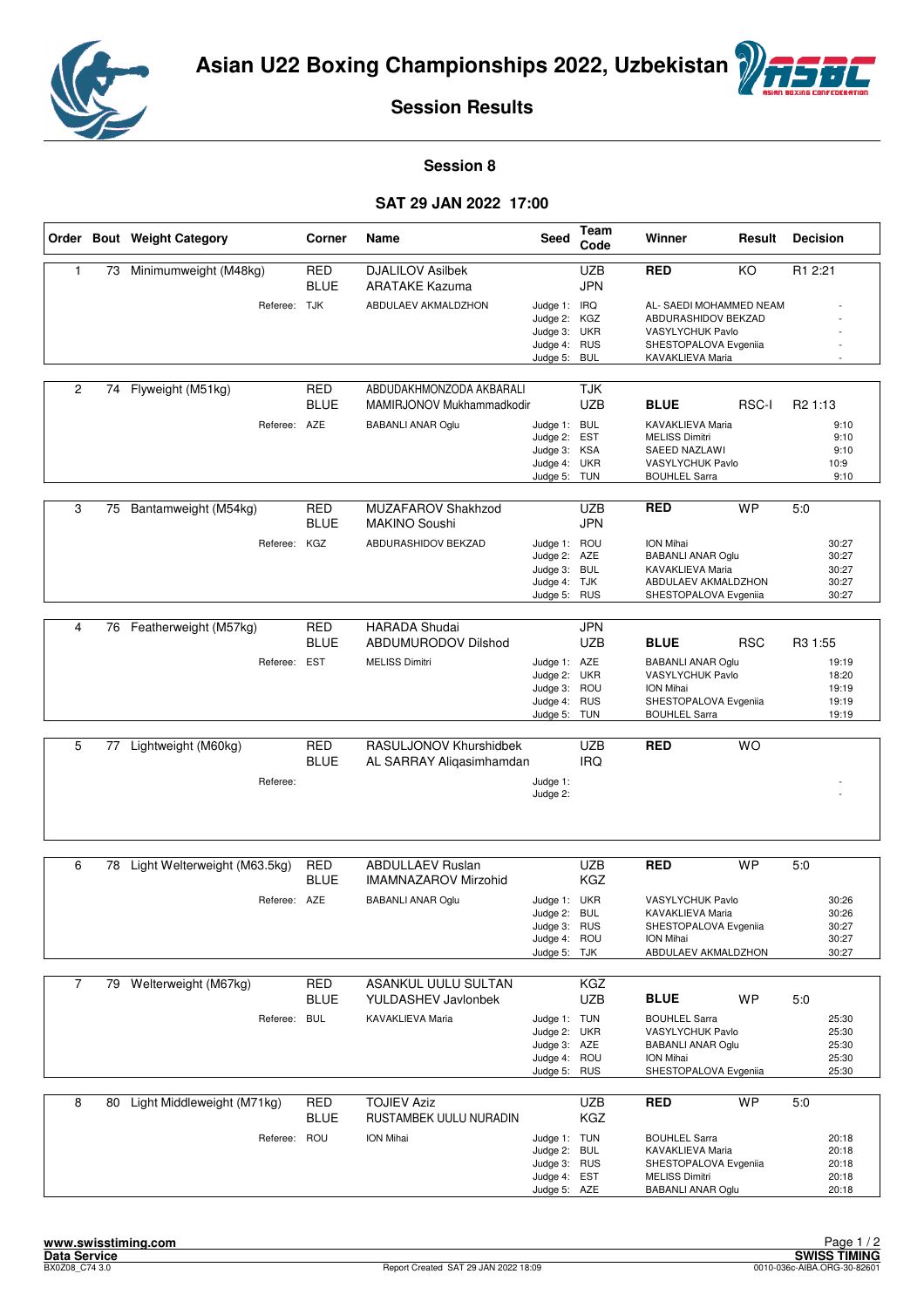



#### **Session 8**

#### **SAT 29 JAN 2022 17:00**

|    |    | Order Bout Weight Category | Corner                    | <b>Name</b>                                              | Seed                                                                         | <b>Team</b><br>Code      | Winner                                                                                                                       | Result     | <b>Decision</b>                           |
|----|----|----------------------------|---------------------------|----------------------------------------------------------|------------------------------------------------------------------------------|--------------------------|------------------------------------------------------------------------------------------------------------------------------|------------|-------------------------------------------|
| 9  | 81 | Middleweight (M75kg)       | <b>RED</b><br><b>BLUE</b> | <b>BOLTAEV ABDUMALIK</b><br><b>ABDUPATTAEV Abdulaziz</b> |                                                                              | <b>TJK</b><br><b>UZB</b> | <b>BLUE</b>                                                                                                                  | <b>WP</b>  | 5:0                                       |
|    |    | Referee:                   | <b>EST</b>                | <b>MELISS Dimitri</b>                                    | Judge 1: UKR<br>Judge 2: BUL<br>Judge 3: AZE<br>Judge 4: RUS<br>Judge 5: ROU |                          | VASYLYCHUK Pavlo<br>KAVAKLIEVA Maria<br><b>BABANLI ANAR Oglu</b><br>SHESTOPALOVA Evgeniia<br>ION Mihai                       |            | 28:29<br>27:30<br>27:30<br>28:29<br>27:30 |
| 10 | 82 | Light Heavyweight (M80kg)  | <b>RED</b><br><b>BLUE</b> | <b>SALIMOV Nekruz</b><br>YULDOSHEV Jasurbek              |                                                                              | <b>TJK</b><br><b>UZB</b> | <b>BLUE</b>                                                                                                                  | <b>WP</b>  | 5:0                                       |
|    |    | Referee:                   | <b>UKR</b>                | <b>VASYLYCHUK Pavlo</b>                                  | Judge 1: KGZ<br>Judge 2: EST<br>Judge 3: AZE<br>Judge 4: RUS<br>Judge 5:     | <b>BUL</b>               | ABDURASHIDOV BEKZAD<br><b>MELISS Dimitri</b><br><b>BABANLI ANAR Oglu</b><br>SHESTOPALOVA Evgeniia<br><b>KAVAKLIEVA Maria</b> |            | 28:29<br>28:29<br>28:29<br>28:29<br>28:29 |
| 11 | 83 | Cruiserweight (M86kg)      | <b>RED</b><br><b>BLUE</b> | <b>MERJANOV Timur</b><br><b>HAITOV SHAHBOZ</b>           |                                                                              | <b>UZB</b><br><b>TJK</b> | <b>RED</b>                                                                                                                   | <b>WP</b>  | 5:0                                       |
|    |    | Referee:                   | <b>BUL</b>                | <b>KAVAKLIEVA Maria</b>                                  | Judge 1: ROU<br>Judge 2: UKR<br>Judge 3: TUN<br>Judge 4: RUS<br>Judge 5: AZE |                          | ION Mihai<br><b>VASYLYCHUK Pavlo</b><br><b>BOUHLEL Sarra</b><br>SHESTOPALOVA Evgeniia<br><b>BABANLI ANAR Oglu</b>            |            | 30:27<br>30:24<br>30:25<br>30:27<br>30:25 |
| 12 | 84 | Heavyweight (M92kg)        | <b>RED</b><br><b>BLUE</b> | YRYSBEK UULU Rustam<br><b>BOLTAEV Davlat</b>             |                                                                              | <b>KGZ</b><br><b>TJK</b> | <b>BLUE</b>                                                                                                                  | <b>RSC</b> | R <sub>3</sub> 2:45                       |
|    |    | Referee:                   | <b>UZB</b>                | <b>KHAMIDOV Aleksandr</b>                                | Judge 1: TUN<br>Judge 2: RUS<br>Judge 3: AZE<br>Judge 4: ROU<br>Judge 5:     | <b>EST</b>               | <b>BOUHLEL Sarra</b><br>SHESTOPALOVA Evgeniia<br><b>BABANLI ANAR Oglu</b><br>ION Mihai<br><b>MELISS Dimitri</b>              |            | 18:20<br>19:19<br>17:20<br>17:20<br>17:20 |
| 13 | 85 | Super Heavyweight (M+92kg) | <b>RED</b><br><b>BLUE</b> | ZOKIROV Jakhongir<br>ABRORIDINOV MUHAMMAD                |                                                                              | <b>UZB</b><br><b>TJK</b> | <b>RED</b>                                                                                                                   | <b>WP</b>  | 5.0                                       |
|    |    | Referee:                   | <b>UKR</b>                | <b>VASYLYCHUK Pavlo</b>                                  | Judge 1:<br>Judge 2: ROU<br>Judge 3: BUL<br>Judge 4: RUS<br>Judge 5: AZE     | KGZ                      | ABDURASHIDOV BEKZAD<br>ION Mihai<br>KAVAKLIEVA Maria<br>SHESTOPALOVA Evgeniia<br><b>BABANLI ANAR Oglu</b>                    |            | 30:25<br>30:27<br>30:27<br>30:25<br>30:26 |

| <b>LEGEND</b> |                     |           |               |            |                              |              |                                |
|---------------|---------------------|-----------|---------------|------------|------------------------------|--------------|--------------------------------|
| КO            | Knockout            | Rn        | Round number  | <b>RSC</b> | <b>Referee Stops Contest</b> | <b>RSC-I</b> | Referee Stops Contest - Injury |
| WO            | Walkover            | <b>WP</b> | Win on points |            |                              |              |                                |
|               | www.swisstiming.com |           |               |            |                              |              | Page $2/2$                     |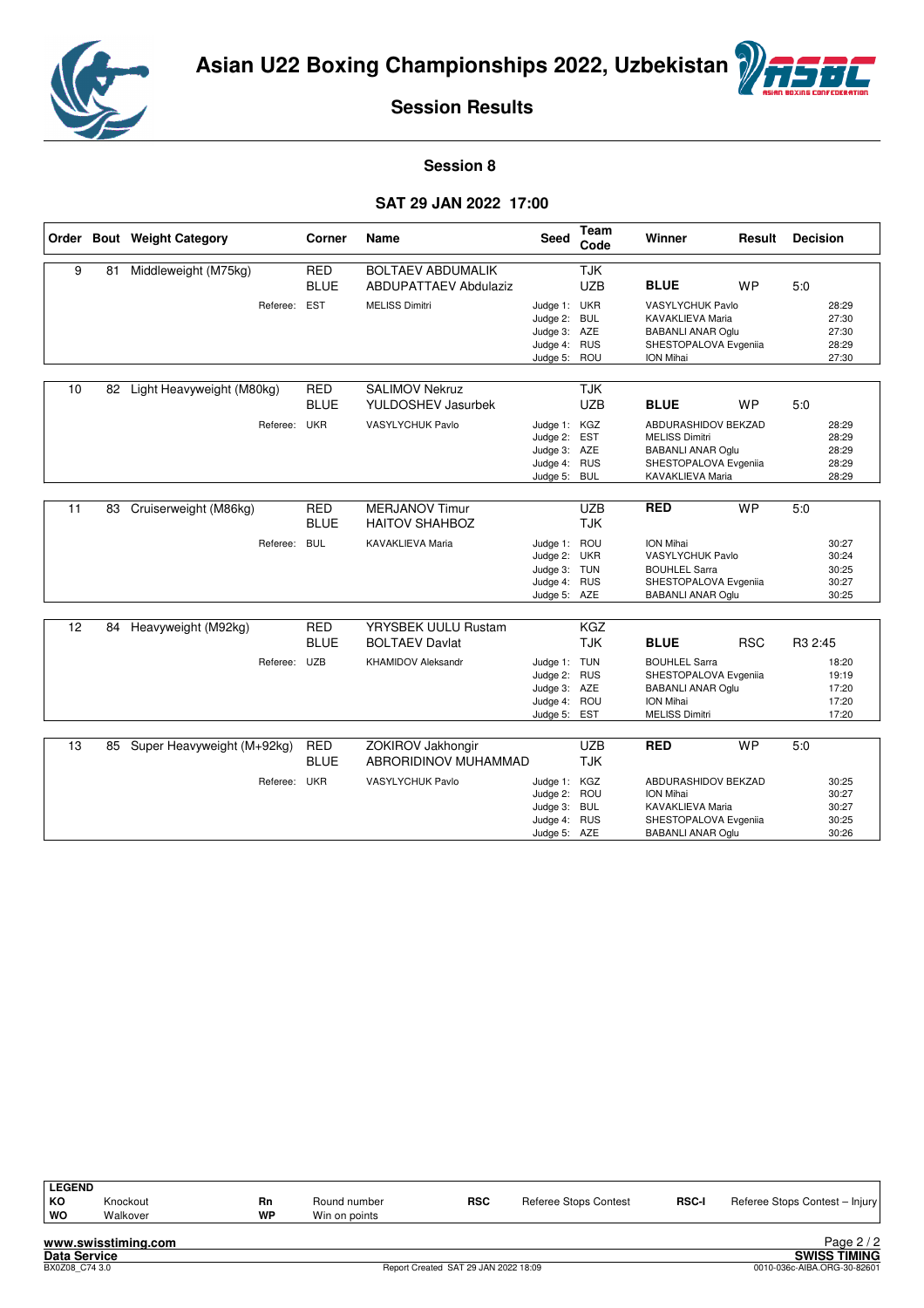



**Finals Results**

SAT 29 JAN 2022 START TIME: 13:00

|                |    | <b>Bout</b> Weight Category   | <b>Medal</b>                 | <b>Name</b>                                                     | Seed | <b>Team</b><br>Code      | Winner      | Result     | <b>Decision</b> |
|----------------|----|-------------------------------|------------------------------|-----------------------------------------------------------------|------|--------------------------|-------------|------------|-----------------|
| $\overline{2}$ |    | 66 Minimumweight (W48kg)      | <b>GOLD</b><br><b>SILVER</b> | FOZILOVA Farzona<br>KOSIMOVA Sumaiya                            |      | <b>UZB</b><br><b>TJK</b> | <b>RED</b>  | <b>WP</b>  | 4:1             |
|                |    |                               |                              | BRONZE BYEISYENBYEI Janarguli<br><b>BRONZE KATO Hikaru</b>      |      | <b>MGL</b><br><b>JPN</b> |             |            |                 |
| 3              | 67 | Light Flyweight (W50kg)       | <b>GOLD</b><br><b>SILVER</b> | <b>BOBOKULOVA Sabina</b><br>BOTHALAGE Uthpala Sewwandi          |      | UZB<br>SRI               | <b>BLUE</b> | <b>RSC</b> | R <sub>2</sub>  |
|                |    |                               |                              | BRONZE ALTANBYEK Khulan<br>BRONZE SHINOHARA Hikaru              |      | <b>MGL</b><br><b>JPN</b> |             |            |                 |
| 4              | 68 | Flyweight (W52kg)             | GOLD<br><b>SILVER</b>        | <b>KAZAKOVA Feruza</b><br><b>KINOSHITA Rinka</b>                |      | <b>UZB</b><br><b>JPN</b> | <b>BLUE</b> | <b>WP</b>  | 5.0             |
|                |    |                               |                              | BRONZE KHOLOVA HUSNIYA<br>BRONZE LOKUGE Ishara Nishadi Malshani |      | <b>TJK</b><br>SRI        |             |            |                 |
| 5              | 69 | Bantamweight (W54kg)          | <b>GOLD</b><br><b>SILVER</b> | MUNGUNTSETSEG Enkhjargal<br><b>UKTAMOVA Nigina</b>              |      | <b>MGL</b><br><b>UZB</b> | <b>RED</b>  | <b>WP</b>  | 3:2             |
|                |    |                               |                              | <b>BRONZE NARITA Hana</b>                                       |      | <b>JPN</b>               |             |            |                 |
| 6              |    | 70 Featherweight (W57kg)      | <b>GOLD</b><br><b>SILVER</b> | <b>IRIE Sena</b><br><b>MONKHOR Namuun</b>                       |      | <b>JPN</b><br><b>MGL</b> | <b>BLUE</b> | <b>WP</b>  | 5.0             |
|                |    |                               |                              | BRONZE TURDIBEKOVA Sitora                                       |      | <b>UZB</b>               |             |            |                 |
| $\overline{7}$ | 71 | Lightweight (W60kg)           | <b>GOLD</b><br><b>SILVER</b> | <b>GANZONG Badmaarag</b><br><b>TANAKA Rinka</b>                 |      | <b>MGL</b><br><b>JPN</b> | <b>BLUE</b> | <b>WP</b>  | 4:1             |
|                |    |                               |                              | <b>BRONZE BEKOVA Dilfuza</b>                                    |      | <b>UZB</b>               |             |            |                 |
| 8              |    | 72 Light Welterweight (W63kg) | <b>GOLD</b><br><b>SILVER</b> | ABDULLAEVA Mokhinabonu<br><b>TSETSEGDARI Mygmarsvren</b>        |      | <b>UZB</b><br><b>MGL</b> | <b>RED</b>  | <b>WP</b>  | 4:1             |
|                |    |                               |                              | BRONZE NOZIMOVA MALIKA                                          |      | <b>TJK</b>               |             |            |                 |

| LEGEND |                       |              |                                |             |                         |            |                 |               |
|--------|-----------------------|--------------|--------------------------------|-------------|-------------------------|------------|-----------------|---------------|
|        | Preferred winner      | ABD          | Abandon                        | <b>BDSQ</b> | Double Disqualification | <b>DKO</b> | Double Knockout |               |
| ∣ DSQ  | Disqualification      | КO           | Knockout                       | <b>NC</b>   | No Contest              | Rn         | Round number    |               |
| RSC    | Referee Stops Contest | <b>RSC-I</b> | Referee Stops Contest - Injury | wo          | Walkover                | WP         | Win on points   |               |
|        | .                     |              |                                |             |                         |            |                 | <b>PO 272</b> |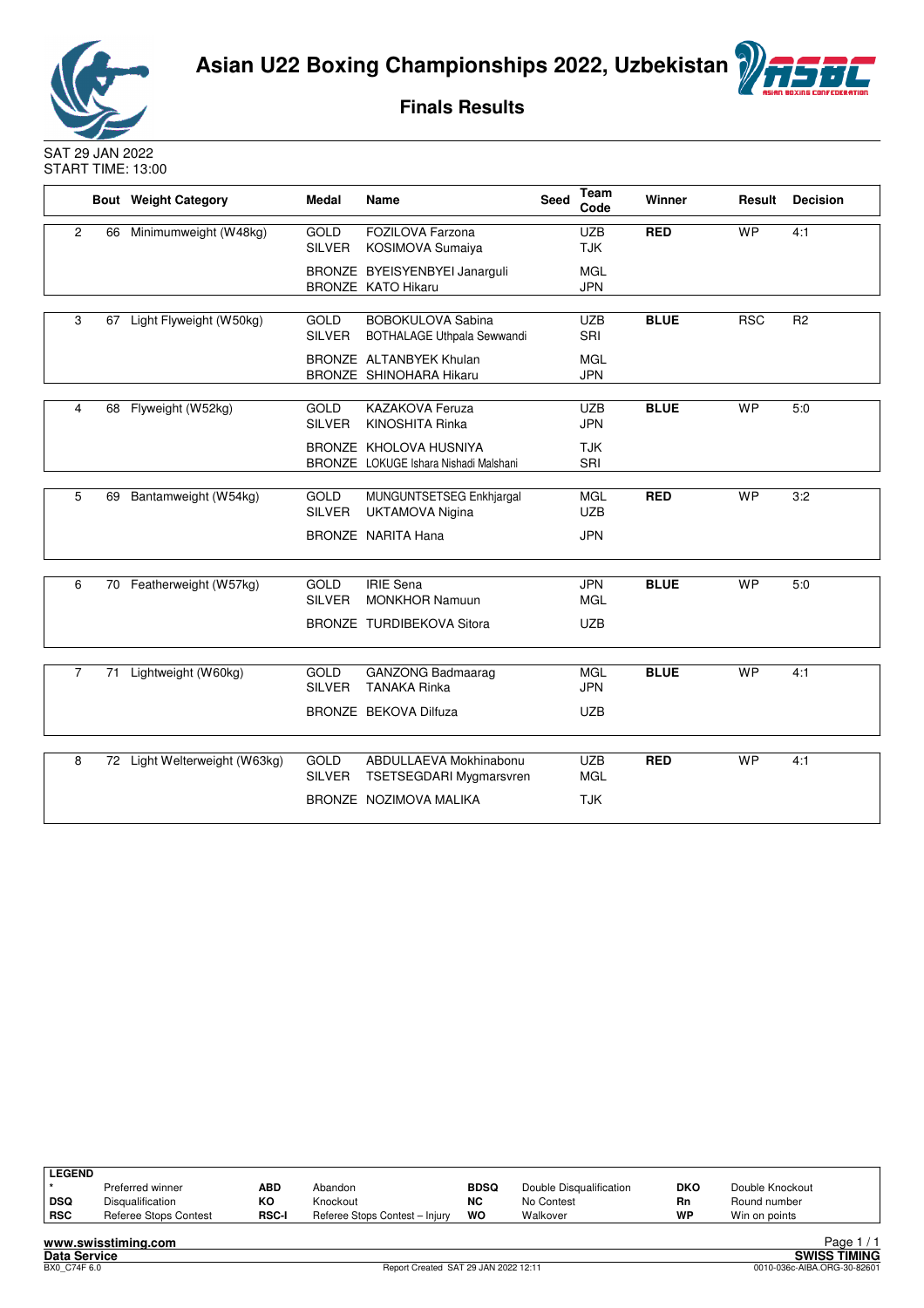

**Minimumweight (W48 kg)**

### **Draw Sheet**

#### **As of SAT 29 JAN 2022**



**NOTES**

Sorting order for ranked 3rd: from semifinals, first, loser against the gold medallist, second, loser against the silver medallist. For ranked 5th: from quarterfinals, same criteria to list the first two losers and then, loser against 1st listed with ranking 3, then 2nd listed with ranking 3.

**LEGEND**

Walkover **WP** Win on points

**www.swisstiming.com**

Report Created SAT 29 JAN 2022 10:38

Tage 1/1<br>Data Service<br>BXW048\_C75 1.0 **SWISS TIMING**<br>BXW048\_C75 1.0 **SWISS TIMING** Page 1 / 1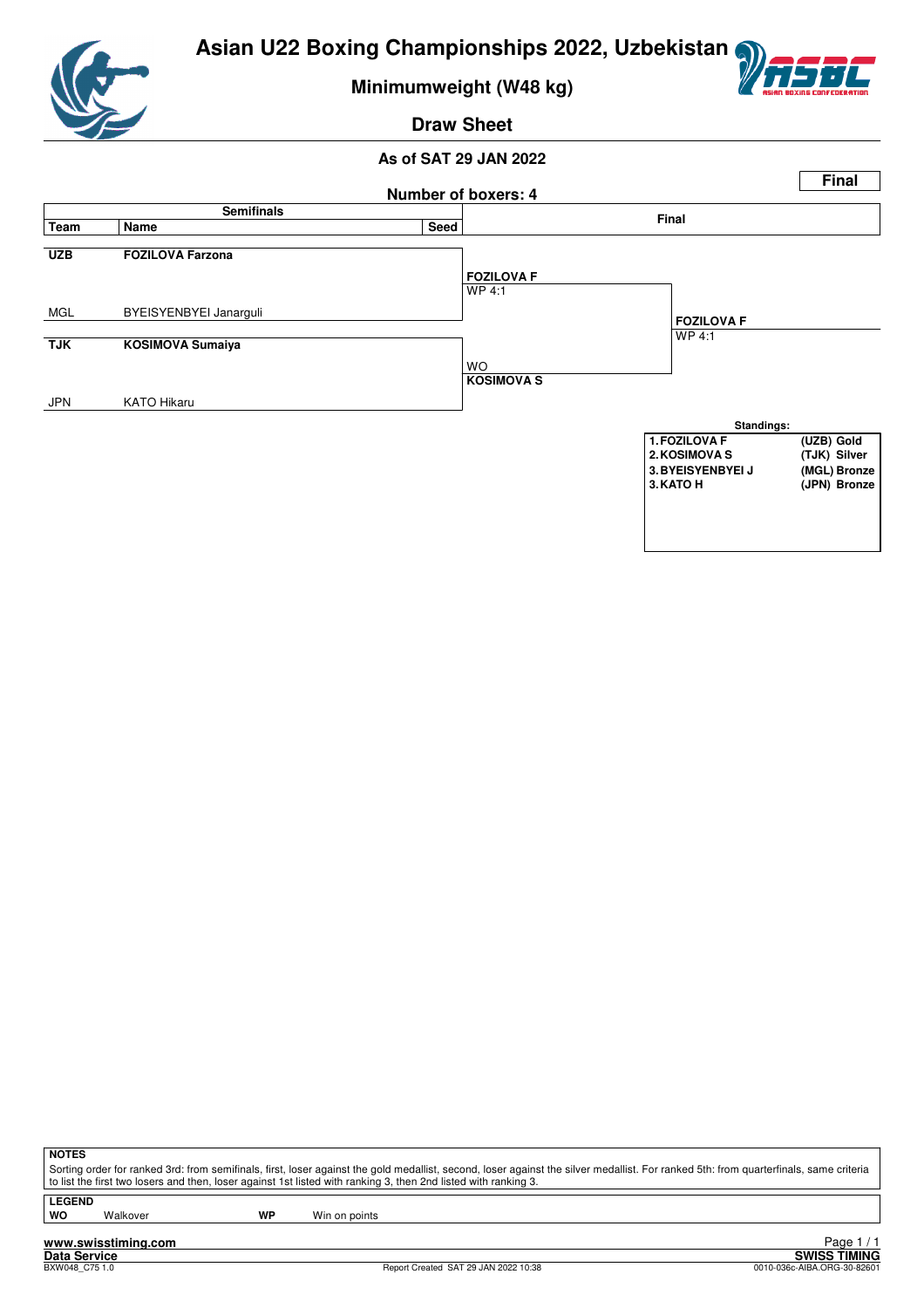

# **Light Flyweight (W50 kg)**



# **Draw Sheet**



| <b>NOTES</b>        |                     |            | Sorting order for ranked 3rd: from semifinals, first, loser against the gold medallist, second, loser against the silver medallist. For ranked 5th: from quarterfinals, same criteria<br>to list the first two losers and then, loser against 1st listed with ranking 3, then 2nd listed with ranking 3. |    |          |    |               |                                     |
|---------------------|---------------------|------------|----------------------------------------------------------------------------------------------------------------------------------------------------------------------------------------------------------------------------------------------------------------------------------------------------------|----|----------|----|---------------|-------------------------------------|
| <b>LEGEND</b><br>Rn | Round number        | <b>RSC</b> | Referee Stops Contest                                                                                                                                                                                                                                                                                    | WO | Walkover | WP | Win on points |                                     |
| Dota Condoo         | www.swisstiming.com |            |                                                                                                                                                                                                                                                                                                          |    |          |    |               | Page $1/1$<br><b>CIMICC TIMINIC</b> |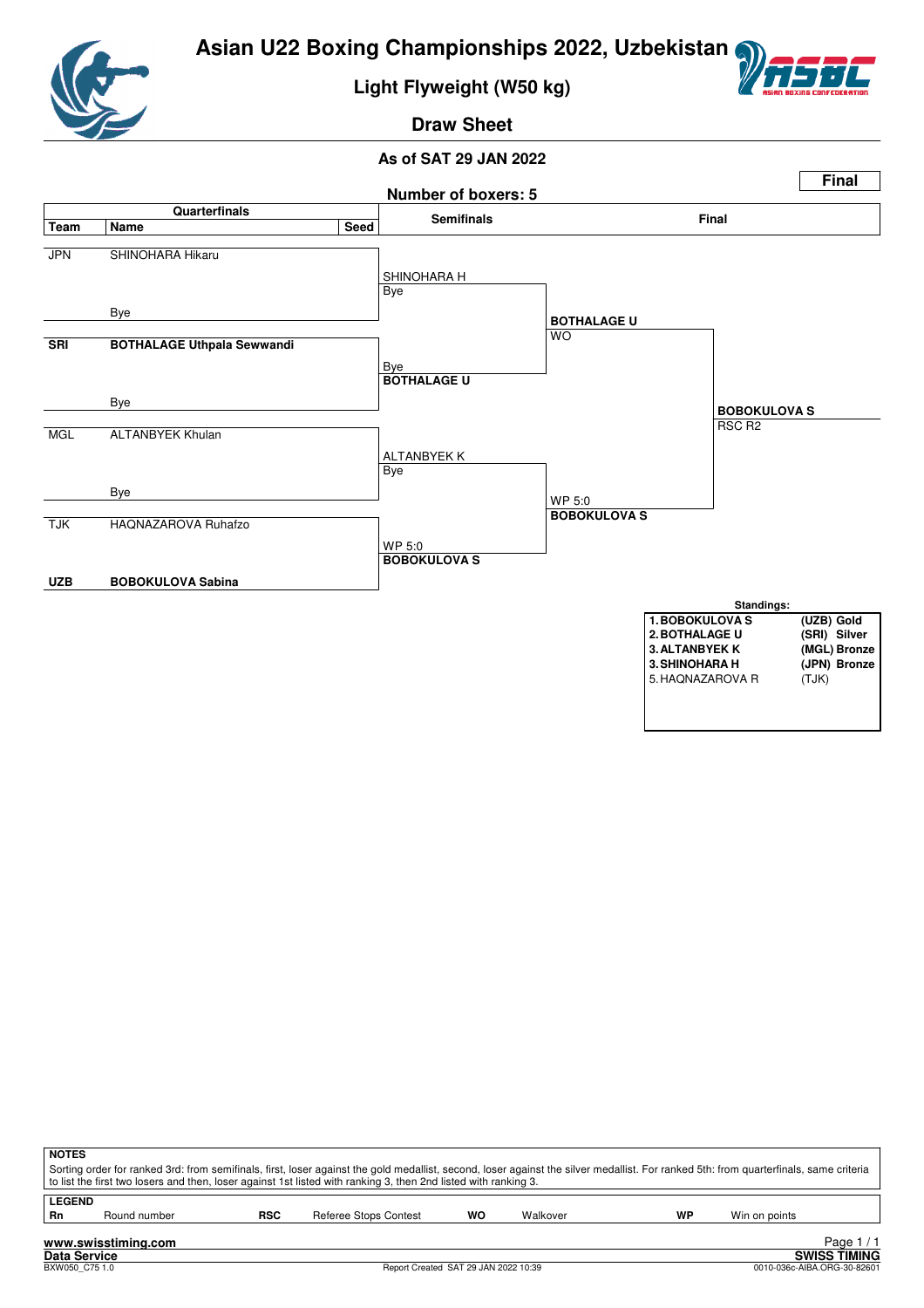

**Flyweight (W52 kg)**



**Draw Sheet**



| <b>NOTES</b>  |                                                                                                                                                                                                                                                                                                          |            |                       |    |               |  |  |  |
|---------------|----------------------------------------------------------------------------------------------------------------------------------------------------------------------------------------------------------------------------------------------------------------------------------------------------------|------------|-----------------------|----|---------------|--|--|--|
|               | Sorting order for ranked 3rd: from semifinals, first, loser against the gold medallist, second, loser against the silver medallist. For ranked 5th: from quarterfinals, same criteria<br>to list the first two losers and then, loser against 1st listed with ranking 3, then 2nd listed with ranking 3. |            |                       |    |               |  |  |  |
|               |                                                                                                                                                                                                                                                                                                          |            |                       |    |               |  |  |  |
| <b>LEGEND</b> |                                                                                                                                                                                                                                                                                                          |            |                       |    |               |  |  |  |
| <b>Rn</b>     | Round number                                                                                                                                                                                                                                                                                             | <b>RSC</b> | Referee Stops Contest | WP | Win on points |  |  |  |
|               | www.swisstiming.com                                                                                                                                                                                                                                                                                      |            |                       |    | Page 1        |  |  |  |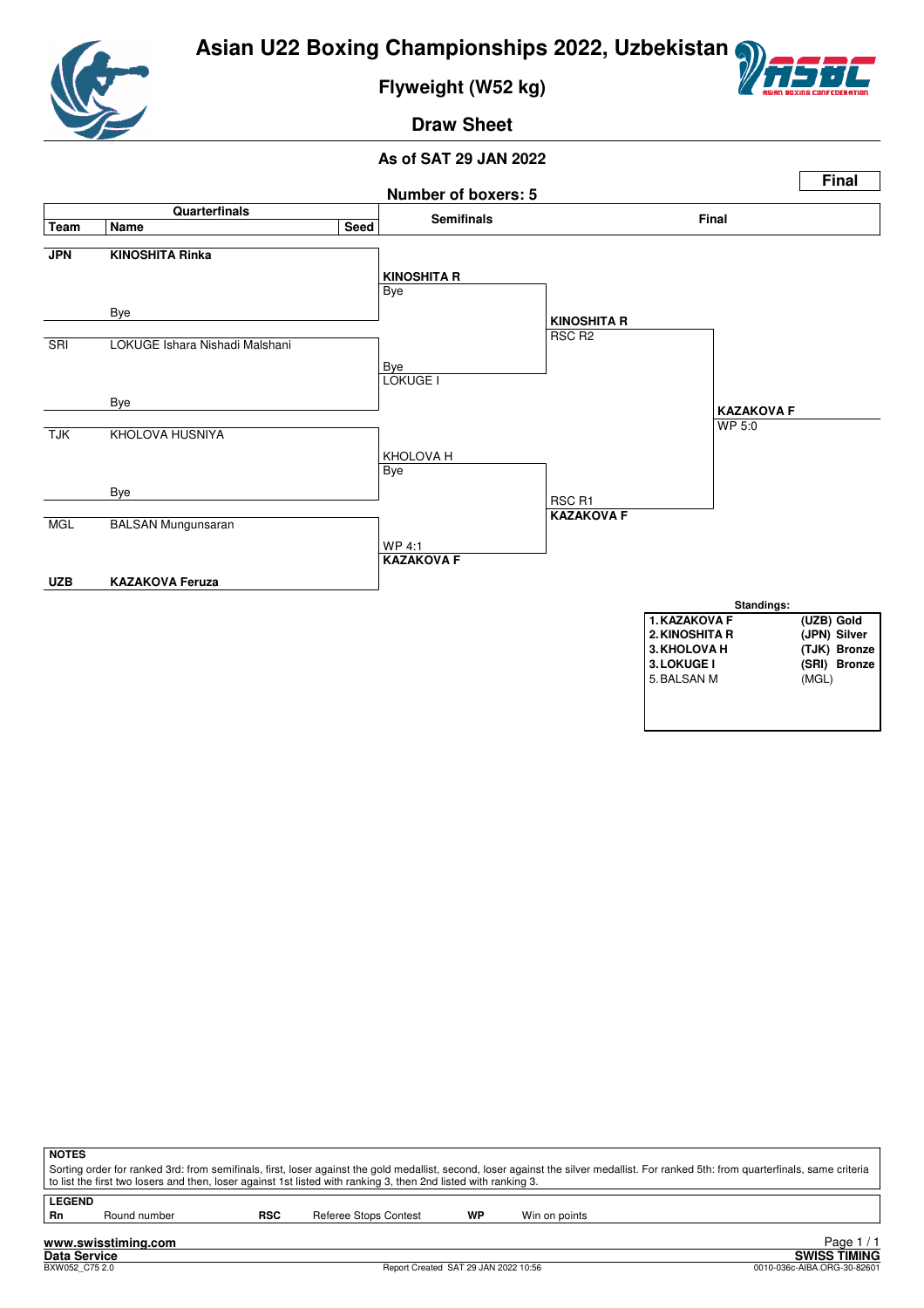

**Bantamweight (W54 kg)**



**Draw Sheet**

#### **As of SAT 29 JAN 2022**



**NOTES** Sorting order for ranked 3rd: from semifinals, first, loser against the gold medallist, second, loser against the silver medallist. For ranked 5th: from quarterfinals, same criteria to list the first two losers and then, loser against 1st listed with ranking 3, then 2nd listed with ranking 3. **LEGEND**<br>Rn Round number **RSC** Referee Stops Contest **WP** Win on points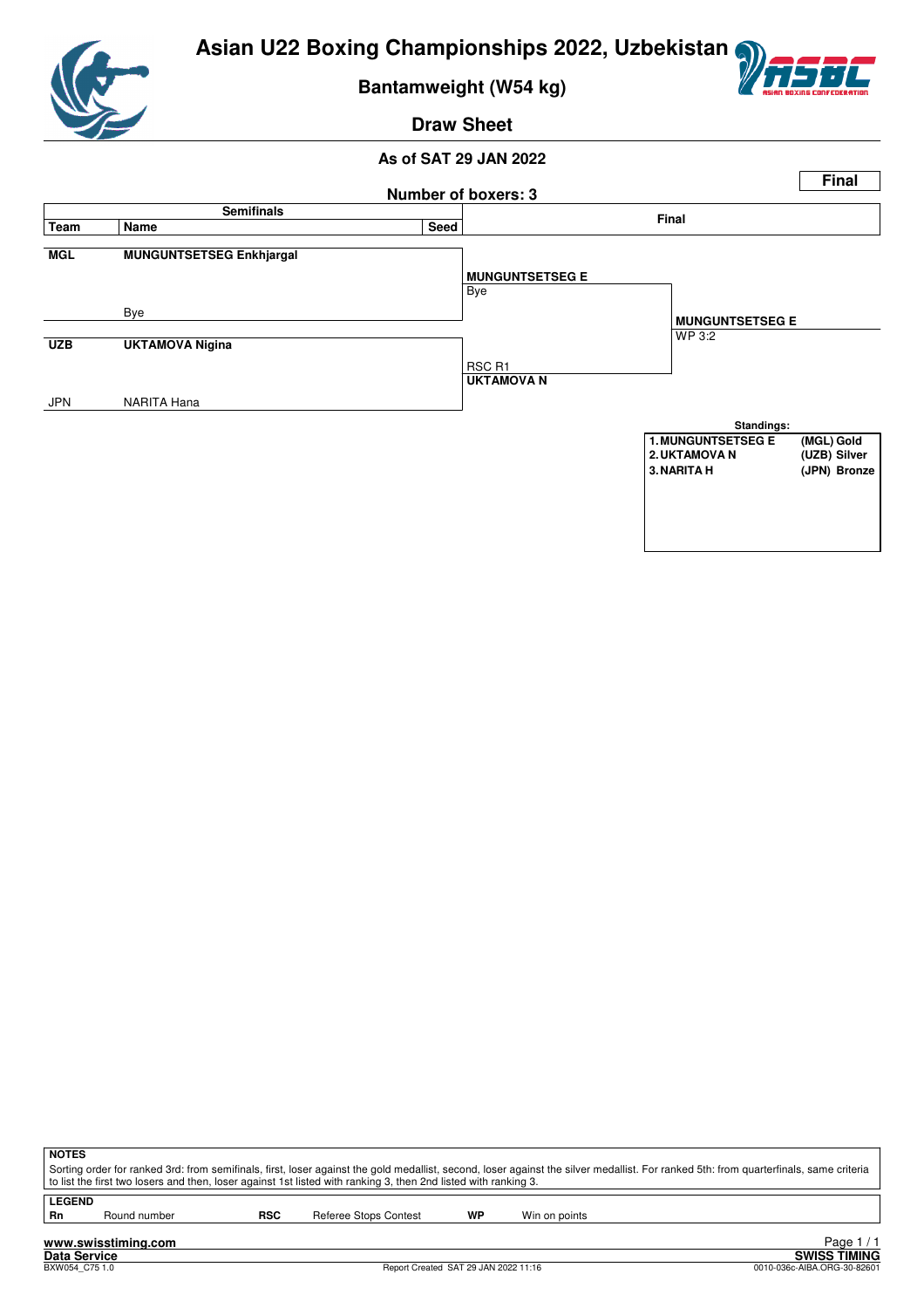

**Featherweight (W57 kg)**



#### **Draw Sheet**

#### **As of SAT 29 JAN 2022**



**NOTES**

Sorting order for ranked 3rd: from semifinals, first, loser against the gold medallist, second, loser against the silver medallist. For ranked 5th: from quarterfinals, same criteria to list the first two losers and then, loser against 1st listed with ranking 3, then 2nd listed with ranking 3.

**LEGEND**

**Win on points** 

**www.swisstiming.com Data Service SWISS TIMING**

1 / 1 Edge<br>SWISS TIMING<br>0010-036c-AIBA.ORG-30-82601 0010-036c-AIBA.ORG-30-82601 0010-036c-AIBA.ORG-30-82601 Page 1 / 1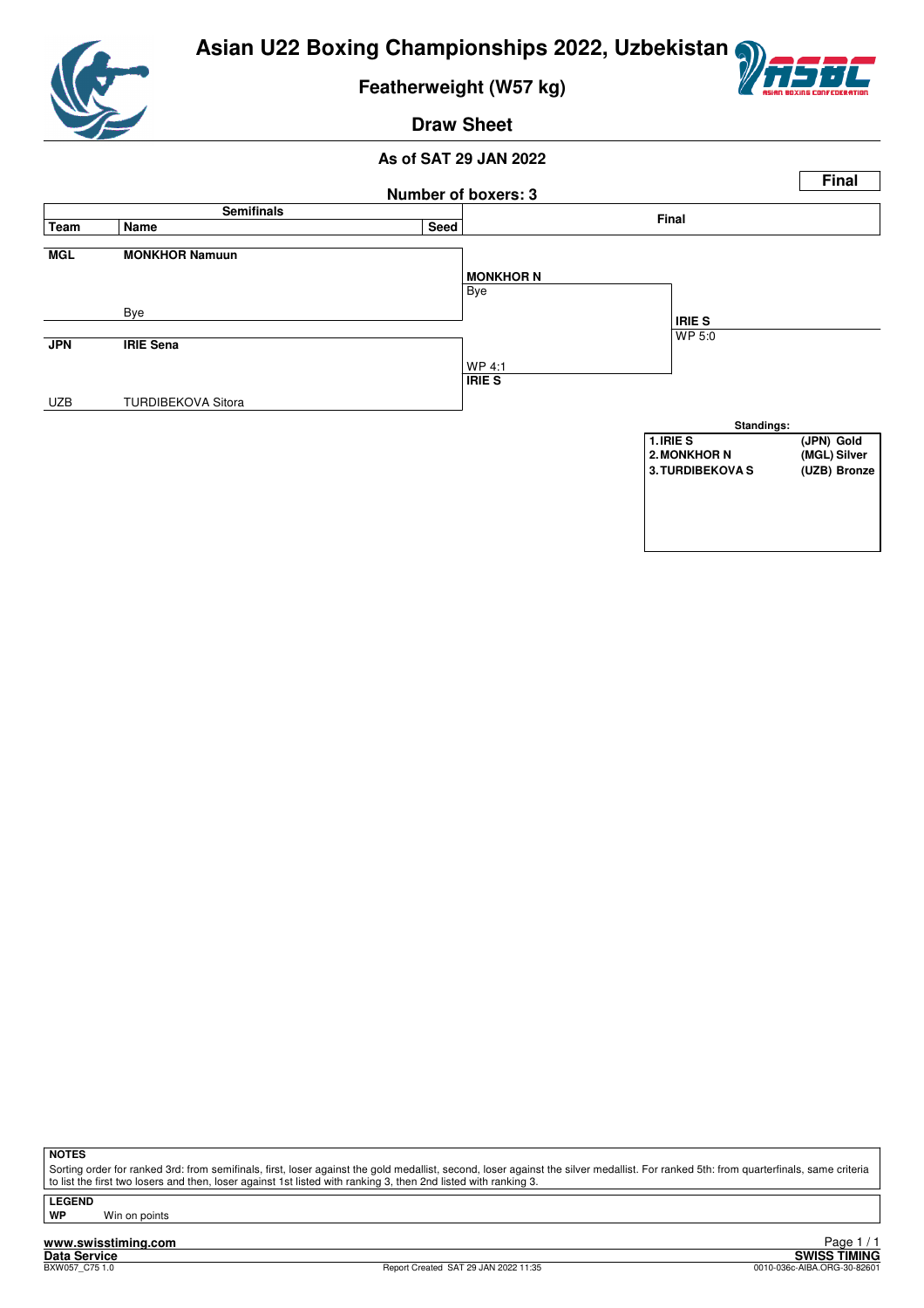

**Lightweight (W60 kg)**



#### **Draw Sheet**

#### **As of SAT 29 JAN 2022**



**NOTES**

Sorting order for ranked 3rd: from semifinals, first, loser against the gold medallist, second, loser against the silver medallist. For ranked 5th: from quarterfinals, same criteria to list the first two losers and then, loser against 1st listed with ranking 3, then 2nd listed with ranking 3.

**LEGEND**

**Win on points**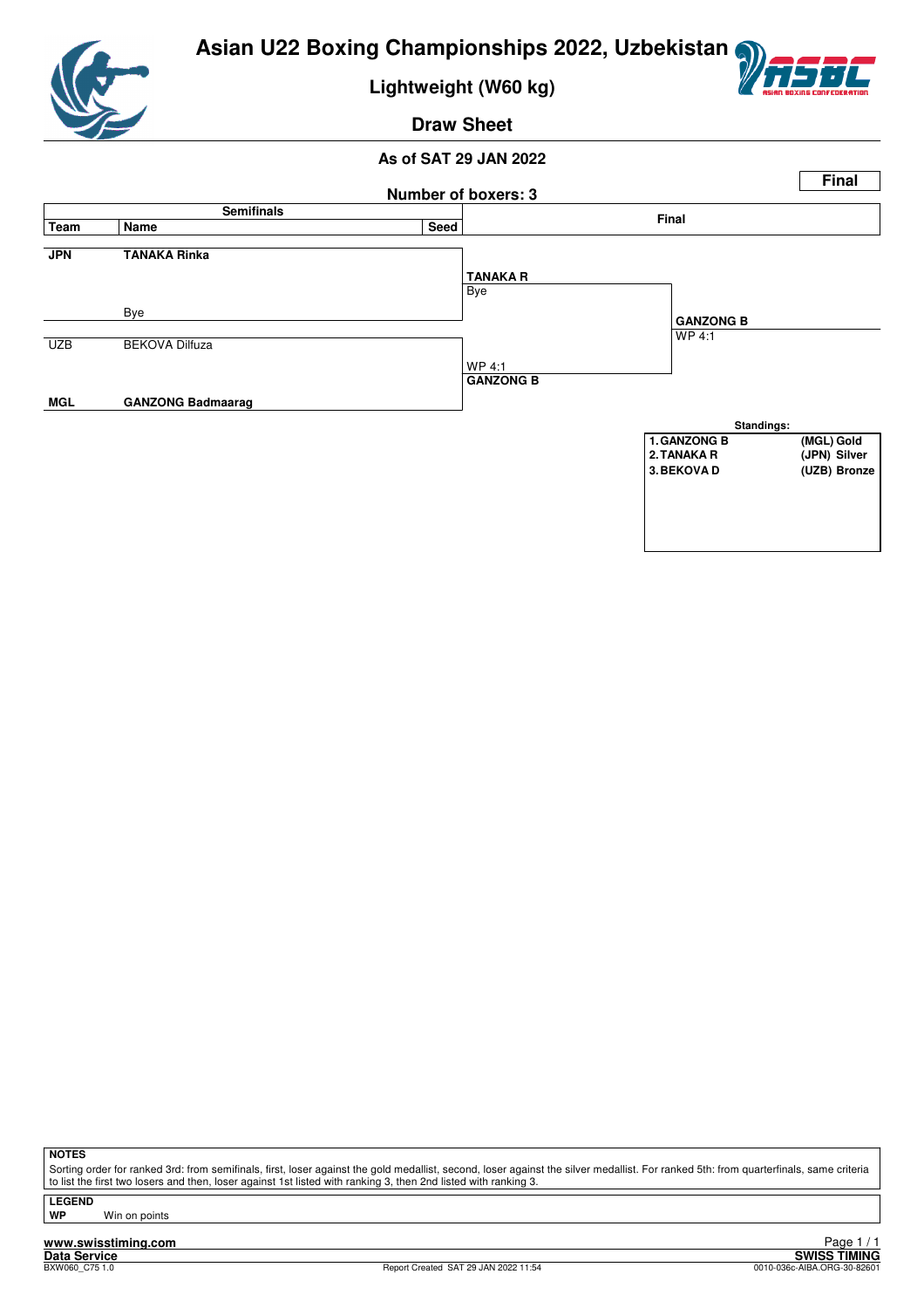

**Light Welterweight (W63 kg)**



**Draw Sheet**



| <b>NOTES</b>  |              |     |                                                                                                                 |    |                                                                                                                                                                                       |  |
|---------------|--------------|-----|-----------------------------------------------------------------------------------------------------------------|----|---------------------------------------------------------------------------------------------------------------------------------------------------------------------------------------|--|
|               |              |     |                                                                                                                 |    | Sorting order for ranked 3rd: from semifinals, first, loser against the gold medallist, second, loser against the silver medallist. For ranked 5th: from quarterfinals, same criteria |  |
|               |              |     | to list the first two losers and then, loser against 1st listed with ranking 3, then 2nd listed with ranking 3. |    |                                                                                                                                                                                       |  |
| <b>LEGEND</b> |              |     |                                                                                                                 |    |                                                                                                                                                                                       |  |
|               |              |     |                                                                                                                 |    |                                                                                                                                                                                       |  |
| Rn            | Round number | RSC | Referee Stops Contest                                                                                           | WP | Win on points                                                                                                                                                                         |  |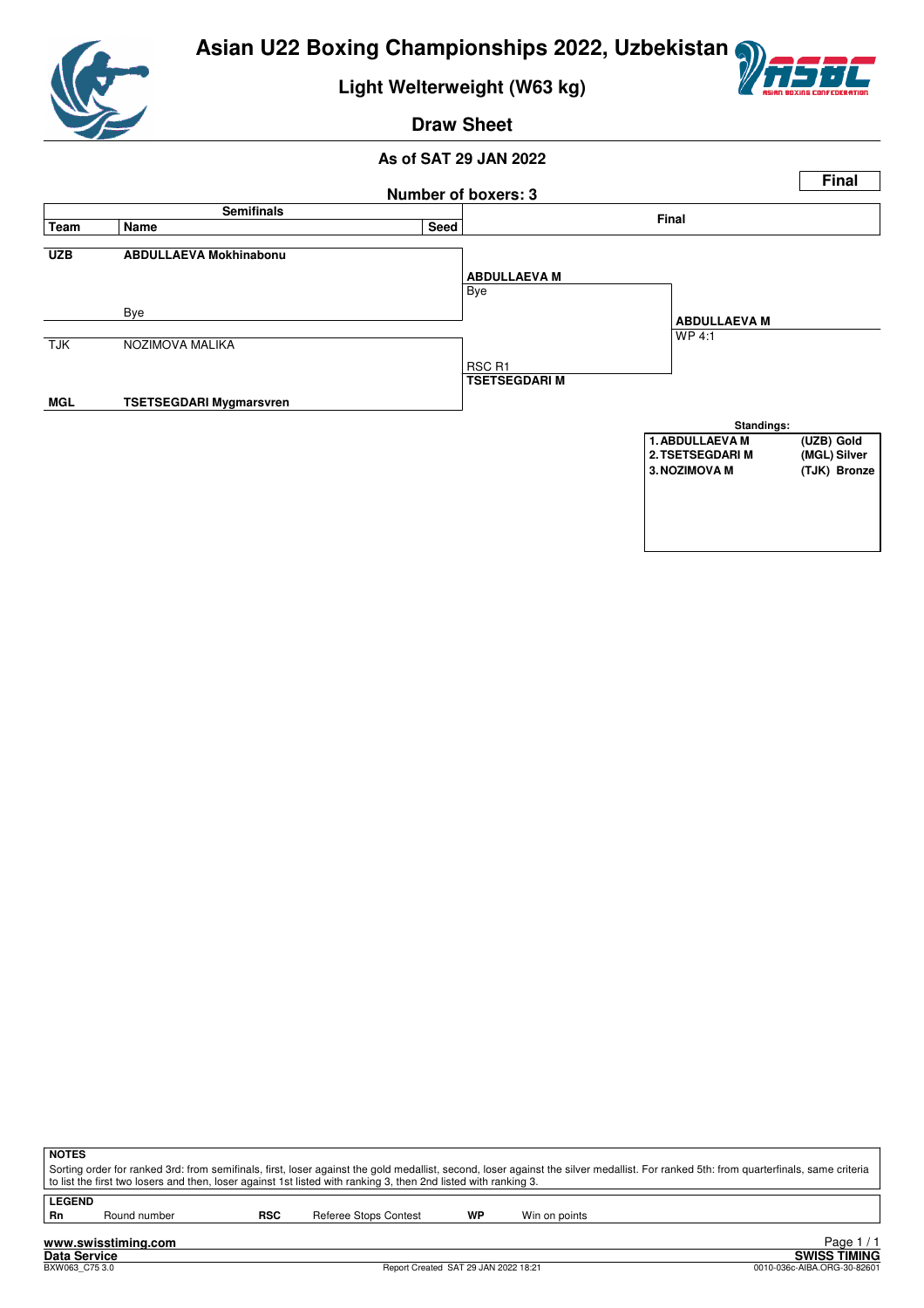

**Minimumweight (M48 kg)**



**Draw Sheet**

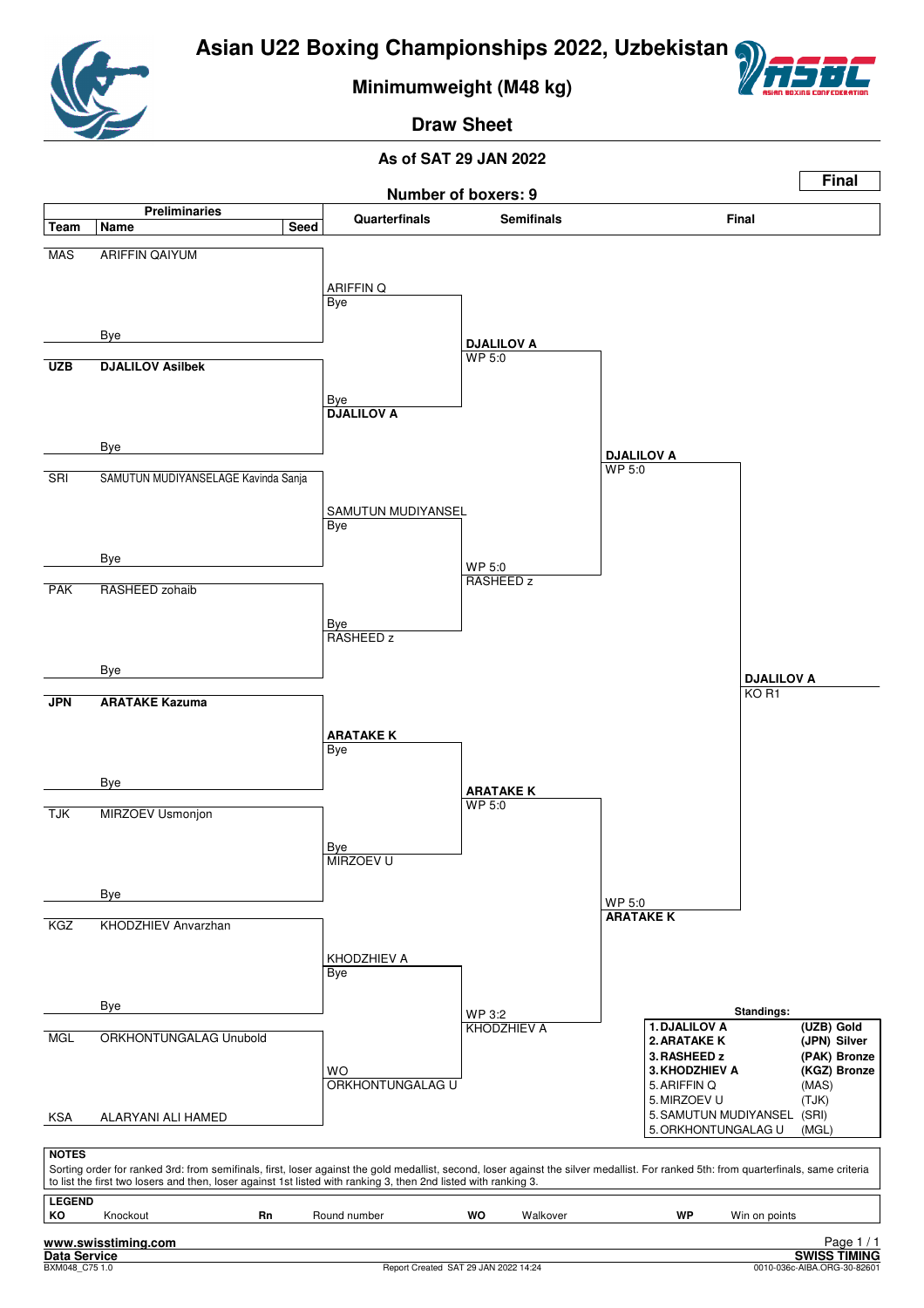

**Flyweight (M51 kg)**



**Draw Sheet**

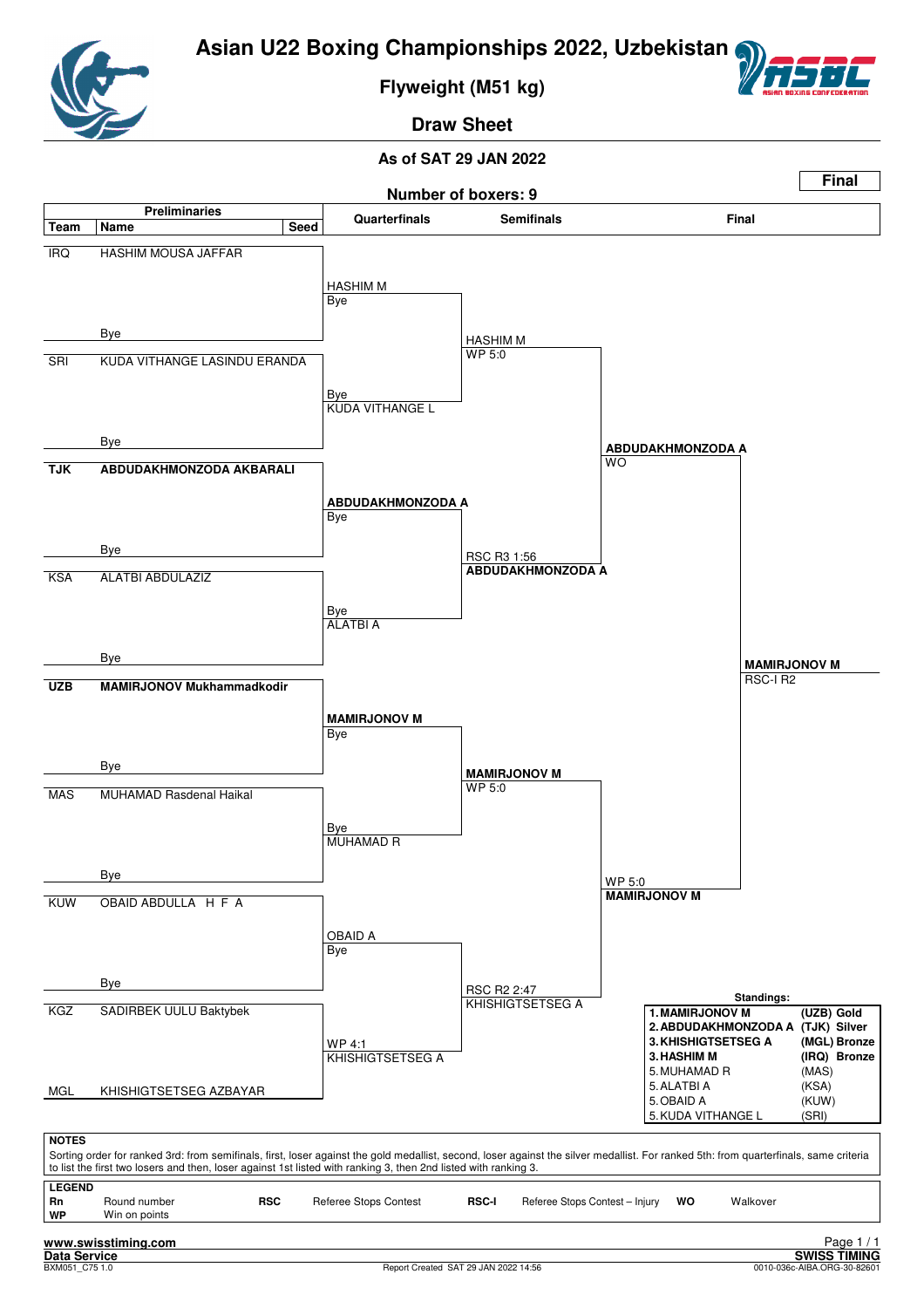

**Bantamweight (M54 kg)**



**Draw Sheet**

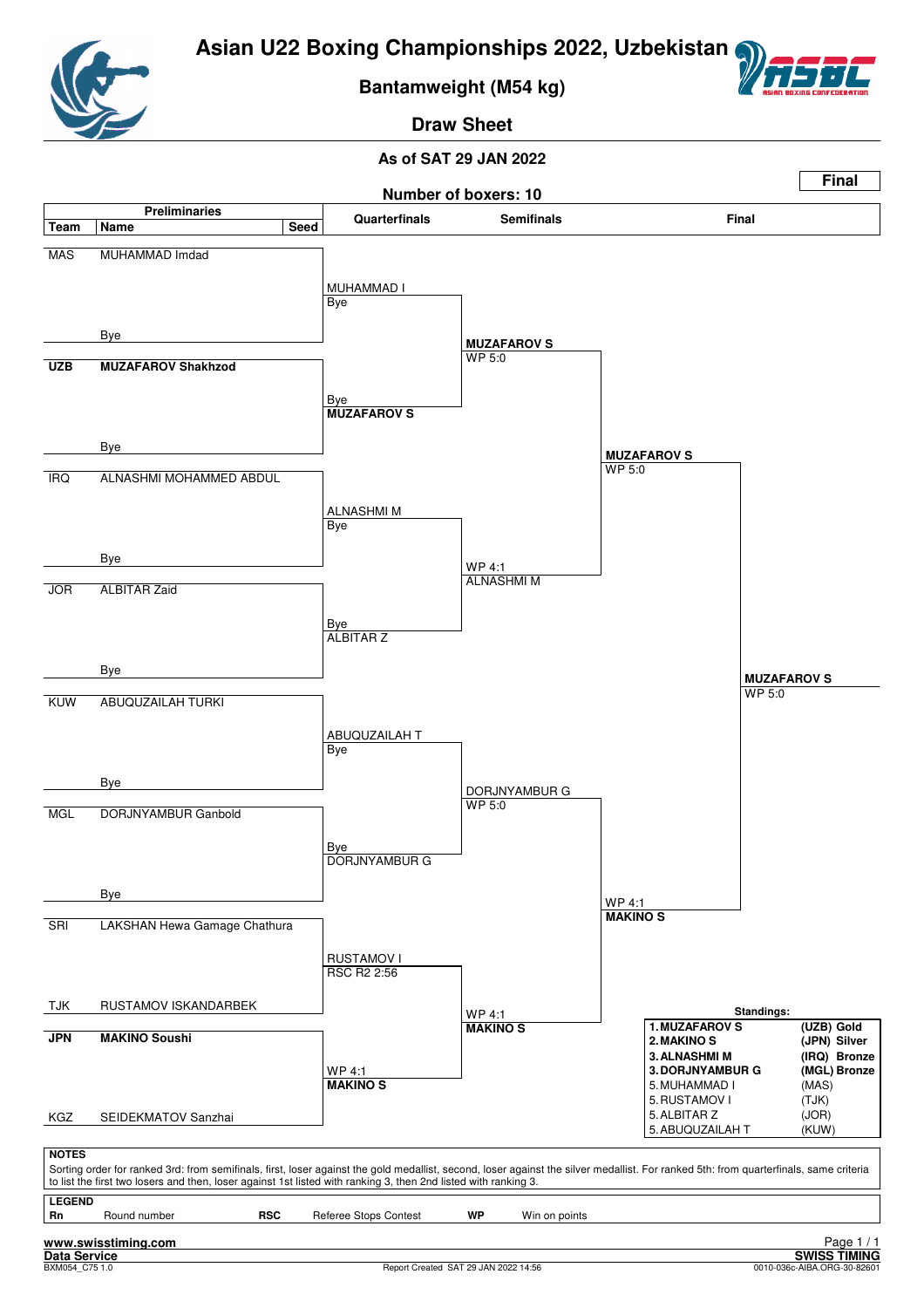



**Featherweight (M57 kg)**



**Draw Sheet**



| <b>NOTES</b>                      | to list the first two losers and then, loser against 1st listed with ranking 3, then 2nd listed with ranking 3. |    |              |            | Sorting order for ranked 3rd: from semifinals, first, loser against the gold medallist, second, loser against the silver medallist. For ranked 5th: from quarterfinals, same criteria |    |          |          |
|-----------------------------------|-----------------------------------------------------------------------------------------------------------------|----|--------------|------------|---------------------------------------------------------------------------------------------------------------------------------------------------------------------------------------|----|----------|----------|
| <b>LEGEND</b><br><b>DSQ</b><br>WP | <b>Disqualification</b><br>Win on points                                                                        | Rn | Round number | <b>RSC</b> | Referee Stops Contest                                                                                                                                                                 | wo | Walkover |          |
|                                   | www.swisstiming.com                                                                                             |    |              |            |                                                                                                                                                                                       |    |          | Page 1/1 |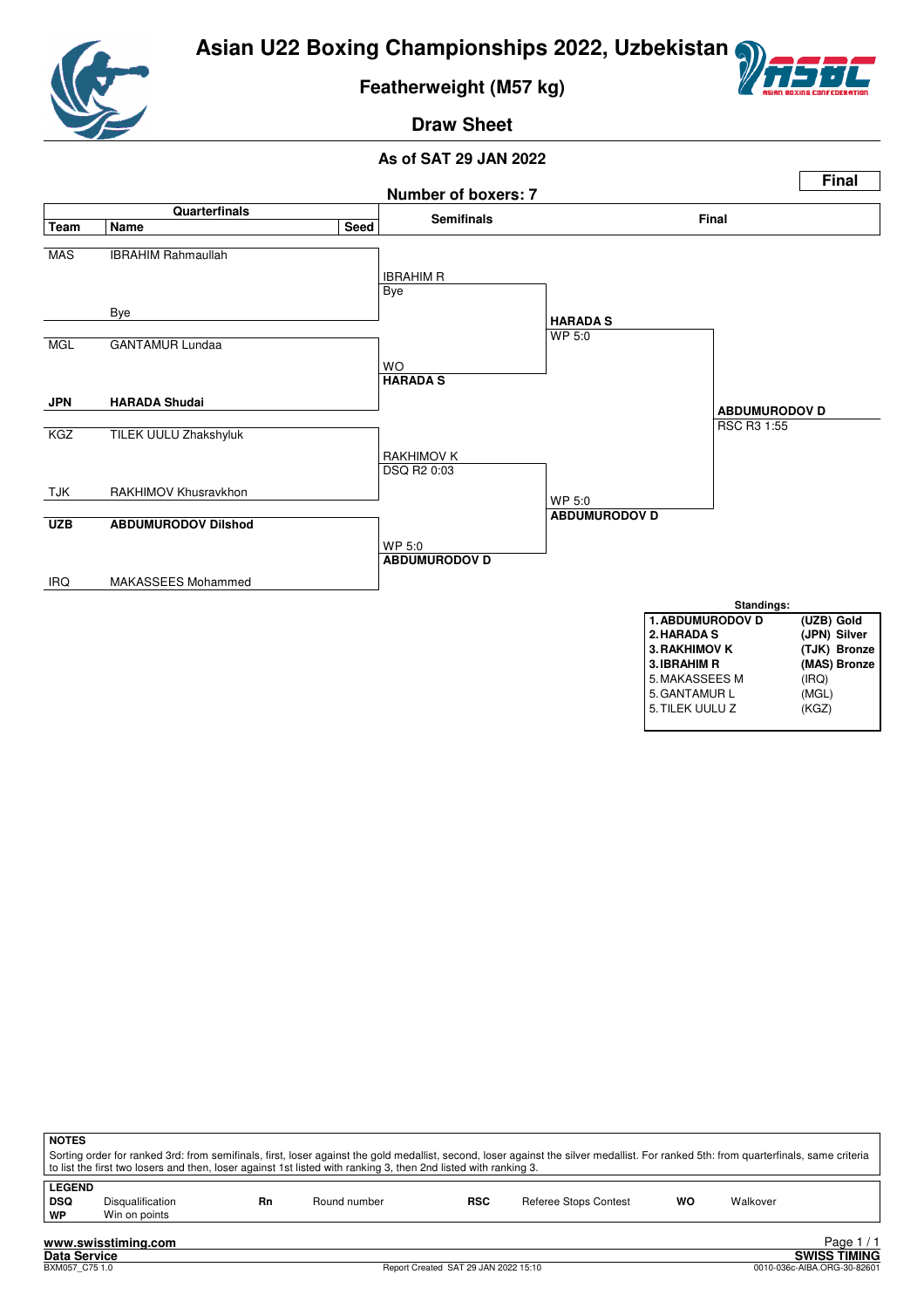

**Lightweight (M60 kg)**



**Draw Sheet**



| <b>NOTES</b>        |                     |            | Sorting order for ranked 3rd: from semifinals, first, loser against the gold medallist, second, loser against the silver medallist. For ranked 5th: from quarterfinals, same criteria<br>to list the first two losers and then, loser against 1st listed with ranking 3, then 2nd listed with ranking 3. |    |          |    |               |      |
|---------------------|---------------------|------------|----------------------------------------------------------------------------------------------------------------------------------------------------------------------------------------------------------------------------------------------------------------------------------------------------------|----|----------|----|---------------|------|
| <b>LEGEND</b><br>Rn | Round number        | <b>RSC</b> | Referee Stops Contest                                                                                                                                                                                                                                                                                    | WO | Walkover | WP | Win on points |      |
|                     | www.swisstiming.com |            |                                                                                                                                                                                                                                                                                                          |    |          |    |               | Page |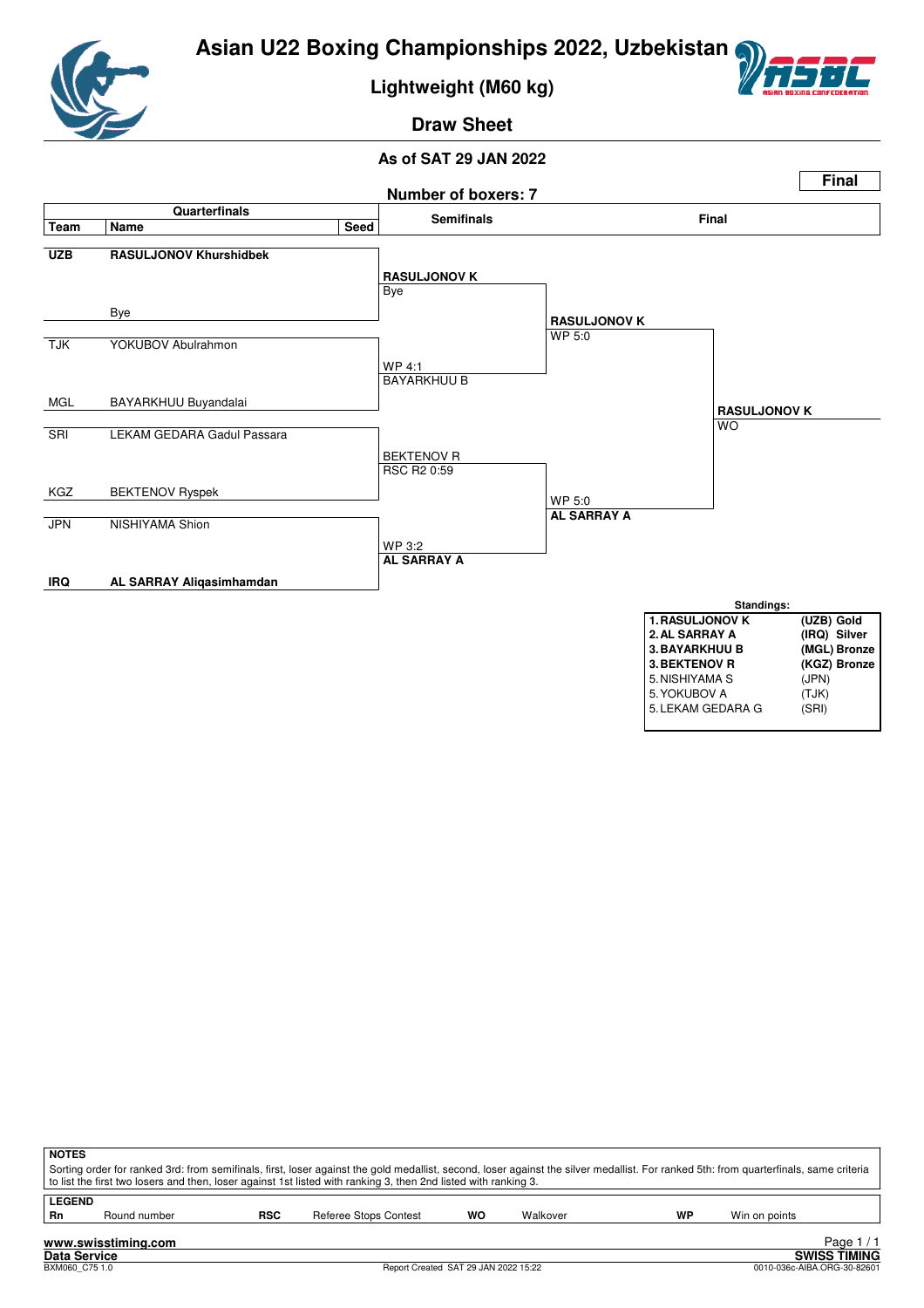

## **Light Welterweight (M63.5 kg)**



# **Draw Sheet**

#### **As of SAT 29 JAN 2022**



| 3. ESKANDER Y |       | (IRQ) Bronze |
|---------------|-------|--------------|
| 5. KITAMOTO S | (JPN) |              |
| 5. GULOMOV F  | (TJK) |              |
| 5. ALNAHHAS B | (KSA) |              |
|               |       |              |

**NOTES**

Sorting order for ranked 3rd: from semifinals, first, loser against the gold medallist, second, loser against the silver medallist. For ranked 5th: from quarterfinals, same criteria to list the first two losers and then, loser against 1st listed with ranking 3, then 2nd listed with ranking 3

**LEGEND**

**Win on points**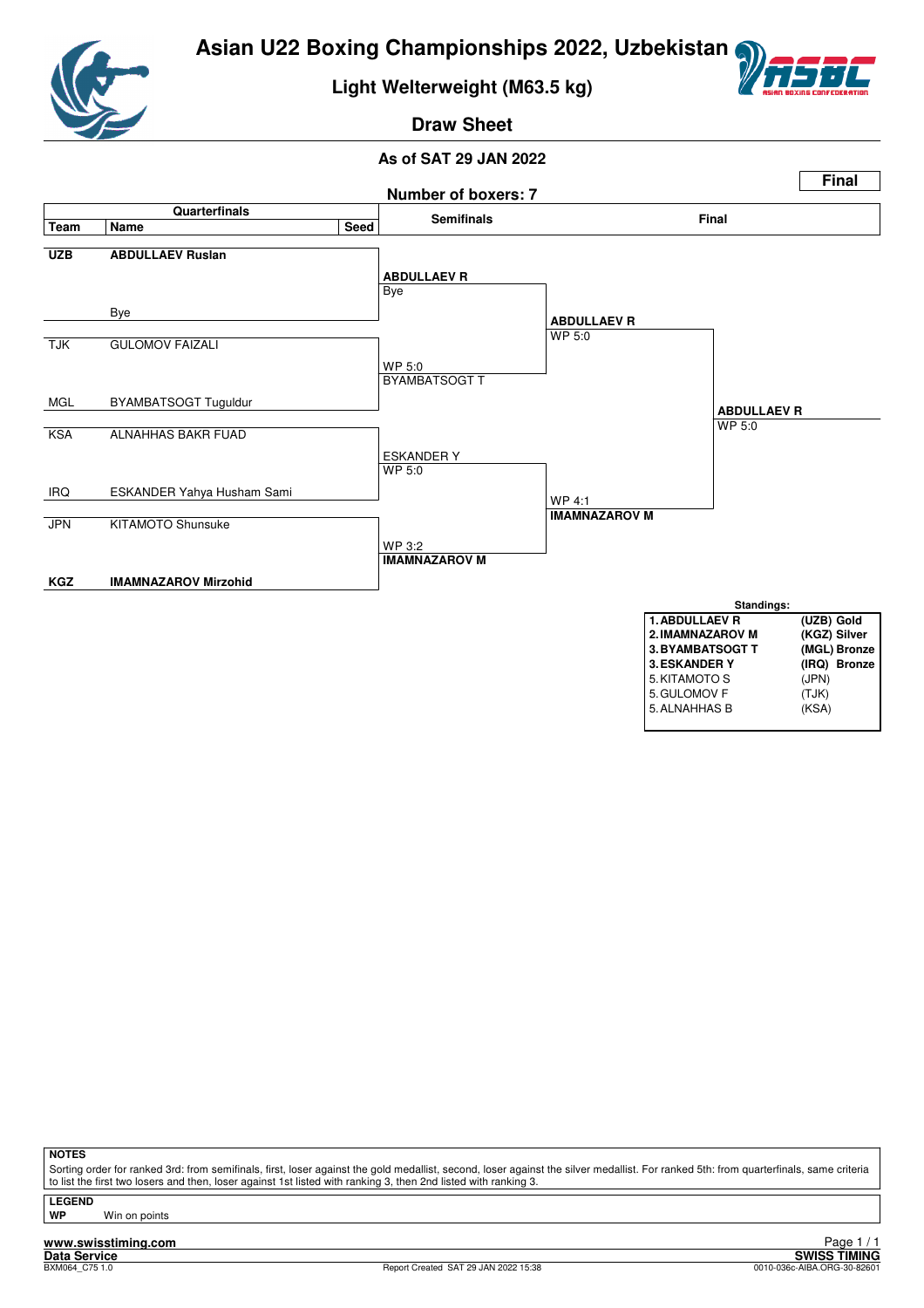



**Welterweight (M67 kg)**

# **Draw Sheet**



| <b>NOTES</b>        |                     |            | to list the first two losers and then, loser against 1st listed with ranking 3, then 2nd listed with ranking 3. |    | Sorting order for ranked 3rd: from semifinals, first, loser against the gold medallist, second, loser against the silver medallist. For ranked 5th: from quarterfinals, same criteria |            |
|---------------------|---------------------|------------|-----------------------------------------------------------------------------------------------------------------|----|---------------------------------------------------------------------------------------------------------------------------------------------------------------------------------------|------------|
| <b>LEGEND</b><br>Rn | Round number        | <b>RSC</b> | Referee Stops Contest                                                                                           | WP | Win on points                                                                                                                                                                         |            |
|                     | www.swisstiming.com |            |                                                                                                                 |    |                                                                                                                                                                                       | Page $1/1$ |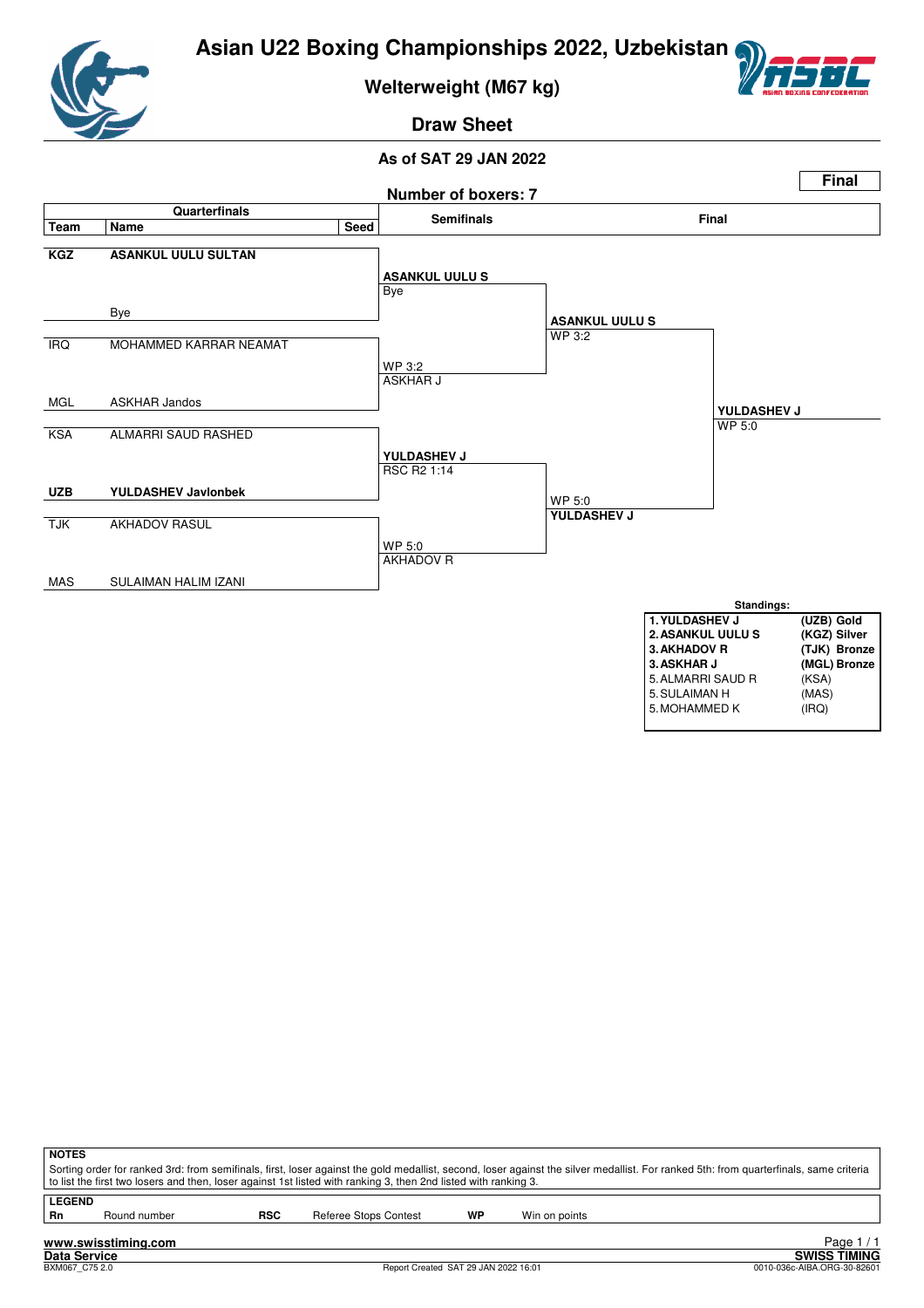

# **Light Middleweight (M71 kg)**



# **Draw Sheet**



| <b>NOTES</b>        |                     |            | to list the first two losers and then, loser against 1st listed with ranking 3, then 2nd listed with ranking 3. |    | Sorting order for ranked 3rd: from semifinals, first, loser against the gold medallist, second, loser against the silver medallist. For ranked 5th: from quarterfinals, same criteria |            |
|---------------------|---------------------|------------|-----------------------------------------------------------------------------------------------------------------|----|---------------------------------------------------------------------------------------------------------------------------------------------------------------------------------------|------------|
| <b>LEGEND</b><br>Rn | Round number        | <b>RSC</b> | Referee Stops Contest                                                                                           | WP | Win on points                                                                                                                                                                         |            |
|                     | www.swisstiming.com |            |                                                                                                                 |    |                                                                                                                                                                                       | Page $1/1$ |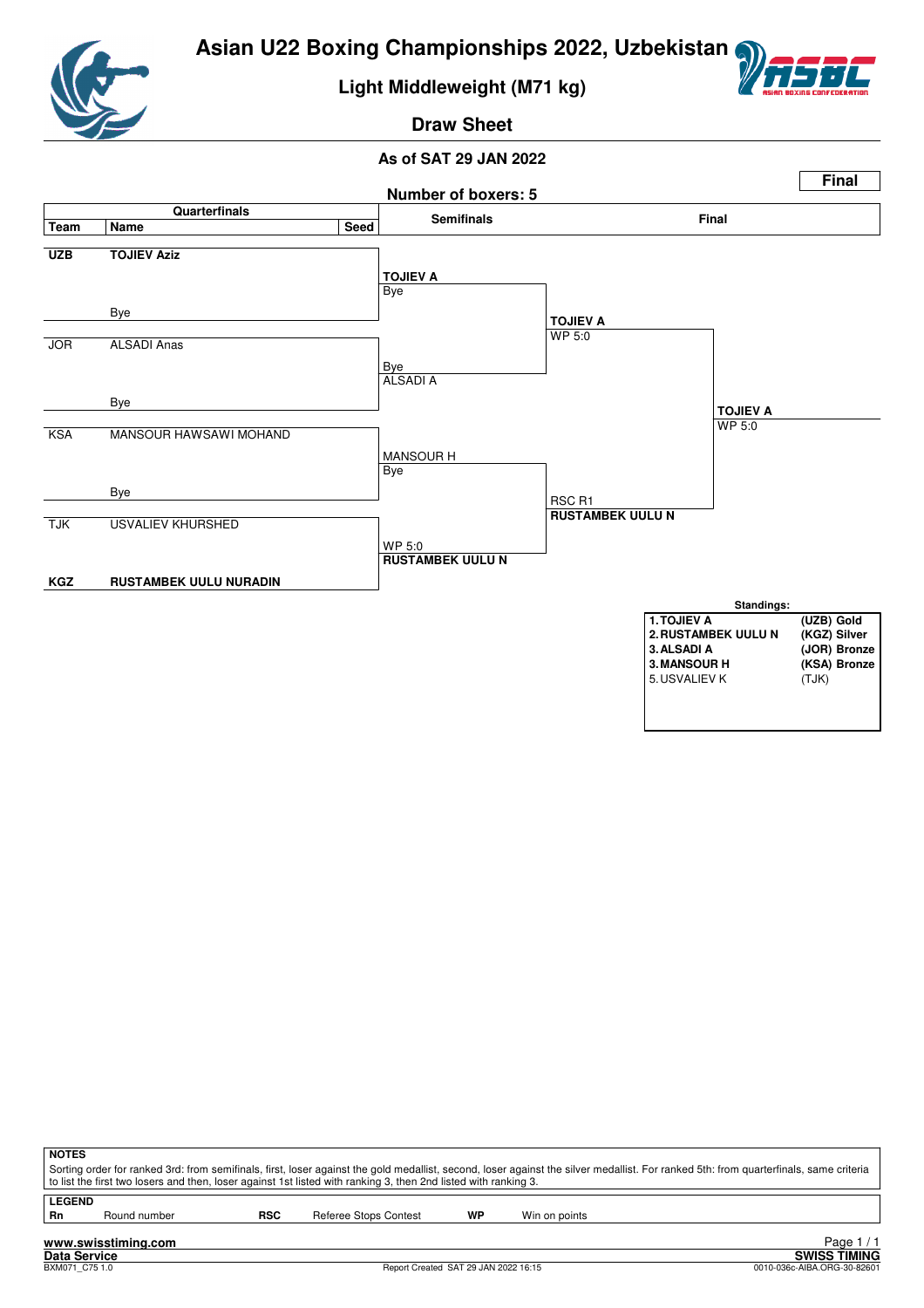

**Middleweight (M75 kg)**



**Draw Sheet**



| <b>NOTES</b>               |                     |            | to list the first two losers and then, loser against 1st listed with ranking 3, then 2nd listed with ranking 3. |    | Sorting order for ranked 3rd: from semifinals, first, loser against the gold medallist, second, loser against the silver medallist. For ranked 5th: from quarterfinals, same criteria |  |
|----------------------------|---------------------|------------|-----------------------------------------------------------------------------------------------------------------|----|---------------------------------------------------------------------------------------------------------------------------------------------------------------------------------------|--|
| <b>LEGEND</b><br><b>Rn</b> | Round number        | <b>RSC</b> | Referee Stops Contest                                                                                           | WP | Win on points                                                                                                                                                                         |  |
|                            | www.swisstiming.com |            |                                                                                                                 |    | Page                                                                                                                                                                                  |  |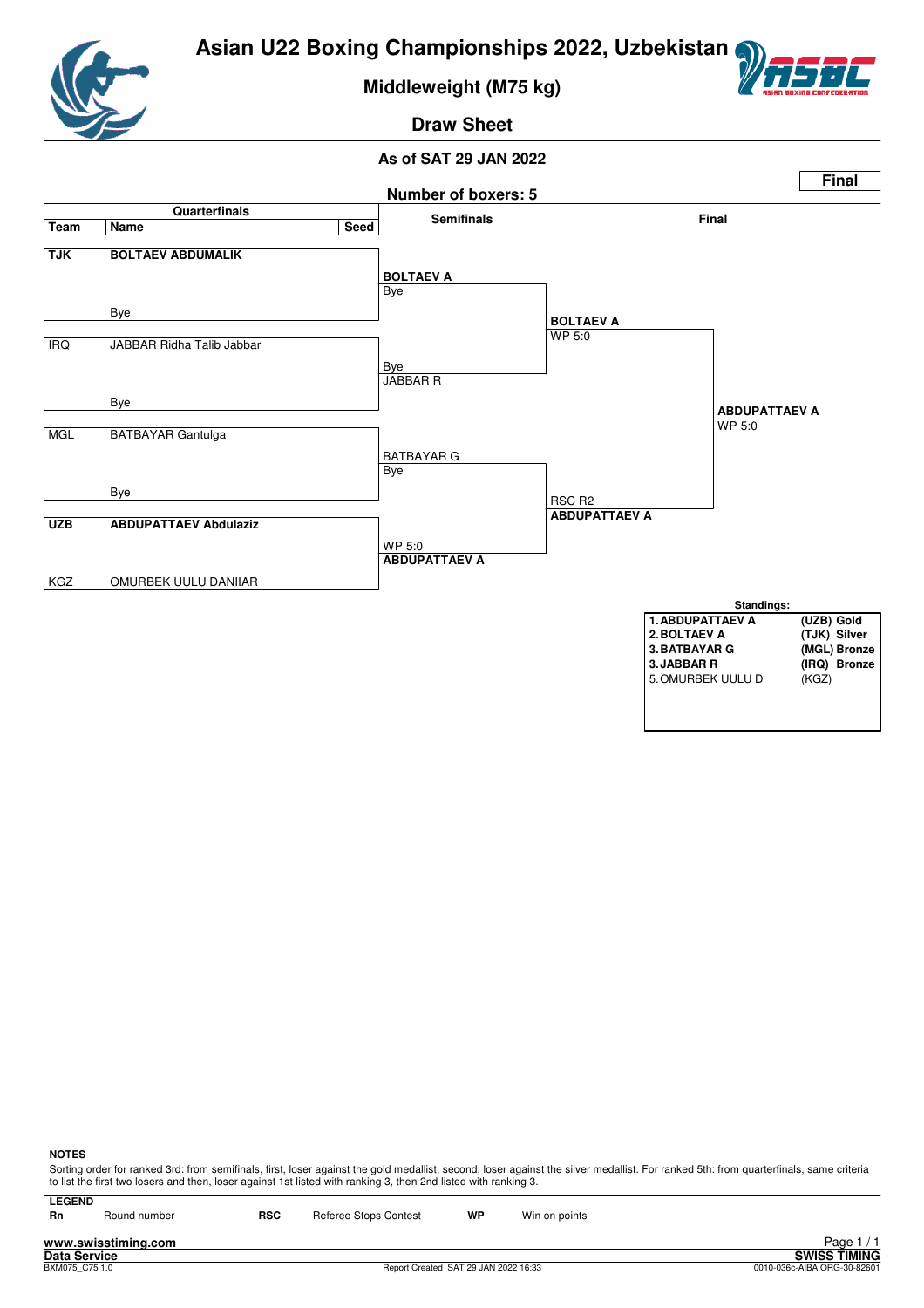

**Light Heavyweight (M80 kg)**



**Draw Sheet**

#### **As of SAT 29 JAN 2022**



| <b>NOTES</b>                                                                                                                                                                                                                                                                                             |
|----------------------------------------------------------------------------------------------------------------------------------------------------------------------------------------------------------------------------------------------------------------------------------------------------------|
| Sorting order for ranked 3rd: from semifinals, first, loser against the gold medallist, second, loser against the silver medallist. For ranked 5th: from quarterfinals, same criteria<br>to list the first two losers and then, loser against 1st listed with ranking 3, then 2nd listed with ranking 3. |
|                                                                                                                                                                                                                                                                                                          |
| <b>LEGEND</b>                                                                                                                                                                                                                                                                                            |

**Rn** Round number **RSC** Referee Stops Contest **WP** Win on points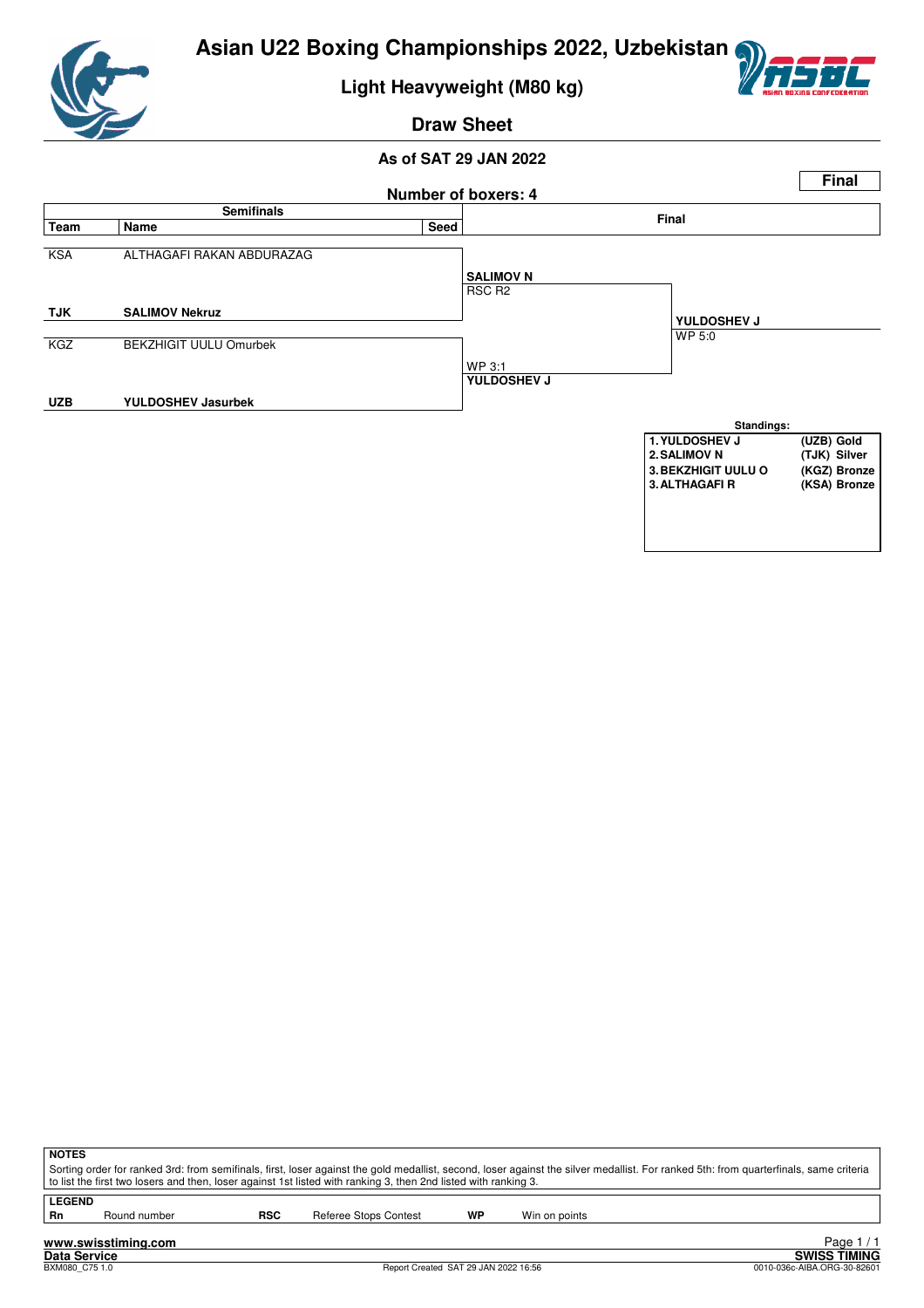

**Cruiserweight (M86 kg)**



**Draw Sheet**



| <b>NOTES</b>  |                                                                                                                                                                                       |            |                       |    |               |  |  |  |  |  |  |
|---------------|---------------------------------------------------------------------------------------------------------------------------------------------------------------------------------------|------------|-----------------------|----|---------------|--|--|--|--|--|--|
|               | Sorting order for ranked 3rd: from semifinals, first, loser against the gold medallist, second, loser against the silver medallist. For ranked 5th: from quarterfinals, same criteria |            |                       |    |               |  |  |  |  |  |  |
|               | to list the first two losers and then, loser against 1st listed with ranking 3, then 2nd listed with ranking 3.                                                                       |            |                       |    |               |  |  |  |  |  |  |
|               |                                                                                                                                                                                       |            |                       |    |               |  |  |  |  |  |  |
| <b>LEGEND</b> |                                                                                                                                                                                       |            |                       |    |               |  |  |  |  |  |  |
| Rn            | Round number                                                                                                                                                                          | <b>RSC</b> | Referee Stops Contest | WP | Win on points |  |  |  |  |  |  |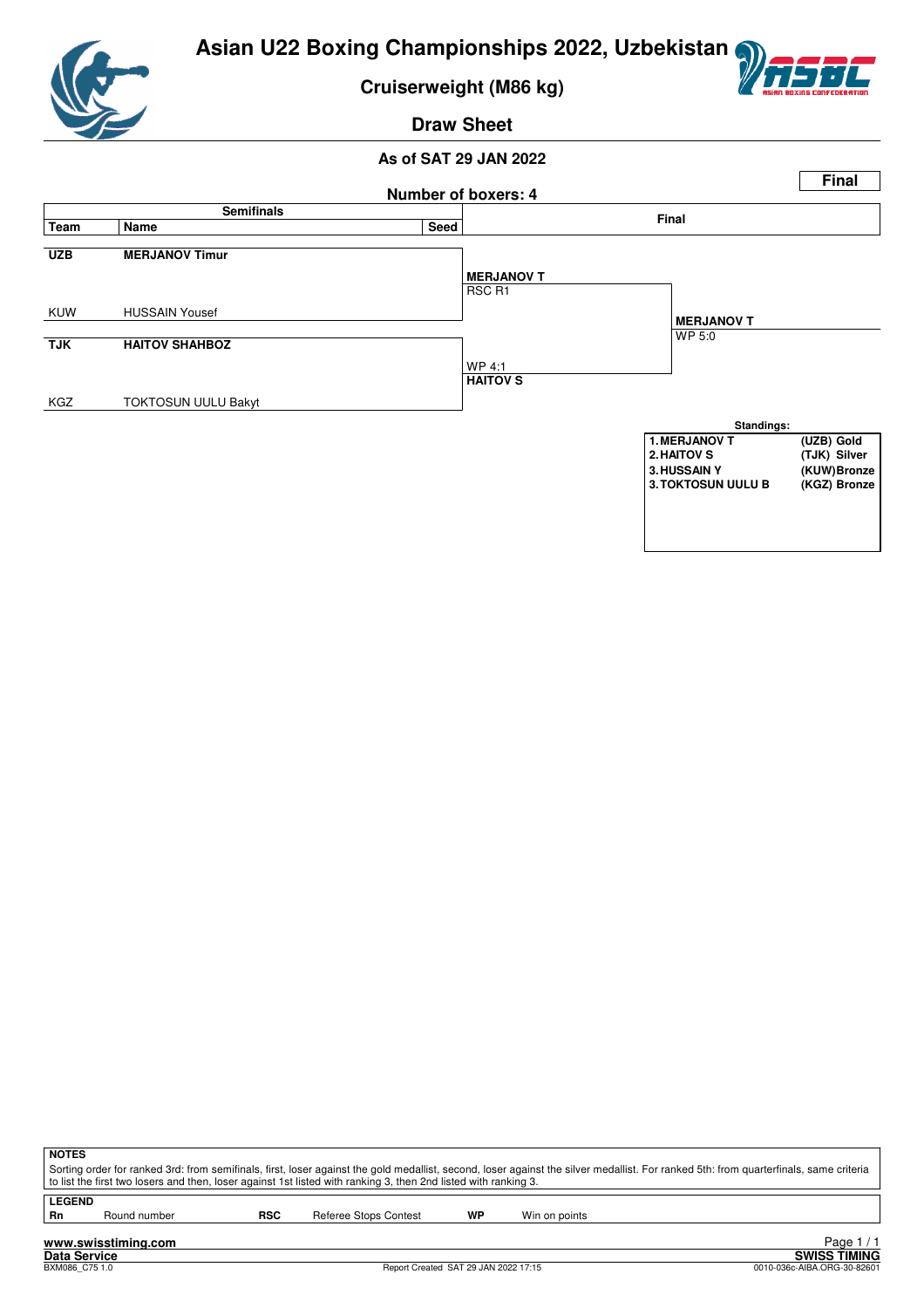

**Heavyweight (M92 kg)**



**Draw Sheet**



| <b>NOTES</b>                                                                                                                                                                          |                                                                                                                 |            |                       |    |               |  |  |  |  |  |
|---------------------------------------------------------------------------------------------------------------------------------------------------------------------------------------|-----------------------------------------------------------------------------------------------------------------|------------|-----------------------|----|---------------|--|--|--|--|--|
| Sorting order for ranked 3rd: from semifinals, first, loser against the gold medallist, second, loser against the silver medallist. For ranked 5th: from quarterfinals, same criteria |                                                                                                                 |            |                       |    |               |  |  |  |  |  |
|                                                                                                                                                                                       | to list the first two losers and then, loser against 1st listed with ranking 3, then 2nd listed with ranking 3. |            |                       |    |               |  |  |  |  |  |
| <b>LEGEND</b>                                                                                                                                                                         |                                                                                                                 |            |                       |    |               |  |  |  |  |  |
| <b>Rn</b>                                                                                                                                                                             | Round number                                                                                                    | <b>RSC</b> | Referee Stops Contest | WP | Win on points |  |  |  |  |  |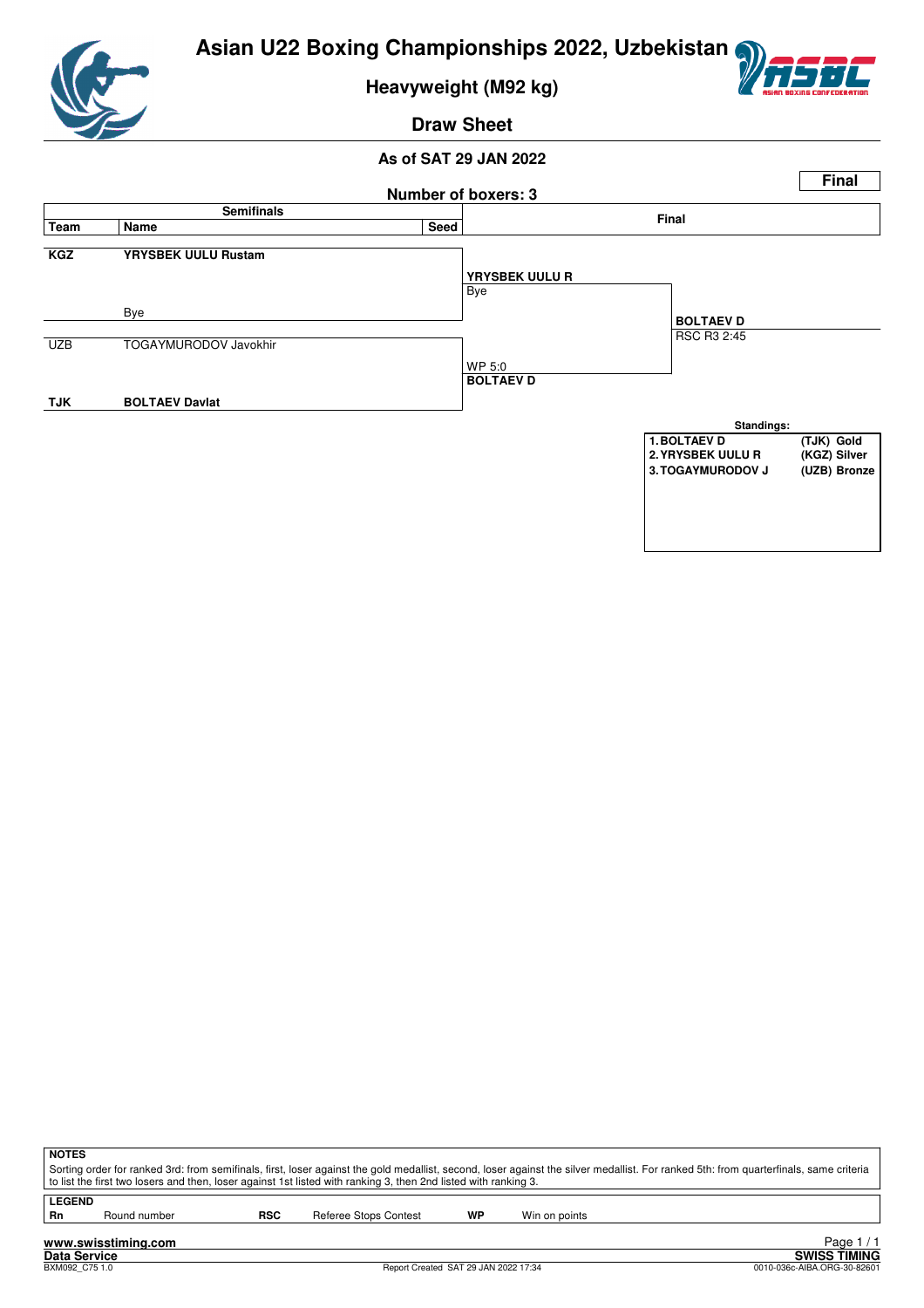

# **Super Heavyweight (M+92 kg)**



#### **Draw Sheet**

#### **As of SAT 29 JAN 2022**

|            |                             |                            |                          | <b>Final</b> |
|------------|-----------------------------|----------------------------|--------------------------|--------------|
|            |                             | <b>Number of boxers: 2</b> |                          |              |
|            |                             | <b>Finals</b>              |                          |              |
| Team       | Name                        | Seed                       |                          |              |
|            |                             |                            |                          |              |
| <b>UZB</b> | <b>ZOKIROV Jakhongir</b>    |                            |                          |              |
|            |                             |                            | <b>ZOKIROV Jakhongir</b> |              |
|            |                             |                            | WP 5:0                   |              |
| <b>TJK</b> | <b>ABRORIDINOV MUHAMMAD</b> |                            | Bout                     |              |
|            |                             |                            |                          |              |
|            |                             |                            |                          |              |
|            |                             |                            |                          |              |

| Standings:              |              |
|-------------------------|--------------|
| <b>1. ZOKIROV J</b>     | (UZB) Gold   |
| <b>2. ABRORIDINOV M</b> | (TJK) Silver |
|                         |              |
|                         |              |
|                         |              |
|                         |              |
|                         |              |
|                         |              |

**NOTES**

Sorting order for ranked 3rd: from semifinals, first, loser against the gold medallist, second, loser against the silver medallist. For ranked 5th: from quarterfinals, same criteria to list the first two losers and then, loser against 1st listed with ranking 3, then 2nd listed with ranking 3.

**LEGEND**

**Win on points**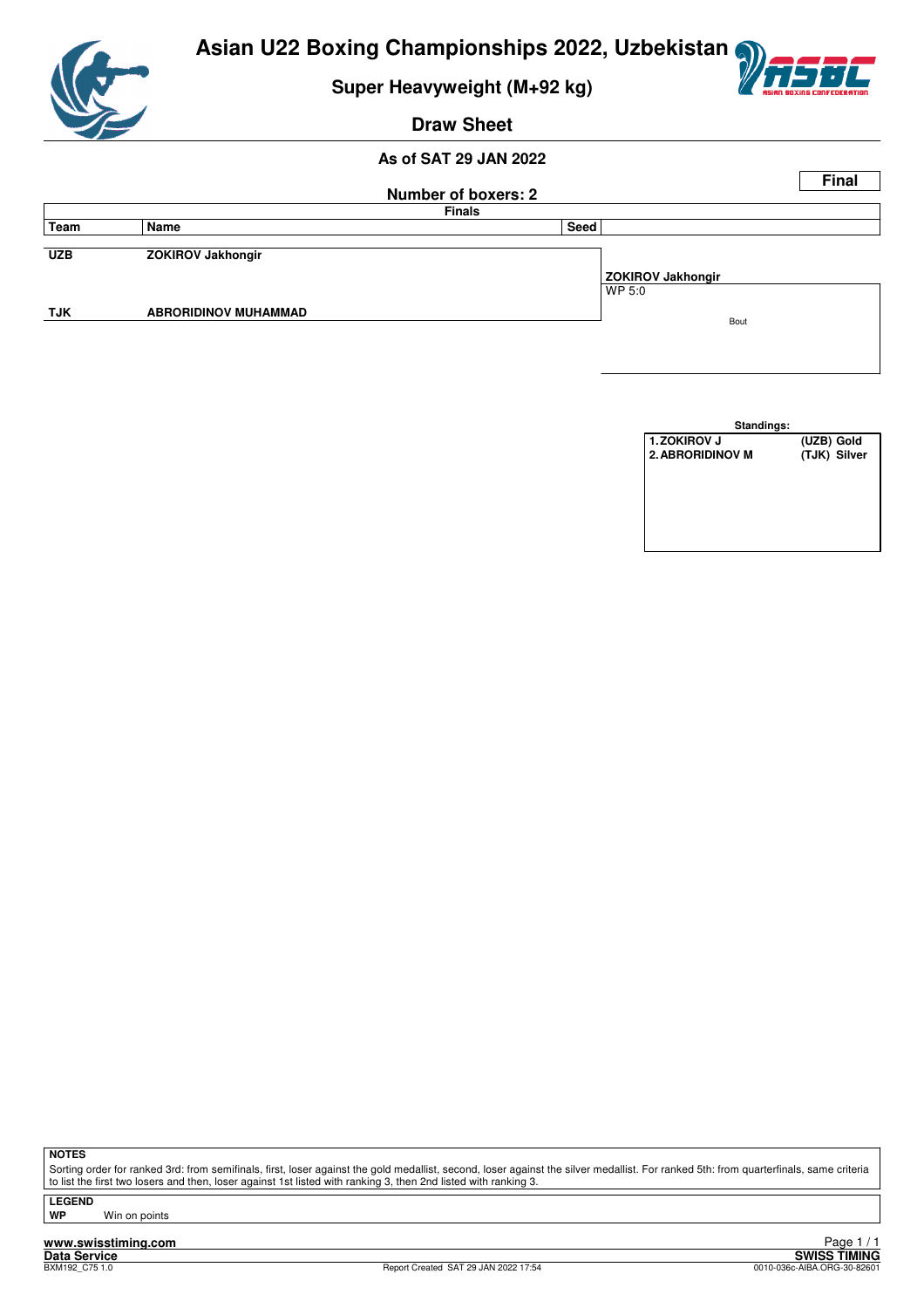



# **Medallists by Weight Category**

#### **As of SAT 29 JAN 2022**

#### **After 20 of 20 Events**

| <b>Weight Category</b>       | <b>Date</b> | Medal         | <b>Name</b>                   | <b>Team Code</b> |
|------------------------------|-------------|---------------|-------------------------------|------------------|
| Minimumweight (M48kg)        | SAT 29 JAN  | GOLD          | <b>DJALILOV Asilbek</b>       | <b>UZB</b>       |
|                              |             | <b>SILVER</b> | <b>ARATAKE Kazuma</b>         | <b>JPN</b>       |
|                              |             | <b>BRONZE</b> | RASHEED zohaib                | <b>PAK</b>       |
|                              |             | <b>BRONZE</b> | KHODZHIEV Anvarzhan           | KGZ              |
| Flyweight (M51kg)            | SAT 29 JAN  | GOLD          | MAMIRJONOV Mukhammadkodir     | <b>UZB</b>       |
|                              |             | <b>SILVER</b> | ABDUDAKHMONZODA AKBARALI      | <b>TJK</b>       |
|                              |             | <b>BRONZE</b> | KHISHIGTSETSEG AZBAYAR        | <b>MGL</b>       |
|                              |             | <b>BRONZE</b> | HASHIM MOUSA JAFFAR           | <b>IRQ</b>       |
| Bantamweight (M54kg)         | SAT 29 JAN  | GOLD          | MUZAFAROV Shakhzod            | <b>UZB</b>       |
|                              |             | <b>SILVER</b> | <b>MAKINO Soushi</b>          | <b>JPN</b>       |
|                              |             | <b>BRONZE</b> | ALNASHMI MOHAMMED ABDUL       | <b>IRQ</b>       |
|                              |             | <b>BRONZE</b> | DORJNYAMBUR Ganbold           | <b>MGL</b>       |
| Featherweight (M57kg)        | SAT 29 JAN  | GOLD          | ABDUMURODOV Dilshod           | <b>UZB</b>       |
|                              |             | <b>SILVER</b> | <b>HARADA Shudai</b>          | <b>JPN</b>       |
|                              |             | <b>BRONZE</b> | RAKHIMOV Khusravkhon          | <b>TJK</b>       |
|                              |             | <b>BRONZE</b> | <b>IBRAHIM Rahmaullah</b>     | <b>MAS</b>       |
| Lightweight (M60kg)          | SAT 29 JAN  | GOLD          | RASULJONOV Khurshidbek        | <b>UZB</b>       |
|                              |             | <b>SILVER</b> | AL SARRAY Aliqasimhamdan      | <b>IRQ</b>       |
|                              |             | <b>BRONZE</b> | BAYARKHUU Buyandalai          | <b>MGL</b>       |
|                              |             | <b>BRONZE</b> | <b>BEKTENOV Ryspek</b>        | KGZ              |
| Light Welterweight (M63.5kg) | SAT 29 JAN  | GOLD          | <b>ABDULLAEV Ruslan</b>       | <b>UZB</b>       |
|                              |             | <b>SILVER</b> | <b>IMAMNAZAROV Mirzohid</b>   | KGZ              |
|                              |             | <b>BRONZE</b> | <b>BYAMBATSOGT Tuguldur</b>   | <b>MGL</b>       |
|                              |             | <b>BRONZE</b> | ESKANDER Yahya Husham Sami    | <b>IRQ</b>       |
| Welterweight (M67kg)         | SAT 29 JAN  | GOLD          | YULDASHEV Javlonbek           | <b>UZB</b>       |
|                              |             | <b>SILVER</b> | ASANKUL UULU SULTAN           | KGZ              |
|                              |             | <b>BRONZE</b> | <b>AKHADOV RASUL</b>          | <b>TJK</b>       |
|                              |             | <b>BRONZE</b> | <b>ASKHAR Jandos</b>          | <b>MGL</b>       |
| Light Middleweight (M71kg)   | SAT 29 JAN  | GOLD          | <b>TOJIEV Aziz</b>            | <b>UZB</b>       |
|                              |             | <b>SILVER</b> | RUSTAMBEK UULU NURADIN        | KGZ              |
|                              |             | <b>BRONZE</b> | <b>ALSADI Anas</b>            | <b>JOR</b>       |
|                              |             | <b>BRONZE</b> | MANSOUR HAWSAWI MOHAND        | <b>KSA</b>       |
| Middleweight (M75kg)         | SAT 29 JAN  | GOLD          | <b>ABDUPATTAEV Abdulaziz</b>  | <b>UZB</b>       |
|                              |             | <b>SILVER</b> | <b>BOLTAEV ABDUMALIK</b>      | <b>TJK</b>       |
|                              |             | <b>BRONZE</b> | <b>BATBAYAR Gantulga</b>      | <b>MGL</b>       |
|                              |             | <b>BRONZE</b> | JABBAR Ridha Talib Jabbar     | <b>IRQ</b>       |
| Light Heavyweight (M80kg)    | SAT 29 JAN  | GOLD          | YULDOSHEV Jasurbek            | <b>UZB</b>       |
|                              |             | <b>SILVER</b> | <b>SALIMOV Nekruz</b>         | <b>TJK</b>       |
|                              |             | <b>BRONZE</b> | <b>BEKZHIGIT UULU Omurbek</b> | KGZ              |
|                              |             | <b>BRONZE</b> | ALTHAGAFI RAKAN ABDURAZAG     | <b>KSA</b>       |
| Cruiserweight (M86kg)        | SAT 29 JAN  | GOLD          | <b>MERJANOV Timur</b>         | <b>UZB</b>       |
|                              |             | <b>SILVER</b> | HAITOV SHAHBOZ                | <b>TJK</b>       |
|                              |             | <b>BRONZE</b> | <b>HUSSAIN Yousef</b>         | <b>KUW</b>       |
|                              |             | <b>BRONZE</b> | <b>TOKTOSUN UULU Bakyt</b>    | KGZ              |
| Heavyweight (M92kg)          | SAT 29 JAN  | <b>GOLD</b>   | <b>BOLTAEV Davlat</b>         | TJK              |
|                              |             | <b>SILVER</b> | YRYSBEK UULU Rustam           | KGZ              |
|                              |             | <b>BRONZE</b> | <b>TOGAYMURODOV Javokhir</b>  | UZB              |
| Super Heavyweight (M+92kg)   | SAT 29 JAN  | GOLD          | ZOKIROV Jakhongir             | <b>UZB</b>       |
|                              |             | <b>SILVER</b> | ABRORIDINOV MUHAMMAD          | <b>TJK</b>       |
| Minimumweight (W48kg)        | SAT 29 JAN  | GOLD          | FOZILOVA Farzona              | <b>UZB</b>       |
|                              |             | <b>SILVER</b> | KOSIMOVA Sumaiya              | <b>TJK</b>       |
|                              |             | <b>BRONZE</b> | BYEISYENBYEI Janarguli        | <b>MGL</b>       |
|                              |             | <b>BRONZE</b> | <b>KATO Hikaru</b>            | <b>JPN</b>       |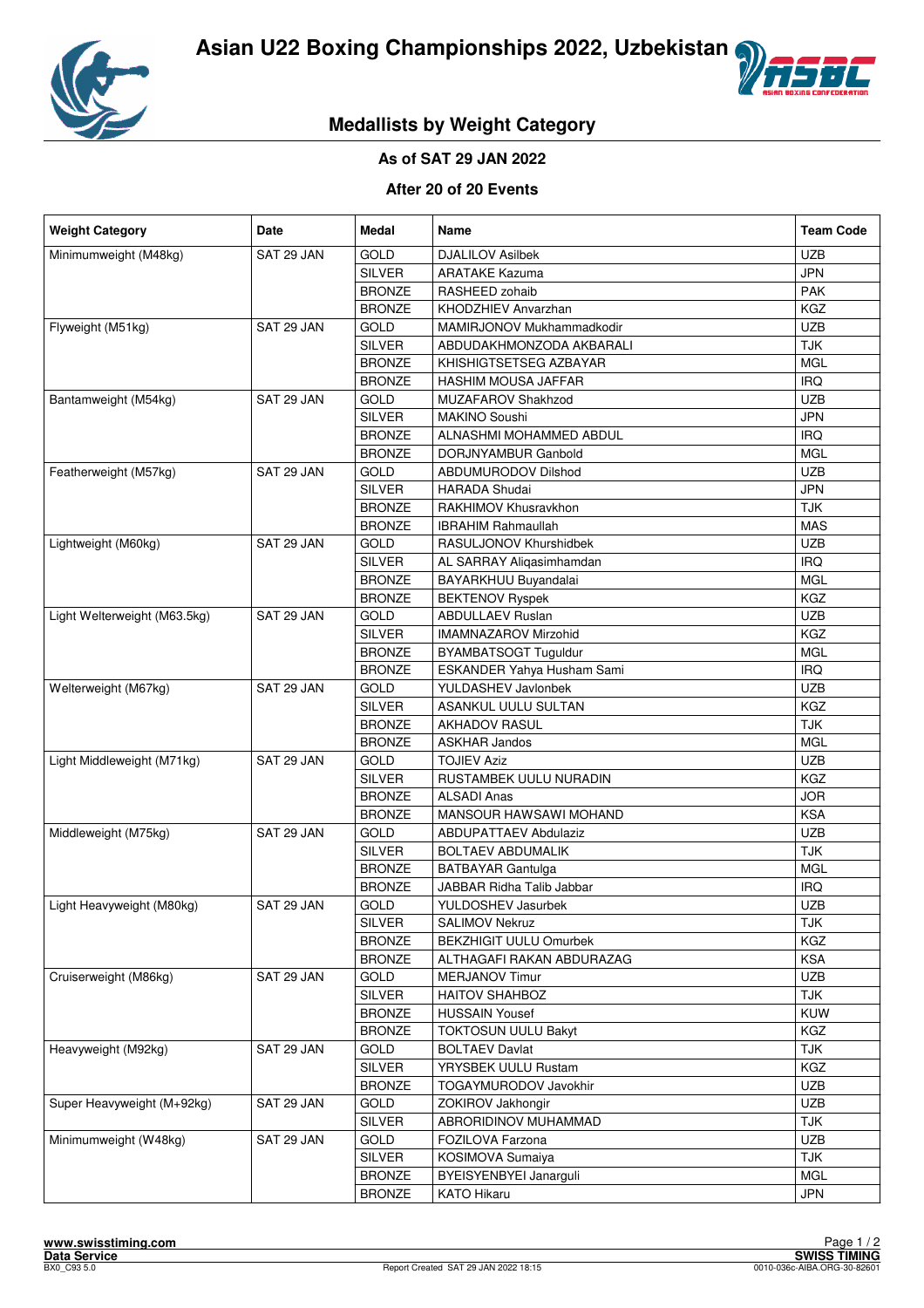



# **Medallists by Weight Category**

#### **As of SAT 29 JAN 2022**

| <b>Weight Category</b>     | Date       | Medal         | Name                           | <b>Team Code</b> |
|----------------------------|------------|---------------|--------------------------------|------------------|
| Light Flyweight (W50kg)    | SAT 29 JAN | <b>GOLD</b>   | <b>BOBOKULOVA Sabina</b>       | <b>UZB</b>       |
|                            |            | <b>SILVER</b> | BOTHALAGE Uthpala Sewwandi     | SRI              |
|                            |            | <b>BRONZE</b> | <b>ALTANBYEK Khulan</b>        | <b>MGL</b>       |
|                            |            | <b>BRONZE</b> | SHINOHARA Hikaru               | <b>JPN</b>       |
| Flyweight (W52kg)          | SAT 29 JAN | <b>GOLD</b>   | <b>KAZAKOVA Feruza</b>         | <b>UZB</b>       |
|                            |            | <b>SILVER</b> | KINOSHITA Rinka                | <b>JPN</b>       |
|                            |            | <b>BRONZE</b> | KHOLOVA HUSNIYA                | <b>TJK</b>       |
|                            |            | <b>BRONZE</b> | LOKUGE Ishara Nishadi Malshani | SRI              |
| Bantamweight (W54kg)       | SAT 29 JAN | <b>GOLD</b>   | MUNGUNTSETSEG Enkhjargal       | <b>MGL</b>       |
|                            |            | <b>SILVER</b> | <b>UKTAMOVA Nigina</b>         | <b>UZB</b>       |
|                            |            | <b>BRONZE</b> | <b>NARITA Hana</b>             | <b>JPN</b>       |
| Featherweight (W57kg)      | SAT 29 JAN | <b>GOLD</b>   | <b>IRIE Sena</b>               | <b>JPN</b>       |
|                            |            | <b>SILVER</b> | <b>MONKHOR Namuun</b>          | <b>MGL</b>       |
|                            |            | <b>BRONZE</b> | <b>TURDIBEKOVA Sitora</b>      | <b>UZB</b>       |
| Lightweight (W60kg)        | SAT 29 JAN | <b>GOLD</b>   | <b>GANZONG Badmaarag</b>       | <b>MGL</b>       |
|                            |            | <b>SILVER</b> | <b>TANAKA Rinka</b>            | <b>JPN</b>       |
|                            |            | <b>BRONZE</b> | <b>BEKOVA Dilfuza</b>          | <b>UZB</b>       |
| Light Welterweight (W63kg) | SAT 29 JAN | <b>GOLD</b>   | ABDULLAEVA Mokhinabonu         | <b>UZB</b>       |
|                            |            | <b>SILVER</b> | <b>TSETSEGDARI Mygmarsvren</b> | <b>MGL</b>       |
|                            |            | <b>BRONZE</b> | NOZIMOVA MALIKA                | <b>TJK</b>       |

**NOTES**

Sorting order for ranked 3rd: from semifinals, first, loser against the gold medallist, second, loser against the silver medallist.

**www.swisstiming.com**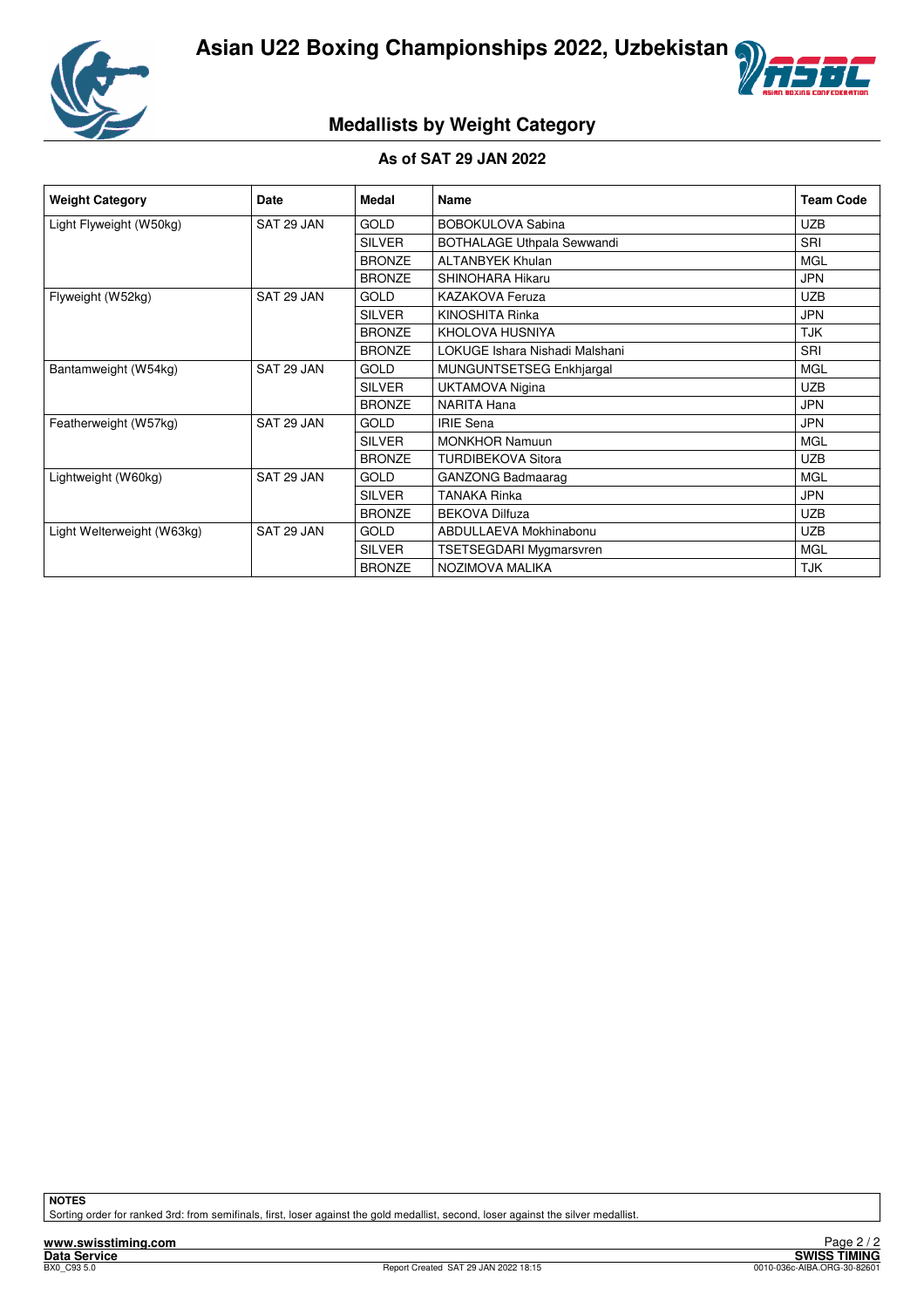

**Top List**

|      | Minimumweight (M48kg)               |      |            |      | Flyweight (M51kg)                |      |            |  |  |
|------|-------------------------------------|------|------------|------|----------------------------------|------|------------|--|--|
| Rank | Name                                | Seed | Team       | Rank | Name                             | Seed | Team       |  |  |
|      | <b>DJALILOV Asilbek</b>             |      | <b>UZB</b> |      | <b>MAMIRJONOV Mukhammadkodir</b> |      | <b>UZB</b> |  |  |
|      | <b>ARATAKE Kazuma</b>               |      | <b>JPN</b> |      | ABDUDAKHMONZODA AKBARALI         |      | TJK        |  |  |
|      | <b>RASHEED zohaib</b>               |      | <b>PAK</b> |      | <b>KHISHIGTSETSEG AZBAYAR</b>    |      | MGL        |  |  |
|      | <b>KHODZHIEV Anvarzhan</b>          |      | <b>KGZ</b> |      | <b>HASHIM MOUSA JAFFAR</b>       |      | <b>IRQ</b> |  |  |
|      | ARIFFIN QAIYUM                      |      | MAS        | 5    | <b>MUHAMAD Rasdenal Haikal</b>   |      | MAS        |  |  |
| 5    | MIRZOEV Usmonjon                    |      | TJK        | 5    | ALATBI ABDULAZIZ                 |      | <b>KSA</b> |  |  |
| 5    | SAMUTUN MUDIYANSELAGE Kavinda Sanja |      | SRI        | 5.   | OBAID ABDULLA H F A              |      | KUW        |  |  |
| 5    | ORKHONTUNGALAG Unubold              |      | MGL        | 5    | KUDA VITHANGE LASINDU ERANDA     |      | SRI        |  |  |
|      | ALARYANI ALI HAMED                  |      | KSA        | 9    | <b>SADIRBEK UULU Baktybek</b>    |      | KGZ        |  |  |

|      | Bantamweight (M54kg)         |      |            |      | Featherweight (M57kg)       |      |            |
|------|------------------------------|------|------------|------|-----------------------------|------|------------|
| Rank | Name                         | Seed | Team       | Rank | Name                        | Seed | Team       |
|      | <b>MUZAFAROV Shakhzod</b>    |      | <b>UZB</b> |      | <b>ABDUMURODOV Dilshod</b>  |      | <b>UZB</b> |
| 2    | <b>MAKINO Soushi</b>         |      | <b>JPN</b> | 2    | <b>HARADA Shudai</b>        |      | <b>JPN</b> |
| 3    | ALNASHMI MOHAMMED ABDUL      |      | <b>IRQ</b> |      | <b>RAKHIMOV Khusravkhon</b> |      | TJK        |
| З    | <b>DORJNYAMBUR Ganbold</b>   |      | MGL        |      | <b>IBRAHIM Rahmaullah</b>   |      | <b>MAS</b> |
| 5    | MUHAMMAD Imdad               |      | MAS        | 5    | MAKASSEES Mohammed          |      | <b>IRQ</b> |
| 5    | RUSTAMOV ISKANDARBEK         |      | TJK        | 5    | <b>GANTAMUR Lundaa</b>      |      | MGL        |
| 5    | ALBITAR Zaid                 |      | <b>JOR</b> | 5    | TILEK UULU Zhakshyluk       |      | KGZ        |
| 5    | ABUQUZAILAH TURKI            |      | <b>KUW</b> |      |                             |      |            |
| 9    | SEIDEKMATOV Sanzhai          |      | KGZ        |      |                             |      |            |
| 9    | LAKSHAN Hewa Gamage Chathura |      | SRI        |      |                             |      |            |

|      | Lightweight (M60kg)           |      |            |      | Light Welterweight (M63.5kg)      |      |            |
|------|-------------------------------|------|------------|------|-----------------------------------|------|------------|
| Rank | <b>Name</b>                   | Seed | Team       | Rank | Name                              | Seed | Team       |
|      | <b>RASULJONOV Khurshidbek</b> |      | <b>UZB</b> |      | <b>ABDULLAEV Ruslan</b>           |      | <b>UZB</b> |
|      | AL SARRAY Aligasimhamdan      |      | <b>IRQ</b> |      | <b>IMAMNAZAROV Mirzohid</b>       |      | <b>KGZ</b> |
|      | <b>BAYARKHUU Buyandalai</b>   |      | MGL        | 3    | <b>BYAMBATSOGT Tuguldur</b>       |      | MGL        |
|      | <b>BEKTENOV Ryspek</b>        |      | <b>KGZ</b> |      | <b>ESKANDER Yahya Husham Sami</b> |      | <b>IRQ</b> |
| 5    | NISHIYAMA Shion               |      | <b>JPN</b> | 5.   | <b>KITAMOTO Shunsuke</b>          |      | <b>JPN</b> |
| 5    | YOKUBOV Abulrahmon            |      | TJK        | 5    | <b>GULOMOV FAIZALI</b>            |      | <b>TJK</b> |
|      | LEKAM GEDARA Gadul Passara    |      | SRI        | 5.   | ALNAHHAS BAKR FUAD                |      | <b>KSA</b> |

|       | Welterweight (M67kg)       |      |            |             | Light Middleweight (M71kg)    |      |            |
|-------|----------------------------|------|------------|-------------|-------------------------------|------|------------|
| ∣Rank | <b>Name</b>                | Seed | Team       | <b>Rank</b> | Name                          | Seed | Team       |
|       | <b>YULDASHEV Javlonbek</b> |      | UZB        |             | <b>TOJIEV Aziz</b>            |      | <b>UZB</b> |
|       | <b>ASANKUL UULU SULTAN</b> |      | <b>KGZ</b> |             | <b>RUSTAMBEK UULU NURADIN</b> |      | <b>KGZ</b> |
|       | <b>AKHADOV RASUL</b>       |      | TJK        |             | <b>ALSADI Anas</b>            |      | <b>JOR</b> |
|       | <b>ASKHAR Jandos</b>       |      | MGL        |             | <b>MANSOUR HAWSAWI MOHAND</b> |      | <b>KSA</b> |
|       | ALMARRI SAUD RASHED        |      | KSA        | 5           | USVALIEV KHURSHED             |      | TJK        |
|       | SULAIMAN HALIM IZANI       |      | <b>MAS</b> |             |                               |      |            |
|       | MOHAMMED KARRAR NEAMAT     |      | IRQ        |             |                               |      |            |

|       | Middleweight (M75kg)             |      |            |       | Light Heavyweight (M80kg)     |      |            |
|-------|----------------------------------|------|------------|-------|-------------------------------|------|------------|
| ∣Rank | Name                             | Seed | Team       | ∣Rank | Name                          | Seed | Team       |
|       | <b>ABDUPATTAEV Abdulaziz</b>     |      | <b>UZB</b> |       | <b>YULDOSHEV Jasurbek</b>     |      | <b>UZB</b> |
|       | <b>BOLTAEV ABDUMALIK</b>         |      | TJK        |       | <b>SALIMOV Nekruz</b>         |      | <b>TJK</b> |
|       | <b>BATBAYAR Gantulga</b>         |      | MGL        |       | <b>BEKZHIGIT UULU Omurbek</b> |      | <b>KGZ</b> |
|       | <b>JABBAR Ridha Talib Jabbar</b> |      | <b>IRQ</b> |       | ALTHAGAFI RAKAN ABDURAZAG     |      | <b>KSA</b> |
|       | OMURBEK UULU DANIIAR             |      | KGZ        |       |                               |      |            |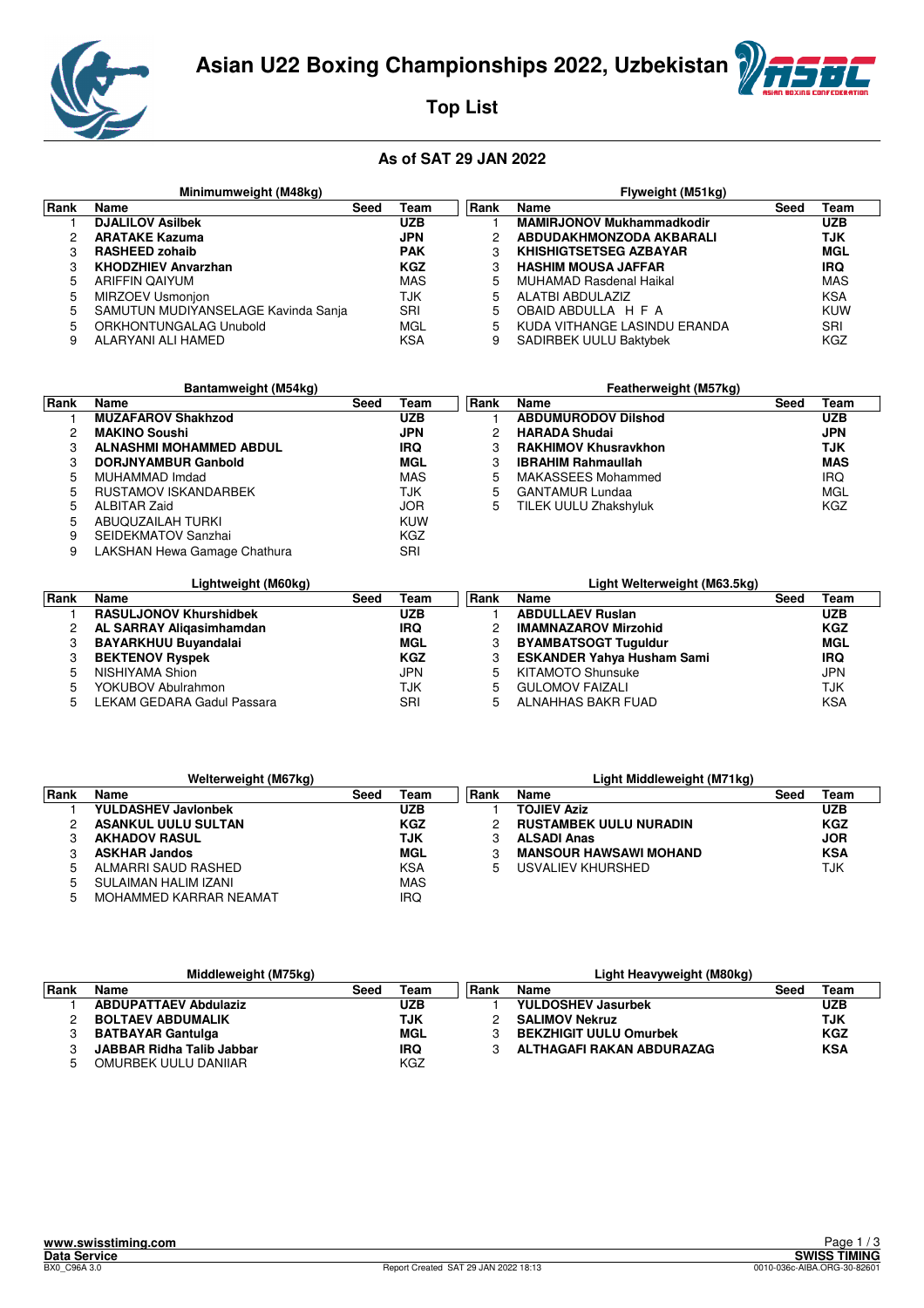

**Top List**

#### **As of SAT 29 JAN 2022**

|      | Cruiserweight (M86kg)      |      |            |       | Heavyweight (M92kg)          |      |            |
|------|----------------------------|------|------------|-------|------------------------------|------|------------|
| Rank | Name                       | Seed | Team       | ∣Rank | Name                         | Seed | Team       |
|      | <b>MERJANOV Timur</b>      |      | UZB        |       | <b>BOLTAEV Daviat</b>        |      | TJK        |
|      | <b>HAITOV SHAHBOZ</b>      |      | TJK        |       | <b>YRYSBEK UULU Rustam</b>   |      | <b>KGZ</b> |
|      | <b>HUSSAIN Yousef</b>      |      | <b>KUW</b> |       | <b>TOGAYMURODOV Javokhir</b> |      | <b>UZB</b> |
|      | <b>TOKTOSUN UULU Bakyt</b> |      | <b>KGZ</b> |       |                              |      |            |

| Super Heavyweight (M+92kg) |                             |      |             |  |  |  |  |  |  |
|----------------------------|-----------------------------|------|-------------|--|--|--|--|--|--|
| Rank                       | Name                        | Seed | <b>Team</b> |  |  |  |  |  |  |
|                            | <b>ZOKIROV Jakhongir</b>    |      | <b>UZB</b>  |  |  |  |  |  |  |
|                            | <b>ABRORIDINOV MUHAMMAD</b> |      | TJK         |  |  |  |  |  |  |

仁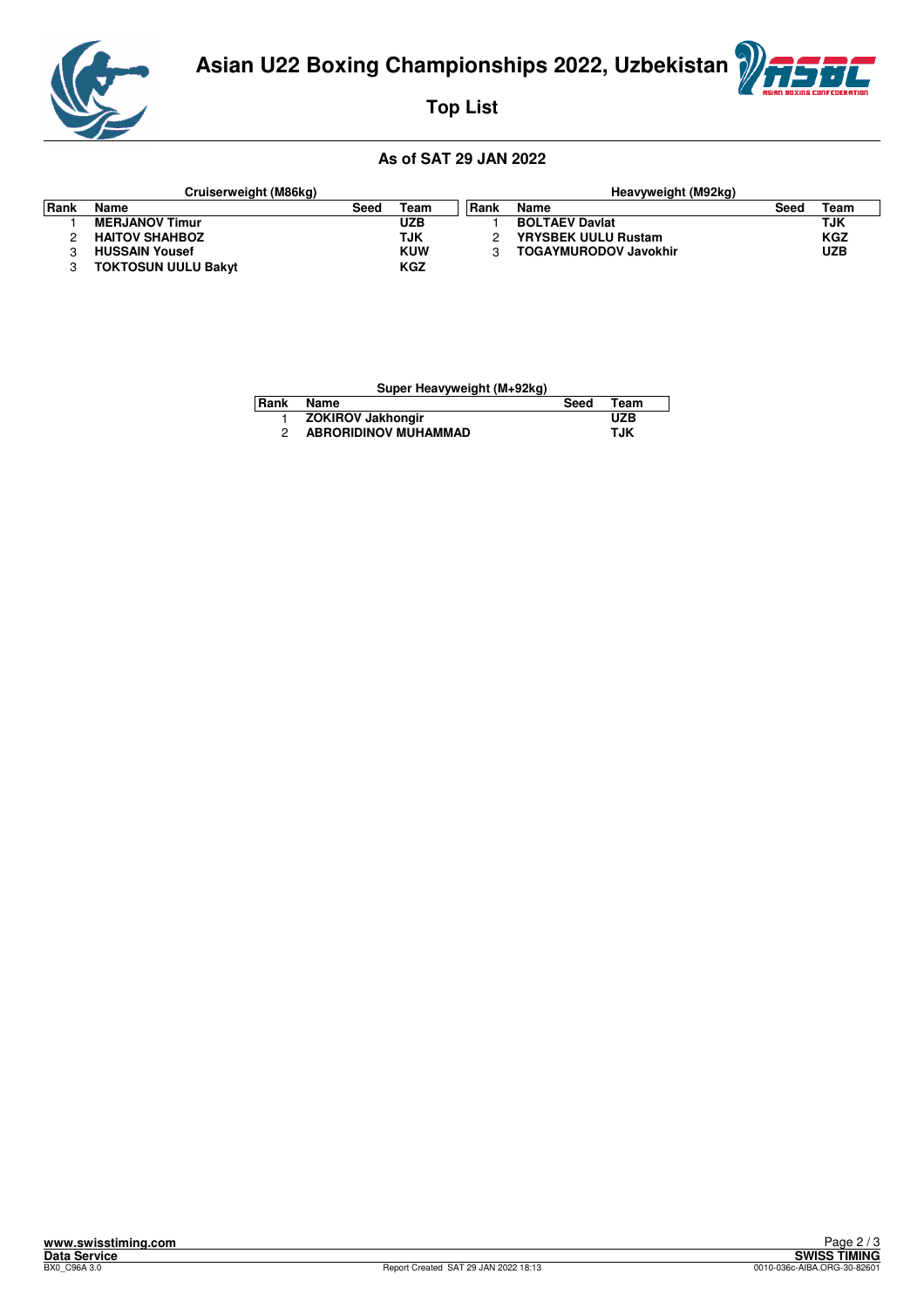

# **Top List**

#### **As of SAT 29 JAN 2022**

|      | Minimumweight (W48kg)         |      |            |      | Light Flyweight (W50kg)           |      |            |
|------|-------------------------------|------|------------|------|-----------------------------------|------|------------|
| Rank | Name                          | Seed | Team       | Rank | Name                              | Seed | Team       |
|      | <b>FOZILOVA Farzona</b>       |      | <b>UZB</b> |      | <b>BOBOKULOVA Sabina</b>          |      | <b>UZB</b> |
|      | KOSIMOVA Sumaiya              |      | TJK        |      | <b>BOTHALAGE Uthpala Sewwandi</b> |      | <b>SRI</b> |
|      | <b>BYEISYENBYEI Janarquli</b> |      | MGL        |      | <b>ALTANBYEK Khulan</b>           |      | MGL        |
|      | <b>KATO Hikaru</b>            |      | <b>JPN</b> |      | <b>SHINOHARA Hikaru</b>           |      | <b>JPN</b> |
|      |                               |      |            | 5    | HAQNAZAROVA Ruhafzo               |      | TJK        |

|       | Flyweight (W52kg)              |      |            |       | Bantamweight (W54kg)            |      |            |
|-------|--------------------------------|------|------------|-------|---------------------------------|------|------------|
| ∣Rank | Name                           | Seed | Геаm       | ∣Rank | Name                            | Seec | Team       |
|       | <b>KAZAKOVA Feruza</b>         |      | <b>UZB</b> |       | <b>MUNGUNTSETSEG Enkhiargal</b> |      | MGL        |
|       | <b>KINOSHITA Rinka</b>         |      | <b>JPN</b> |       | <b>UKTAMOVA Nigina</b>          |      | <b>UZB</b> |
|       | <b>KHOLOVA HUSNIYA</b>         |      | TJK        |       | <b>NARITA Hana</b>              |      | <b>JPN</b> |
|       | LOKUGE Ishara Nishadi Malshani |      | <b>SRI</b> |       |                                 |      |            |
|       | <b>BALSAN Mungunsaran</b>      |      | <b>MGL</b> |       |                                 |      |            |

|        | Featherweight (W57kg)     |      |            |       | Lightweight (W60kg)      |      |            |
|--------|---------------------------|------|------------|-------|--------------------------|------|------------|
| l Rank | Name                      | Seed | Team       | ∣Rank | Name                     | Seed | Team       |
|        | <b>IRIE Sena</b>          |      | <b>JPN</b> |       | <b>GANZONG Badmaarag</b> |      | MGL        |
|        | <b>MONKHOR Namuun</b>     |      | MGL        |       | <b>TANAKA Rinka</b>      |      | <b>JPN</b> |
|        | <b>TURDIBEKOVA Sitora</b> |      | <b>UZB</b> |       | <b>BEKOVA Dilfuza</b>    |      | UZB        |

| Light Welterweight (W63kg) |                                |      |            |  |  |  |  |  |  |  |  |  |
|----------------------------|--------------------------------|------|------------|--|--|--|--|--|--|--|--|--|
| Rank                       | Name                           | Seed | Team       |  |  |  |  |  |  |  |  |  |
|                            | <b>ABDULLAEVA Mokhinabonu</b>  |      | UZB        |  |  |  |  |  |  |  |  |  |
|                            | <b>TSETSEGDARI Mygmarsvren</b> |      | MGL        |  |  |  |  |  |  |  |  |  |
|                            | NOZIMOVA MALIKA                |      | <b>TJK</b> |  |  |  |  |  |  |  |  |  |

**NOTES**

Sorting order for ranked 3rd: from semifinals, first, loser against the gold medallist, second, loser against the silver medallist. For ranked 5th: from quarterfinals, same criteria<br>to list the first two losers and then, l

8C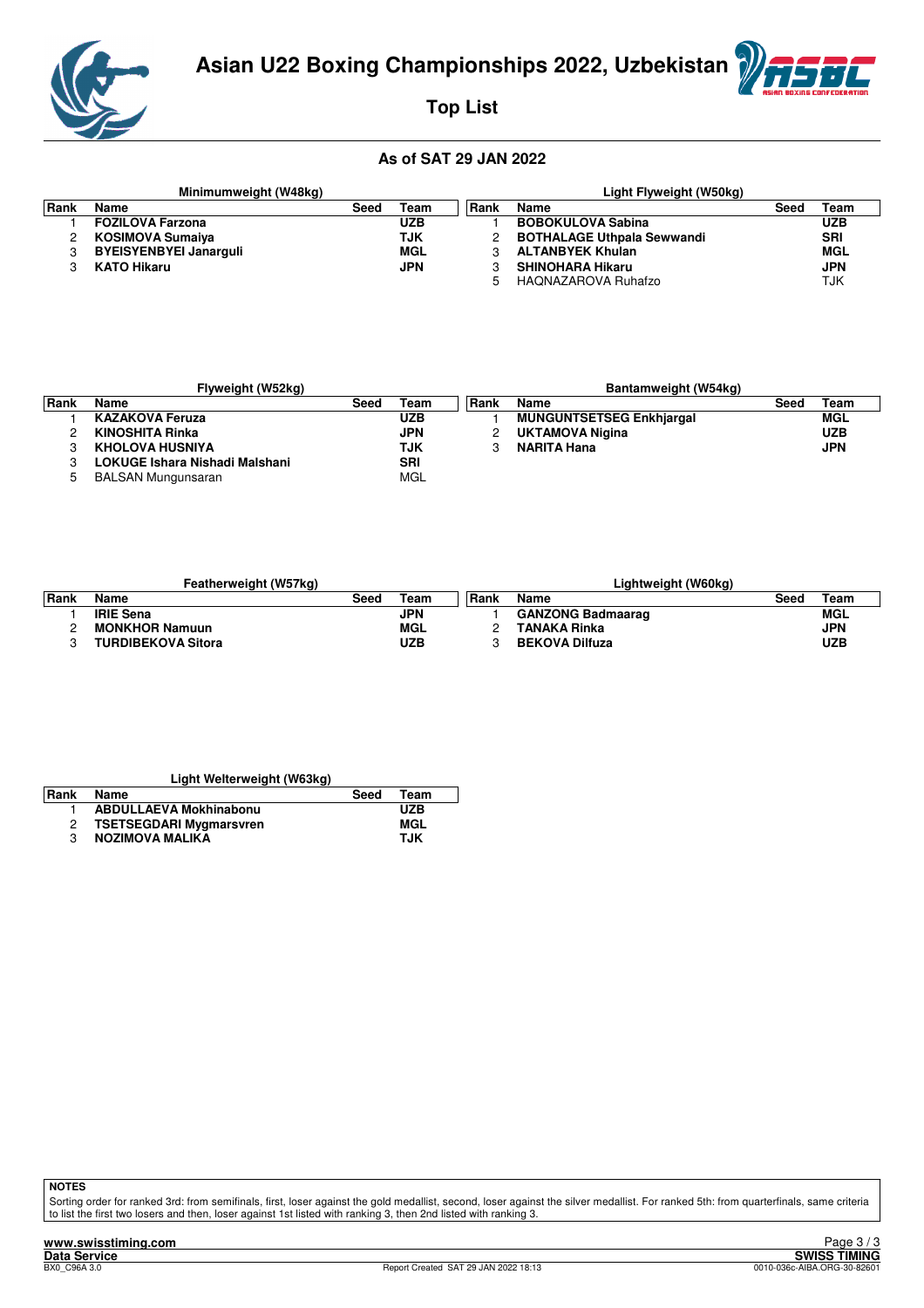



**Medal Standings**

#### **As of SAT 29 JAN 2022**

#### **After 20 of 20 Events**

|                |                    |    |    | Men            |                |                |                | Women          |     | <b>Total</b>   |                |                |                 | Rank               |
|----------------|--------------------|----|----|----------------|----------------|----------------|----------------|----------------|-----|----------------|----------------|----------------|-----------------|--------------------|
| Rank           | Team               | G  | s  | в              | <b>Tot</b>     | G              | s              | в              | Tot | G              | s              | в              | Tot             | by<br><b>Total</b> |
| 1              | UZB - Uzbekistan   | 12 |    | 1              | 13             | 4              | 1              | $\overline{2}$ | 7   | 16             | 1              | 3              | 20              | 1                  |
| $\overline{c}$ | MGL - Mongolia     |    |    | 6              | 6              | $\overline{2}$ | 2              | $\overline{c}$ | 6   | $\overline{c}$ | $\overline{2}$ | 8              | 12 <sup>2</sup> | $\overline{c}$     |
| 3              | TJK - Tajikistan   | 1  | 5  | $\overline{2}$ | 8              |                | 1              | $\overline{c}$ | 3   | 1              | 6              | 4              | 11              | 3                  |
| $\overline{4}$ | JPN - Japan        |    | 3  |                | 3              | 1              | $\overline{c}$ | 3              | 6   | 1              | 5              | 3              | 9               | 4                  |
| 5              | KGZ - Kyrgyzstan   |    | 4  | 4              | 8              |                |                |                |     |                | 4              | 4              | 8               | 5                  |
| 6              | IRQ - Iraq         |    | 1  | 4              | 5              |                |                |                |     |                | 1              | 4              | 5               | 6                  |
| 7              | SRI - Sri Lanka    |    |    |                |                |                |                |                | 2   |                | 1              | 1              | $\overline{c}$  | $=7$               |
| 8              | KSA - Saudi Arabia |    |    | $\overline{c}$ | $\overline{c}$ |                |                |                |     |                |                | $\overline{c}$ | $\overline{2}$  | $=7$               |
| 9              | JOR - Jordan       |    |    | 1              | 1              |                |                |                |     |                |                | 1              | 1               | $=9$               |
| 9              | KUW - Kuwait       |    |    | 1              | 1              |                |                |                |     |                |                | 1              | 1               | $=9$               |
| 9              | MAS - Malaysia     |    |    | 1              | 1              |                |                |                |     |                |                | 1              | 1               | $=9$               |
| 9              | PAK - Pakistan     |    |    | 1              | 1              |                |                |                |     |                |                | 1              | 1               | $=9$               |
|                | 13                 | 13 | 23 | 49             | 7              | 7              | 10             | 24             | 20  | 20             | 33             | 73             |                 |                    |

| <b>LEGEND</b><br>l = |                     | Equal sign indicates that two or more NOCs share the same rank by total |     |       | <b>Bronze</b> |                     |
|----------------------|---------------------|-------------------------------------------------------------------------|-----|-------|---------------|---------------------|
| G                    | Gold                | Silver                                                                  | Tot | Total |               |                     |
|                      | www.swisstiming.com |                                                                         |     |       |               | Page 1/1            |
| <b>Data Service</b>  |                     |                                                                         |     |       |               | <b>SWISS TIMING</b> |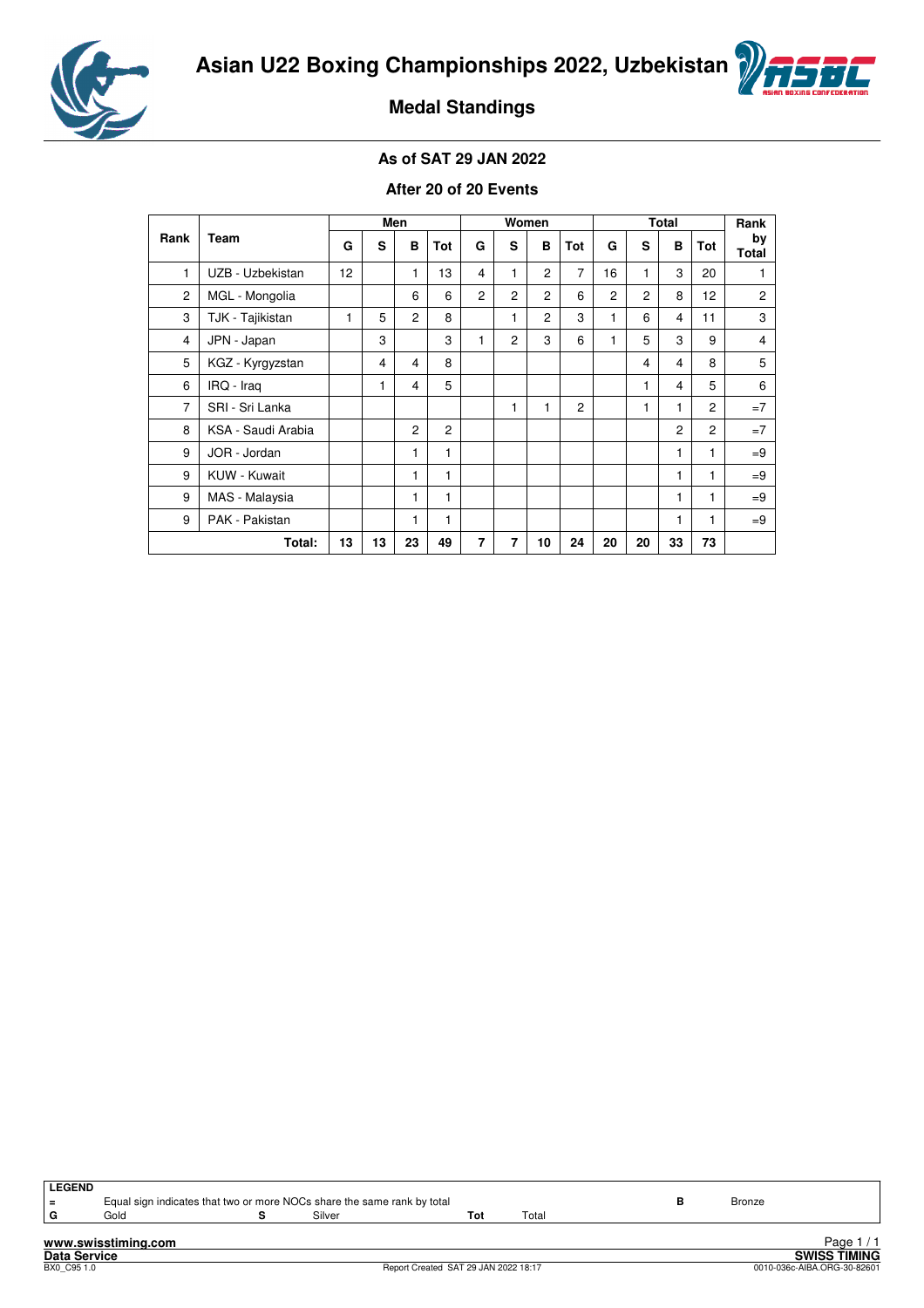



# **Ranking by Team**

#### **As of SAT 29 JAN 2022**

|      |              |                          |                | <b>Victories</b> |               |      |              | <b>Bouts</b>        |               | <b>Points</b>       |    |                |   |                |
|------|--------------|--------------------------|----------------|------------------|---------------|------|--------------|---------------------|---------------|---------------------|----|----------------|---|----------------|
| Rank | Team<br>Code | <b>Boxers</b>            | <b>Prelims</b> | Semi<br>finals   | <b>Finals</b> | Lost | <b>Bouts</b> | per<br><b>Boxer</b> | <b>Points</b> | per<br><b>Boxer</b> | G  | s              | в | Total          |
|      | <b>UZB</b>   | 24                       | 8              | 15               | 16            | 4    | 43           | 1.8                 | 86            | 3.6                 | 16 |                | 3 | 20             |
| 2    | <b>TJK</b>   | 17                       | 4              | 6                |               | 16   | 27           | 1.6                 | 19            | 1.1                 |    | 6              | 4 | 11             |
| 3    | <b>MGL</b>   | 15                       | $\overline{ }$ | $\overline{c}$   | 2             | 13   | 24           | 1.6                 | 17            | 1.1                 | 2  | $\overline{c}$ | 8 | 12             |
| 4    | <b>JPN</b>   | 11                       | 4              | 5                |               | 10   | 20           | 1.8                 | 17            | 1.5                 |    | 5              | 3 | 9              |
| 5    | KGZ          | 12                       | 4              | 3                |               | 12   | 19           | 1.6                 | 10            | 0.8                 |    | 4              | 4 | 8              |
| 6    | <b>IRQ</b>   | $\overline{\phantom{0}}$ | 4              |                  |               | ⇁    | 12           | 1.7                 | 6             | 0.9                 |    |                | 4 | 5              |
|      | SRI          | 6                        |                |                  |               | 6    | ⇁            | 1.2                 | $\mathbf{2}$  | 0.3                 |    |                |   | $\overline{c}$ |
| 8    | <b>PAK</b>   |                          |                |                  |               |      | 2            | 2.0                 |               | 1.0                 |    |                |   |                |
| 9    | <b>KSA</b>   | 6                        |                |                  |               | 6    | 6            | 1.0                 |               |                     |    |                | 2 | $\overline{2}$ |
| 10   | <b>JOR</b>   | 2                        |                |                  |               | 2    | 2            | 1.0                 |               |                     |    |                |   |                |
| 10   | <b>KUW</b>   | 3                        |                |                  |               | 3    | 3            | 1.0                 |               |                     |    |                |   |                |
| 10   | MAS          | 5                        |                |                  |               | 5    | 5            | 1.0                 |               |                     |    |                |   |                |

| .EGEND |  |
|--------|--|
|        |  |

**www.swisstiming.com**

Page 1/1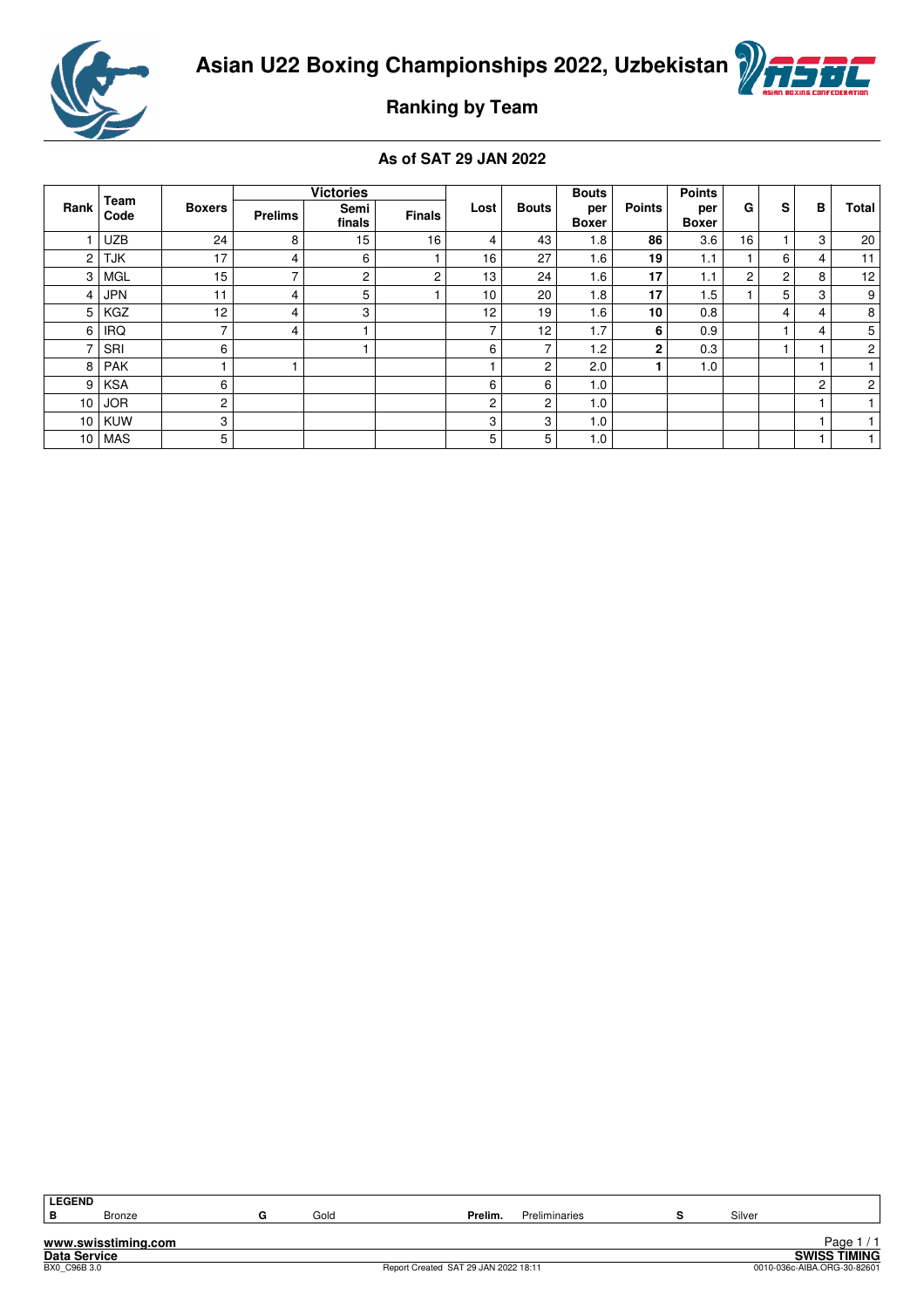

**Men**



## **Tournament Statistics**

| Weight<br>Category | <b>WP</b>        | <b>RSC</b>     | <b>RSC-I</b> | KO           | <b>ABD</b> | <b>WO</b>               | <b>NC</b> | <b>DSQ</b>   | <b>BDSQ</b> | <b>DKO</b> |
|--------------------|------------------|----------------|--------------|--------------|------------|-------------------------|-----------|--------------|-------------|------------|
| M48kg              | $\boldsymbol{6}$ |                |              | $\mathbf{1}$ |            | $\mathbf{1}$            |           |              |             |            |
|                    | 75.00%           |                |              | 12.50%       |            | 12.50%                  |           |              |             |            |
|                    | $\overline{4}$   | $\overline{c}$ | $\mathbf{1}$ |              |            | $\mathbf{1}$            |           |              |             |            |
| M51kg              | 50.00%           | 25.00%         | 12.50%       |              |            | 12.50%                  |           |              |             |            |
|                    | 8                | $\mathbf{1}$   |              |              |            |                         |           |              |             |            |
| M54kg              | 88.89%           | 11.11%         |              |              |            |                         |           |              |             |            |
| M57kg              | $\mathbf{3}$     | $\mathbf{1}$   |              |              |            | $\mathbf{1}$            |           | 1            |             |            |
|                    | 50.00%           | 16.67%         |              |              |            | 16.67%                  |           | 16.67%       |             |            |
| M60kg              | $\overline{4}$   | $\mathbf{1}$   |              |              |            | $\mathbf{1}$            |           |              |             |            |
|                    | 66.67%           | 16.67%         |              |              |            | 16.67%                  |           |              |             |            |
| M63.5kg            | $\,6\,$          |                |              |              |            |                         |           |              |             |            |
|                    | 100.00%          |                |              |              |            |                         |           |              |             |            |
| M67kg              | $\overline{5}$   | $\mathbf{1}$   |              |              |            |                         |           |              |             |            |
|                    | 83.33%           | 16.67%         |              |              |            |                         |           |              |             |            |
| M71kg              | $\,3$            | $\mathbf{1}$   |              |              |            |                         |           |              |             |            |
|                    | 75.00%           | 25.00%         |              |              |            |                         |           |              |             |            |
| M75kg              | $\,3$            | $\mathbf{1}$   |              |              |            |                         |           |              |             |            |
|                    | 75.00%           | 25.00%         |              |              |            |                         |           |              |             |            |
| M80kg              | $\overline{c}$   | $\mathbf{1}$   |              |              |            |                         |           |              |             |            |
|                    | 66.67%           | 33.33%         |              |              |            |                         |           |              |             |            |
| M86kg              | $\overline{c}$   | $\mathbf{1}$   |              |              |            |                         |           |              |             |            |
|                    | 66.67%           | 33.33%         |              |              |            |                         |           |              |             |            |
| M92kg              | $\mathbf{1}$     | $\mathbf{1}$   |              |              |            |                         |           |              |             |            |
|                    | 50.00%           | 50.00%         |              |              |            |                         |           |              |             |            |
| $M+92kg$           | $\mathbf{1}$     |                |              |              |            |                         |           |              |             |            |
|                    | 100.00%          |                |              |              |            |                         |           |              |             |            |
| <b>TOTAL</b>       | 48               | 11             | $\mathbf{1}$ | $\mathbf{1}$ |            | $\overline{\mathbf{4}}$ |           | $\mathbf{1}$ |             |            |
|                    | 72.73%           | 16.67%         | 1.52%        | 1.52%        |            | 6.06%                   |           | 1.52%        |             |            |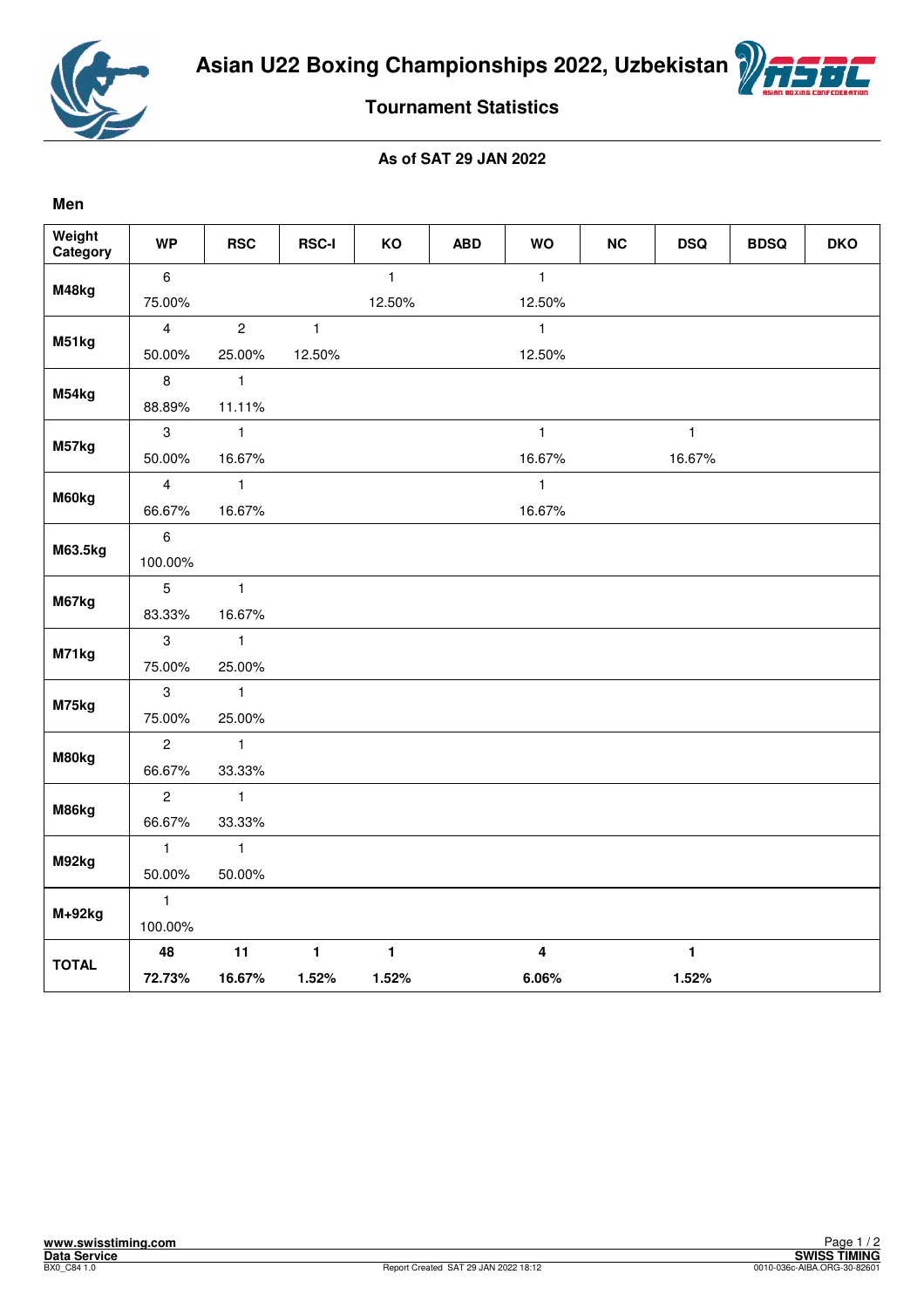



### **Tournament Statistics**

#### **As of SAT 29 JAN 2022**

#### **Women**

| Weight<br>Category | <b>WP</b>      | <b>RSC</b>     | <b>RSC-I</b> | KO | <b>ABD</b> | <b>WO</b>      | <b>NC</b> | <b>DSQ</b> | <b>BDSQ</b> | <b>DKO</b> |
|--------------------|----------------|----------------|--------------|----|------------|----------------|-----------|------------|-------------|------------|
|                    | $\overline{c}$ |                |              |    |            | 1              |           |            |             |            |
| W48kg              | 66.67%         |                |              |    |            | 33.33%         |           |            |             |            |
|                    | $\overline{c}$ | 1              |              |    |            |                |           |            |             |            |
| W50kg              | 50.00%         | 25.00%         |              |    |            | 25.00%         |           |            |             |            |
|                    | $\overline{2}$ | $\overline{c}$ |              |    |            |                |           |            |             |            |
| W52kg              | 50.00%         | 50.00%         |              |    |            |                |           |            |             |            |
| W54kg              | 1              | 1              |              |    |            |                |           |            |             |            |
|                    | 50.00%         | 50.00%         |              |    |            |                |           |            |             |            |
| W57kg              | $\overline{c}$ |                |              |    |            |                |           |            |             |            |
|                    | 100.00%        |                |              |    |            |                |           |            |             |            |
| W60kg              | $\mathbf{2}$   |                |              |    |            |                |           |            |             |            |
|                    | 100.00%        |                |              |    |            |                |           |            |             |            |
| W63kg              | 1              | $\mathbf{1}$   |              |    |            |                |           |            |             |            |
|                    | 50.00%         | 50.00%         |              |    |            |                |           |            |             |            |
| <b>TOTAL</b>       | 12             | 5              |              |    |            | $\overline{2}$ |           |            |             |            |
|                    | 63.16%         | 26.32%         |              |    |            | 10.53%         |           |            |             |            |

| <b>LEGEND</b> |                       |              |                                |            |                 |    |               |
|---------------|-----------------------|--------------|--------------------------------|------------|-----------------|----|---------------|
| <b>ABD</b>    | Abandon               | <b>BDSQ</b>  | Double Disqualification        | <b>DKO</b> | Double Knockout |    |               |
| <b>DSQ</b>    | Disqualification      | ĸо           | Knockout                       | <b>NC</b>  | No Contest      |    |               |
| <b>RSC</b>    | Referee Stops Contest | <b>RSC-I</b> | Referee Stops Contest - Injury | wo         | Walkover        | WP | Win on points |
|               |                       |              |                                |            |                 |    |               |